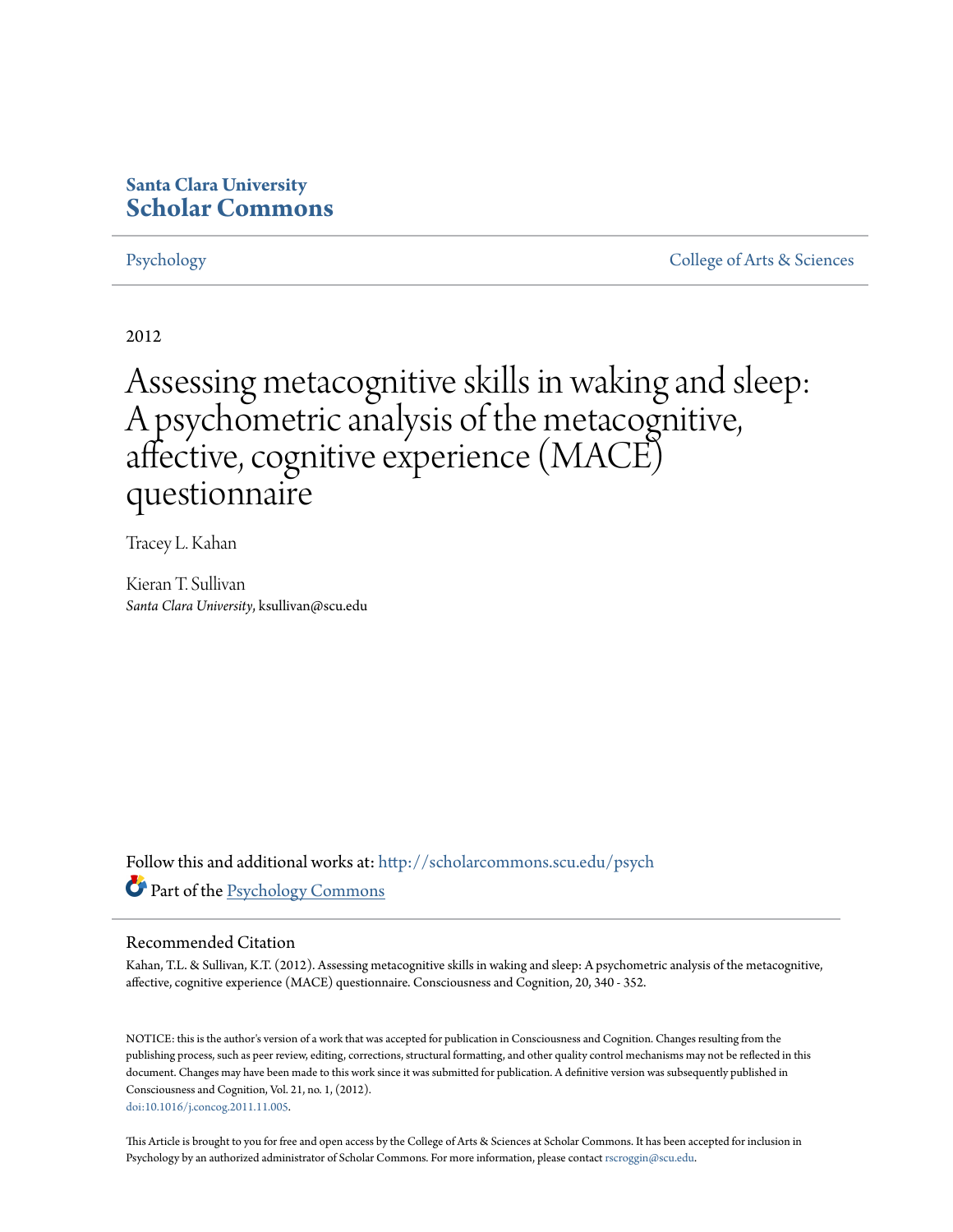Assessing Metacognitive Skills in Waking and Sleep: A Psychometric Analysis of the Metacognitive, Affective, Cognitive Experience (MACE) Questionnaire Tracey L. Kahan<sup>a</sup> and Kieran T. Sullivan<sup>a</sup>

Santa Clara University

a Department of Psychology, Santa Clara University, Santa Clara, CA 95053, United States

Correspondence concerning this article should be addressed to Tracey L. Kahan, Department of Psychology, Santa Clara University, 500 El Camino Real, Santa Clara, CA 95053, United States E-mail: [tkahan@scu.edu.](mailto:tkahan@scu.edu)

KEYWORDS: high-order cognition, metacognition, reflective awareness, assessment, cross-state cognition.

HIGHLIGHTS (see guidelines on website of *Consciousness and Cognition*)[max 85 chars each] 1. Psychometric analysis of a measure of metacognition appropriate for use across conscious states.

2. The Metacognitive, Affective, Cognitive Experience (MACE) Questionnaire is valid and reliable.

3. The factor structure of the MACE includes one control and *two* monitoring factors.

4. The psychometric properties of the MACE replicate and extend the Metacognitive Model.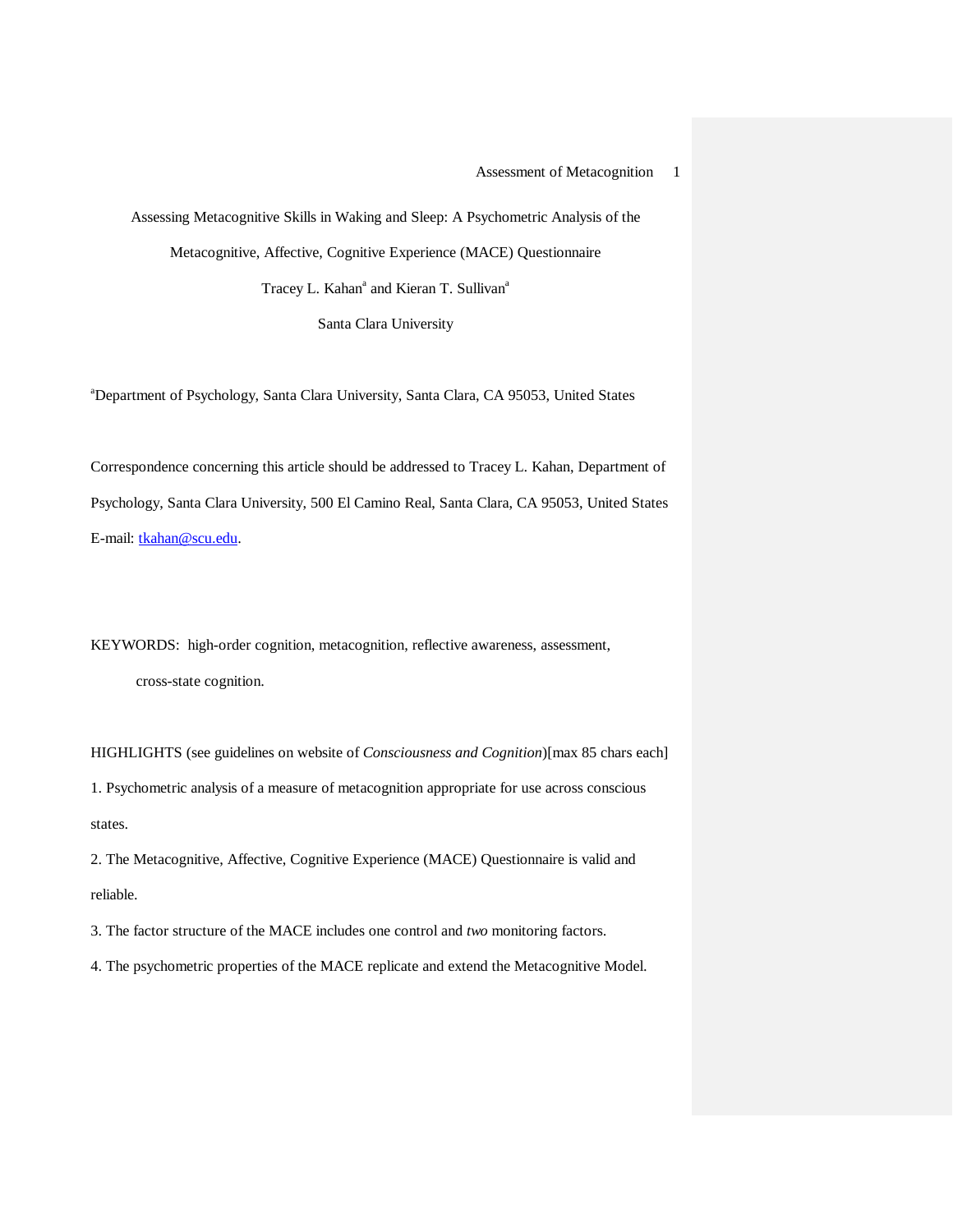#### Abstract

The Metacognition, Affective, Cognitive Experience (MACE) questionnaire was designed to assess metacognition across sleep and waking (Kahan & LaBerge, 1996). The present research evaluates the psychometric properties of the MACE. Data from two recent studies  $(N = 185)$ were used to assess the inter-item consistency, test-retest reliability, and factorial, convergent, and discriminant validity of the MACE. Results show that the MACE is a reliable measure with good construct validity. Exploratory factor analyses revealed one self-regulation and two monitoring factors. One monitoring factor emphasized monitoring internal conditions; the other emphasized monitoring external conditions. This factor structure is consistent with the Metacognitive Model (Nelson & Narens, 1990). Tests of convergent and discriminant validity suggest that the MACE is assessing metacognition and is appropriately related to similar constructs such as mindfulness and self-consciousness. The implication of these findings as well as suggestions for research and clinical applications of the MACE are discussed.

[149 words]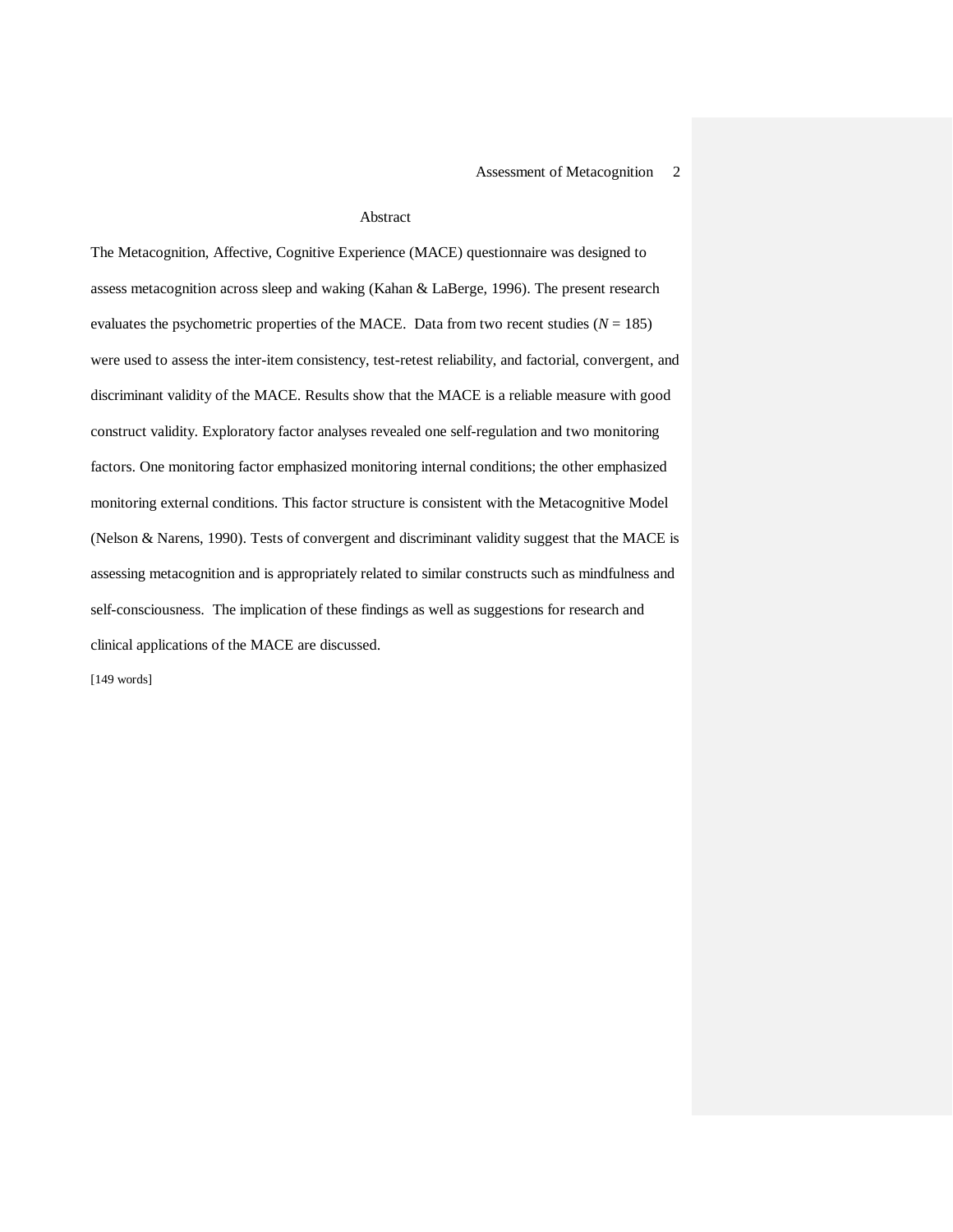Assessing Metacognitive Skills in Waking and Sleep: A Psychometric Analysis of the Metacognitive, Affective, Cognitive Experience (MACE) Questionnaire "Introspective observation is what we have to rely on first and foremost and always." William James (*Principles of psychology*, p. 185)

#### **1. Introduction**

The purpose of the current research is to examine the psychometric properties of a measure of metacognition intended for use across conscious states (i.e. sleeping and waking). Metacognition refers to the knowledge, understanding, and regulation of one's own cognitive processes (Flavell, 1979; Nelson & Narens, 1990). Examples of metacognition include knowledge of which memory strategies are most useful in specific learning situations, the realization that reading speed must be reduced to understand a difficult passage, and electing to focus on a friend's voice to better understand the story he is telling.

#### *1.1. Why is metacognition important?*

Metacognition has been of particular interest to cognitive, developmental, educational, social, and clinical psychologists (Dimaggio & Lysaker, 2010; Metcalfe & Shimamura, 1994; Perfect & Schwartz, 2002; Semerari et al., 2003). Metacognitive skills are critical to learning-tolearn (Brown, Campione, & Day, 1981), error correction (Fernandez-Duque, Baird, & Posner, 2000; Nelson, 1996), source monitoring (Johnson, Hashtroudi, & Lindsay, 1993), the development and utilization of expertise (Garner & Alexander, 1989); emotion regulation (Posner & Rothbart, 1998), and the ability to take another person's point of view ("theory of mind")(Flavell, 2000; Schneider & Lockl, 2008). Metcalfe (2008, pp. 29-31) makes the point that the type of self-reflective consciousness involved in metacognition conferred an important evolutionary advantage, allowing one "to reflect on their actions and their outcomes and change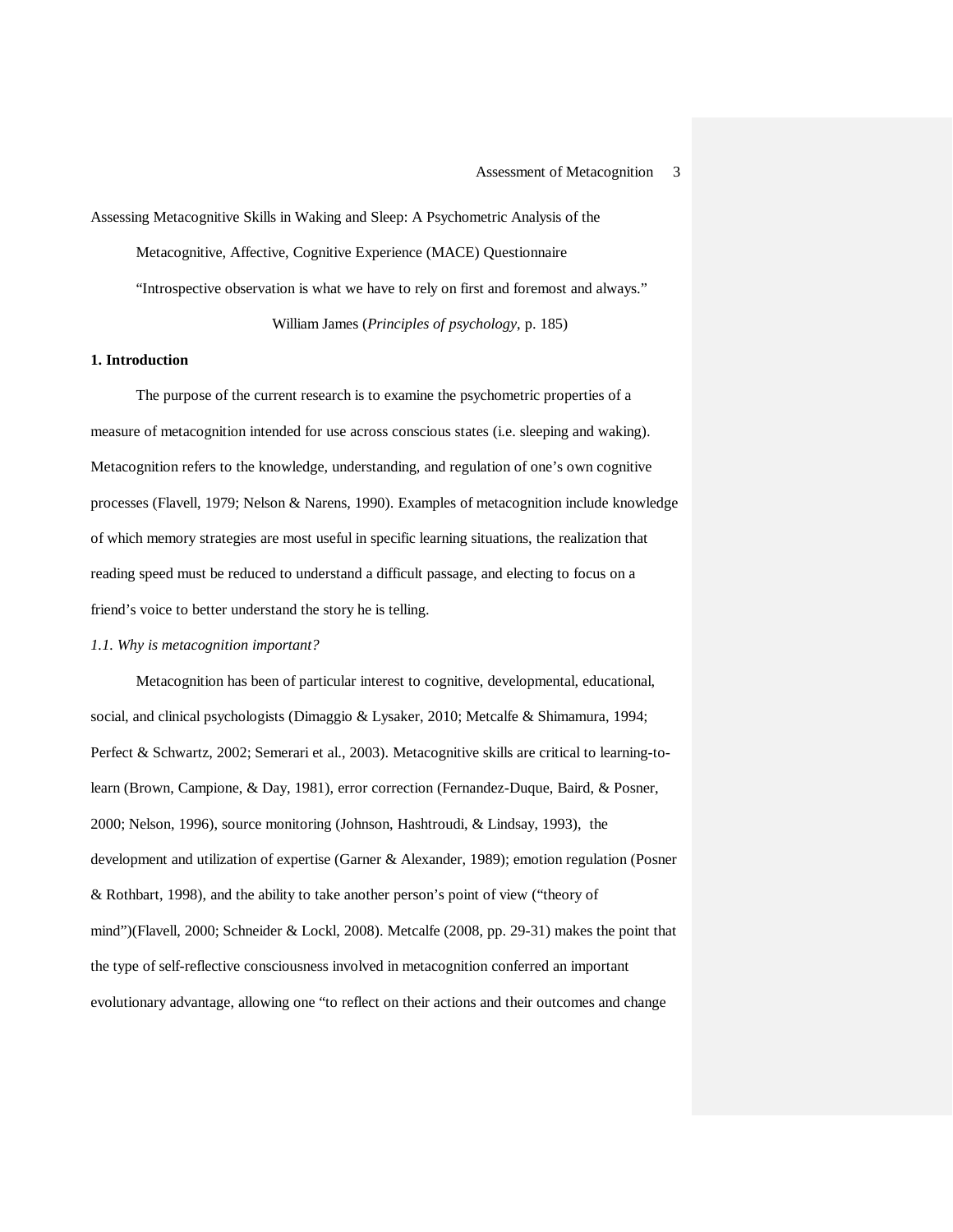those actions as indicated by the reflection to obtain better results" (than those without this capacity)(also see Ardila, 2008).

As described by Nelson and Narens (1994),

"Metacognition is simultaneously a topic of interest in its own right and a bridge between areas, e.g., between decision making and memory, between learning and motivation, and between learning and cognitive development" (p. 1).

*1.2. Theoretical framework: Nelson and colleagues' Metacognitive Model*

According to the Nelson and Narens (1990; 1994) Metacognitive Model, metacognition involves an interaction between two levels of mental representations, the *object-level* and the *meta-level* (Figure 1). Information about an individual's current, ongoing experience (objectlevel) is continuously conveyed to the meta-level via monitoring processes, which include noticing and evaluating current knowledge, understanding, awareness, and emotion (Fernandez-Duque et al., 2000; Metcalfe, 2008). Information about behavior change (i.e., what to do next) is conveyed from the meta-level to the object-level via control processes, which include efforts to regulate one's thoughts, feelings, or behavior in relation to a goal or intention (Mazzoni & Nelson, 1998; Nelson, 1996; Son & Schwartz, 2002).

For example, consider the remark: "I was thinking that I need to re-read the instructions to my new camera in order to fully understand them." Here, the individual's current, ongoing (object-level) experience involves comprehension (of the instructions). *Monitoring processes*  convey information that the understanding of the instructions is, in this case, insufficient. *Control processes* convey information that the behavior needs to be adjusted and, in this case, how to improve comprehension (by re-reading the instructions; see Dunlosky & Bjork, 2008, for additional summary characterizations and applications of this model).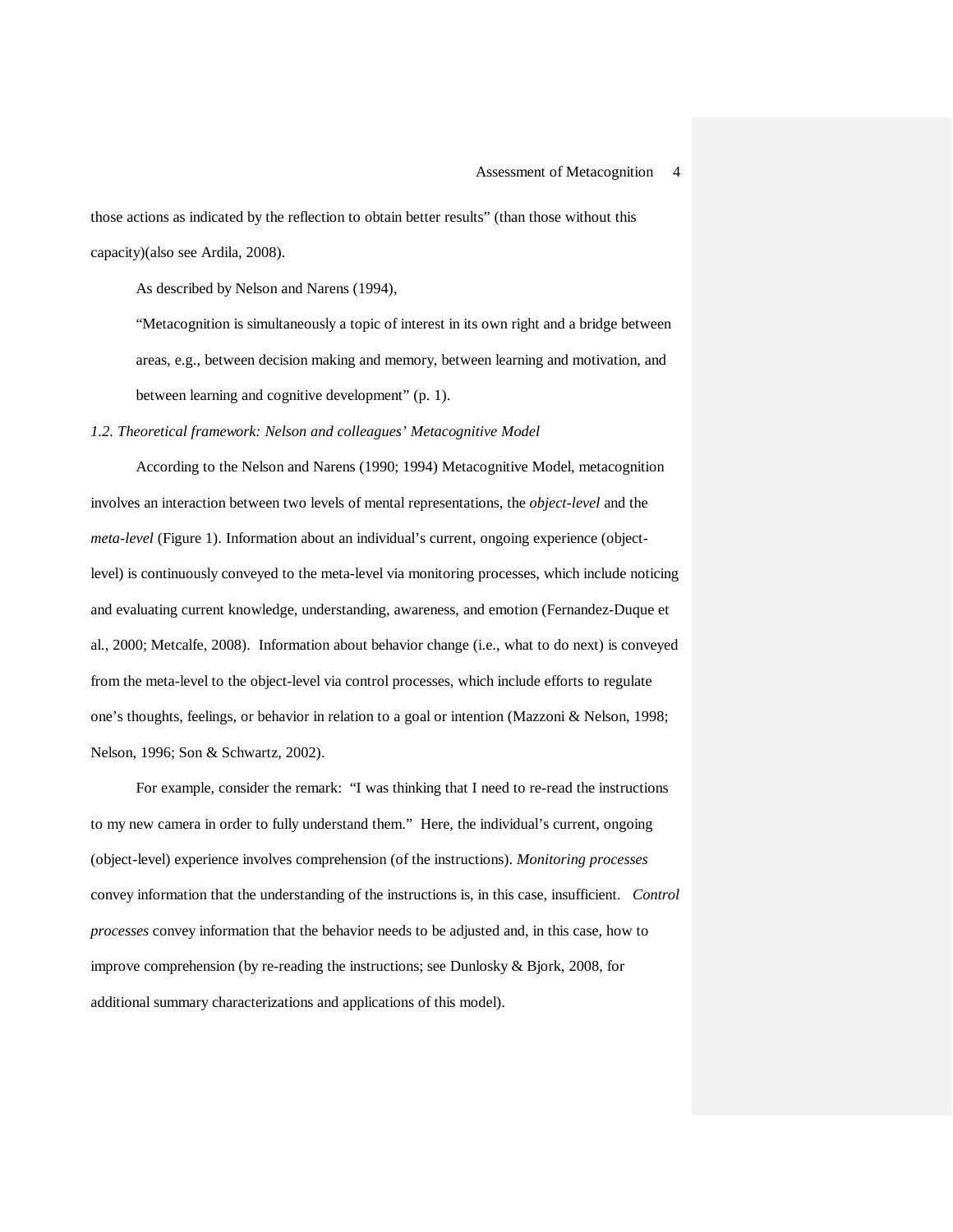The Metacognitive Model has stimulated a great deal of basic and applied research on metacognition (Dunlosky & Bjork, 2008; Perfect & Schwartz, 2002). The model's characterization of the relationship between object-level and meta-level experience provides a parsimonious framework for testing hypotheses concerning the capacity to monitor and regulate one's thoughts, feelings, and behaviors (see Dimaggio & Lysaker, 2010; Semerari et al., 2003, for recent work on the relationship between deficits in metacognition and mental illness).

#### *1.3. How has metacognition been assessed?*

Typically, measures of metacognition include an individual's self-report on her current experience in the context of an experimentally-controlled task. The individual might be directed to assess how well she understands a text passage as she reads it (metacomprehension), or how confident she is she will recall the important points in the passage at a later time (metamemory). Although there is general agreement that these ('concurrent probe') techniques themselves require cognitive resources, this concern is balanced by the advantage of assessing metacognition as closely as possible to its occurrence (see Dunlosky & Bjork, 2008; Garner & Alexander, 1989; Nelson, 1996, for extended discussions of advantages and disadvantages of different approaches to measuring metacognitive skills). Further, in studies of metacognition in the waking state, the investigator has control over the experimental conditions themselves (e.g., the difficulty of the text passage).

#### *1.4. Cross-state investigations of metacognition*

In recent years, powerful neuroimaging techniques such as functional magnetic resonance imaging (fMRI) and transcranial magnetic stimulation (TMS) have permitted cognitive neuroscientists to test ever-more sophisticated hypotheses concerning the relationship between subjective reports, cognitive performance, and patterns of neural activation (Baars & Gage, 2010;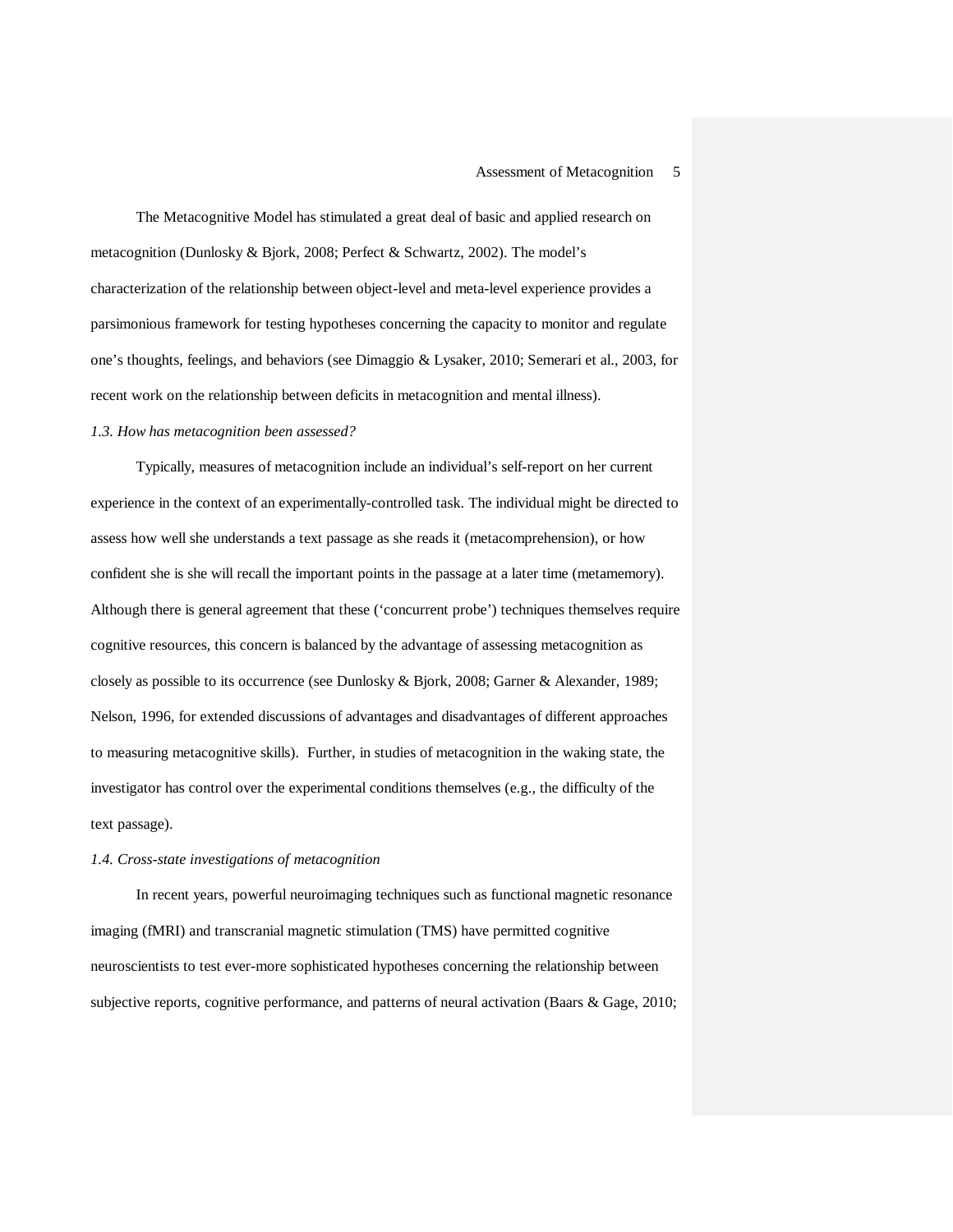Fuster, 2003). These rapid technological developments have created compelling opportunities to investigate the neural correlates of very specific cognitive processes, including metacognition and executive functions more generally. For example, considerable evidence has accrued highlighting the importance of fronto-cortico networks, notably prefrontal and midfrontal areas, in executive and metacognitive processing (see Fernandez-Duque et al., 2008; Fuster, 2008; Schwartz & Bacon, 2008; Shimamura, 2008, for reviews). $1$ 

This explosion of research on the cognitive neuroscience of conscious states has magnified the importance of developing equally precise measures of subjective experience (Nielsen & Stenstrom, 2005). As aptly noted by Allan Hobson and his colleagues:

"If the psychophysiology and neuropsychology of mental life are to advance, we must develop the means of characterizing and quantifying the subjective experience of conscious states . . . no amount of technical sophistication can compensate for neglect of exactly what psychological features the neurobiological data are asked to explain" (Hobson, Pace-Schott, & Stickgold, 2003, p. 231).

#### *1.5. Why is the MACE needed?*

Valid and reliable self-report measures of high-order cognition are critical to investigations of the cognitive neuroscience of conscious states. For example, there is persistent disagreement among theorists as to whether high-order cognition in dreaming is deficient or is essentially continuous with waking cognition (see Hobson et al., 2003; Kahan, 2001; Wolman & Kozmovà, 2007, for reviews). A precise characterization of the patterns of neural activation associated with variations in reported high-order cognition across states is challenging because current methods of metacognition in the waking state (e.g., concurrent probe techniques) cannot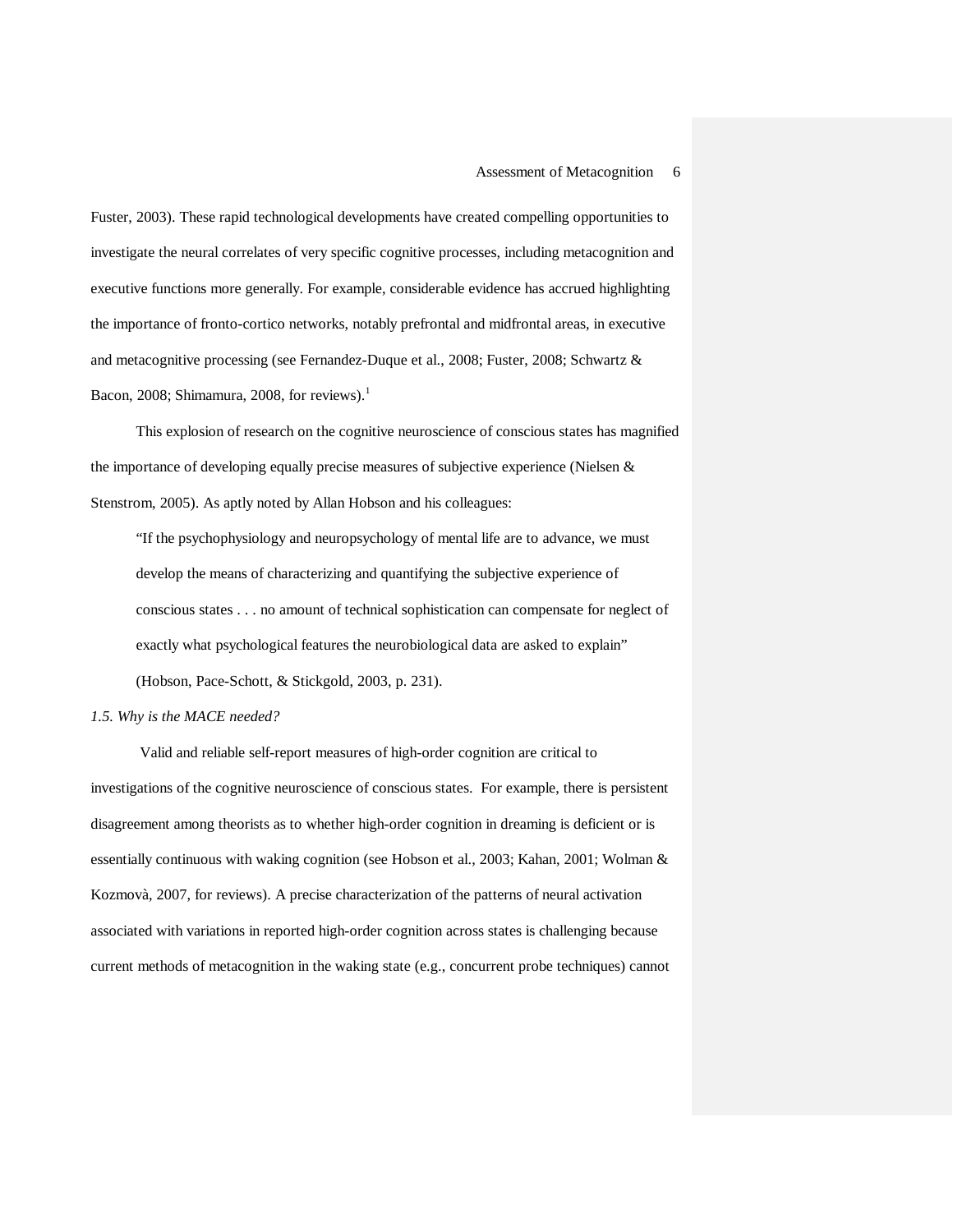be used to investigate metacognition in sleep. Thus an instrument that targets high-order cognition and that is feasible to use *across* conscious states (e.g., dreaming, waking) is needed. *1.6. The present research*

This paper presents the findings from several studies examining the psychometric properties of the Metacognitive, Affective, and Cognitive Experiences (MACE) Questionnaire, an instrument which targets the core components of metacognition – monitoring and control (Flavell, 1979; Nelson & Narens, 1990; 1994; Son & Schwartz, 2002). Initial evidence that the MACE is a psychometrically sound instrument that can be used to assess metacognition across states has emerged from several previous studies of higher cognition in dreaming and waking (see Kahan & LaBerge, 2011, for a review of these studies). These studies reveal strikingly consistent patterns in responses to the MACE in comparisons of dreaming and waking experiences. The similarities and differences in MACE responses for dreaming and waking experiences were, with few exceptions, consistent across different samples (lucid dreamers, non-lucid dreamers), different response scales (discrete, continuous), and different sampling conditions (mail-in, home, sleep laboratory, first-person vs. third-person ratings (Kahan, 2001). For example, in Kahan and LaBerge (1996), 43 undergraduates provided narrative reports of one well-remembered dream and one waking experience. Participants used the MACE to rate whether particular cognitive and metacognitive processes characterized the reported experience. For each 'yes' response, the participant also described an example of that process (attention, internal commentary, selfreflection, etc) from the target dreaming or waking experience. Trained judges who were not otherwise involved in the study used the MACE to assess the incidence of the same cognitive and metacognitive processes in the participants' narrative reports. In general, a higher incidence of high-order cognition was noted in participants' MACE assessments of their dreaming and waking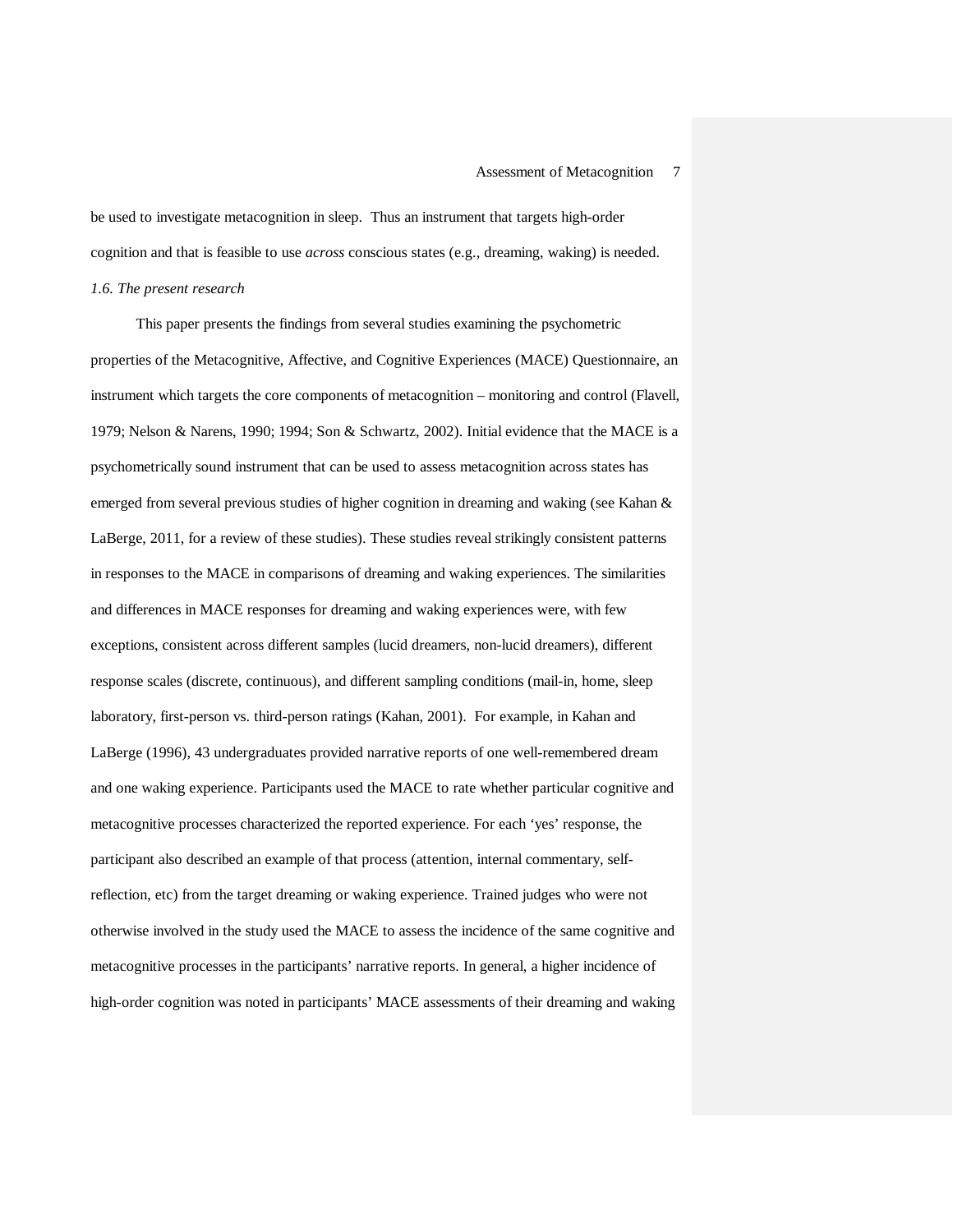experiences than was noted by the judges in the participants' narrative reports. Importantly, the same patterns of high-order cognition in dreaming and waking were found, whether ratings were made by the participant (first-person ratings) or by trained raters (third-person ratings). Hence, although the Kahan and LaBerge (1996) study was primarily concerned with comparing highorder cognition across dreaming and waking, their results also provide evidence of the reliability of the MACE.

#### *1.6.1. Summary of current method*

A formal psychometric analysis of the MACE was conducted using data from two studies of the relationship between dreaming and waking experience (Kahan et al., 2007; Kahan, Luther, & Thompson, 2011b). In both Study 1 ( $N = 91$ ) and Study 2 ( $N = 93$ ), participants used the MACE to assess the incidence of high-order cognition in two waking experiences and two dreaming experiences. Experience samples were obtained following the systematic sampling procedure summarized in the Method section (see Kahan et al, 2011b, for a detailed description of the full protocol). Interitem and test-retest correlations were used to assess reliability. Factorial, convergent and discriminant validity were analyzed to determine whether the MACE, in fact, measures the monitoring and control processes that characterize metacognition. Additional information about the instrument's reliability and validity was provided by an analysis of internal consistency (i.e., the relationship between the factors and total scores; Anastasi & Urbina, 1997, p. 129).

#### *1.7. Item Development*

The MACE is a 10-item questionnaire designed to measure the ability to monitor and control one's ongoing experience—high-order cognitive skills that are the core components of metacognition (Dunlosky & Bjork, 2008; Nelson & Narens, 1990; 1994). Whereas most measures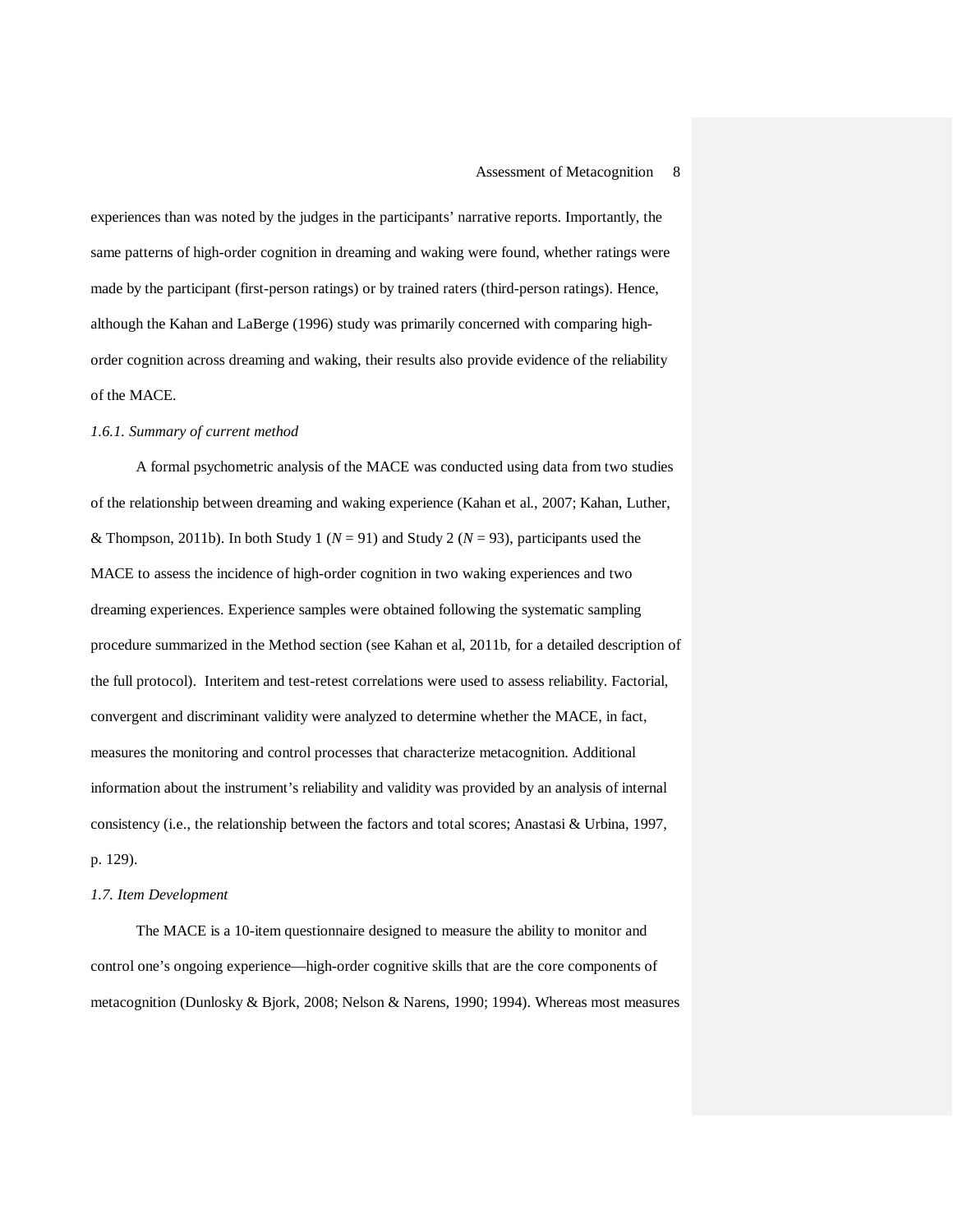of metacognition emphasize the monitoring and regulation of one's cognitive processes, the MACE assesses the monitoring and regulation of both cognitive and affective experience (see Fernandez-Duque et al., 2000, pp. 294-295, for a discussion of emotion regulation as metacognition). The version of the MACE used in the present studies is the third iteration of the instrument (see Kahan & LaBerge, 1996; Kahan et al., 1997; Kahan & LaBerge, 2011 for discussion of the development and pilot testing of the MACE).

The MACE includes four self-monitoring questions that assess conscious noticing: when one's attention is captured: "Did you find your attention suddenly captured by something?"; current emotions: "Did you feel any emotions during the experience?"; internal commentary: "Did you comment to yourself about any person or event?"; and concern over the impression one made: "Were you concerned about the impression you made, how you looked or how you appeared to others?" The latter question was based on the Public Self-Consciousness subscale of the Self-Consciousness Scale (Fenigstein, Scheier, & Buss, 1975).

The MACE also assesses self-reflective consciousness (Metcalfe, 2008) or *reflective awareness*, which is defined as "awareness that is focused on subjective experience – awareness of ongoing thoughts, feelings, or actions" (Kahan & LaBerge, 1994, p. 248; see Kahan & LaBerge, 2011, p. 495, for a comparison of these and related terms). Earlier versions of the MACE included one reflective awareness question: "Did you think about your own thoughts, feelings, attitudes, motivations, or behavior?" (Kahan et al., 1997, p. 137). This question was inspired by the Dream Self-Reflectiveness (DSR) scale, specifically Category 7, developed by Allan Moffitt and his colleagues (Purcell, Mullington, Moffitt, Hoffmann, & Pigeau, 1986), which is based on Rossi's conceptualization of the development of *self-reflection* (Rossi, 1985/1972, pp. 154-161). The version of the MACE used in the present study includes three reflective awareness questions: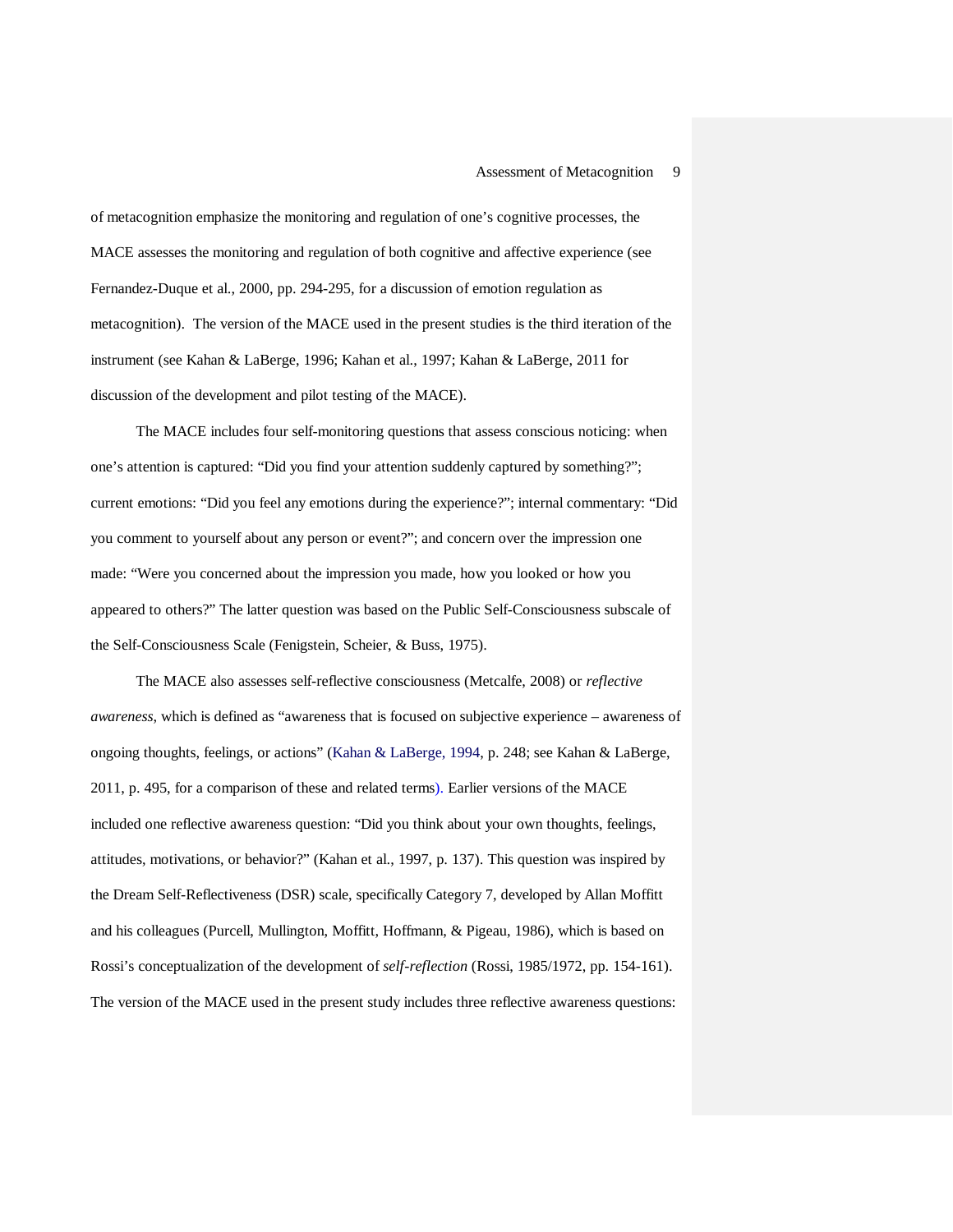monitoring of one's internal experience: "Did you *think about* your own thoughts or feelings?"; monitoring of one's behavior: "Did you *think about* what you were doing?"; and monitoring the external environment: "Did you *think about* what was happening around you?". Three reflective awareness questions were included to assess whether the incidence of reflective awareness across states (i.e., dreaming, waking) varies with the object of reflection, notably internal experience versus external conditions (Duvall & Wicklund, 1972).

Finally, three MACE questions target self-regulatory behaviors, the 'control' aspect of metacognition (Posner & Rothbart, 1998; Son & Schwartz, 2002). These questions ask the participant to assess whether she made a choice or decision: "Did you choose between two or more options?"; focused her attention on a task: "Did you focus for a period of time on accomplishing a particular task?"; or experienced unusual difficulties or thwarted intentions in a task: "Did you experience any unusual difficulty in accomplishing anything you were trying to do?".

# **2. Study 1: internal consistency, exploratory factor analysis, and factor intercorrelations** *2.1. Method*

#### *2.1.1. Sample and participant selection*

Participants were 206 students enrolled in introductory or other lower division psychology courses at Santa Clara University, a private liberal arts university in Northern California. All participants were volunteers and they received either partial course credit or \$25.00 for their participation. The experimental protocol was approved by the university's Institutional Review Board and participants were treated in accordance with APA Ethical Guidelines (APA, 1992). As part of a larger study, 452 students completed an online screening questionnaire. To be eligible for the study, participants had to: (1) report regular bedtimes and waking times (responses of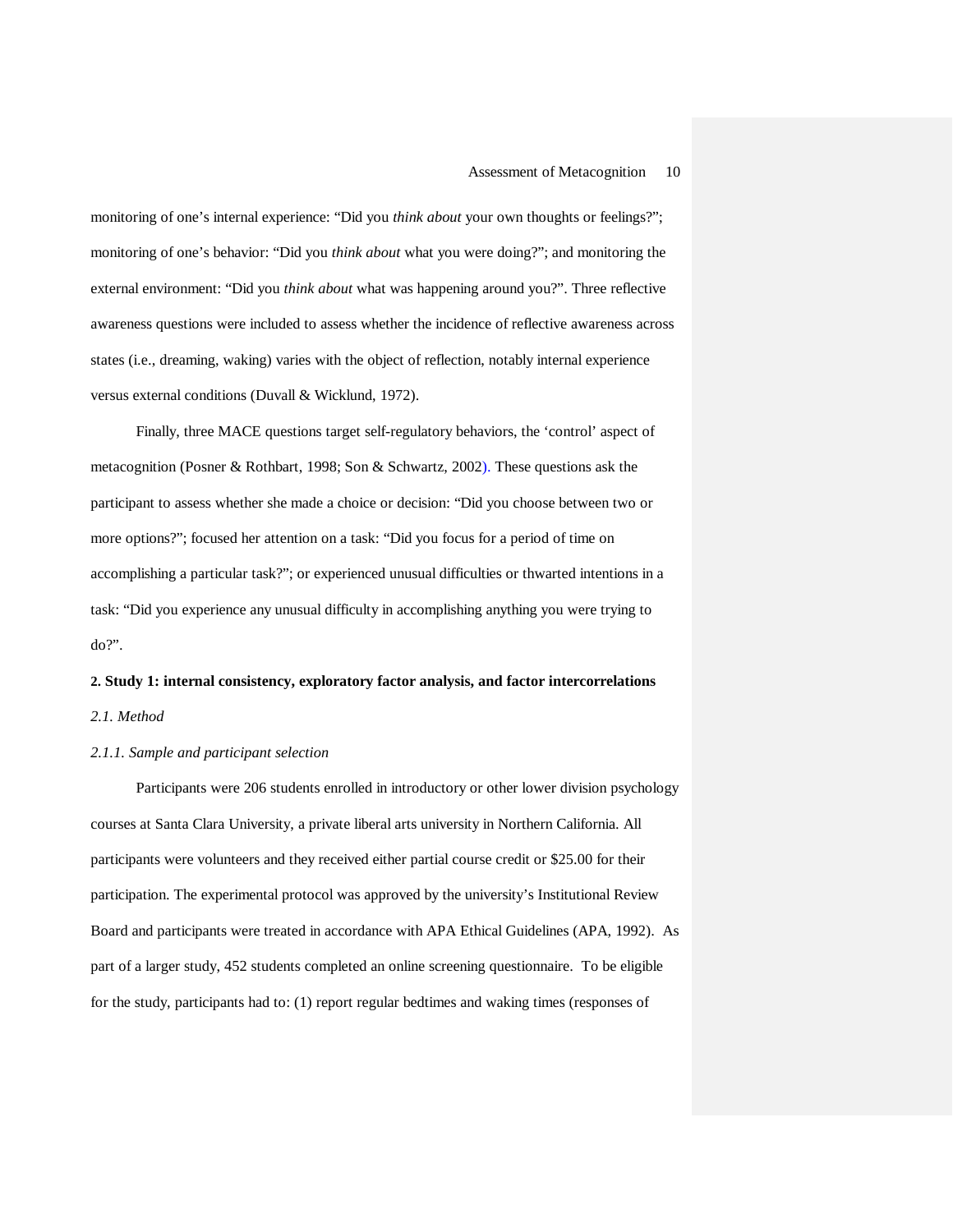"usually" or "always" to the questions: "*In a typical week, do you go to bed within an hour of the same time every night?*" "*In a typical week, do you get up within an hour of the same time each morning*?") and (2) report dream recall on at least two mornings in a typical week (response of "2" or higher to the question: "*During a typical week, on how many mornings do you remember at least 1 dream?"*). Participants also had to deny smoking and the use of prescription medications that impact sleep or mood.

Selection criteria were met by 206 students; these individuals were invited to participate in the study. Data from 22 participants (11%) were eliminated because of incomplete protocols or failure to follow instructions. The final group of 184 participants included 64 males (18 - 31 yrs, *M* = 19.97, *SD* = 2.56) and 120 females (18 - 27 yrs, *M* = 18.95, *SD* = 1.40). This group was comprised of two samples, separated in time by roughly one year. Sample  $1 (N = 91)$  included 36 males (18 - 28 yrs, *M* = 20.7, *SD* = 2.46) and 55 females (18 - 27 yrs, *M* = 19.3, *SD* = 1.73). Sample 2 ( $N = 93$ ) included 28 males ( $18 - 31$  yrs,  $M = 19.1$ ,  $SD = 2.48$ ) and 65 females ( $18 - 22$ ) yrs,  $M = 18.7$ ,  $SD = .94$ ). The percentage of females, 60% in Sample 1 and 70% in Sample 2, is typical of studies in dream psychology (Stepansky et al., 1998). The only difference in PIQ responses across the two samples was higher ratings on "stability of dream recall" for participants in Sample 1 (*M* = 3.20, *SD* = .82) versus Sample 2 (*M* = 2.78, *SD* = 1.31), *F*(1, 183) = 16.51, *p* = .011, 95% CI [.09, .74]. All participants reported English as their primary language. Differences in the procedures employed with the two samples are described in section 5.2.

#### *2.1.2. Design and procedure*

Participants who fulfilled the selection criteria, described in section *3.1.1.,* attended an orientation session. Orientation sessions were conducted in groups of four. Here, a research assistant gave an overview of the study and provided information about the study's purpose,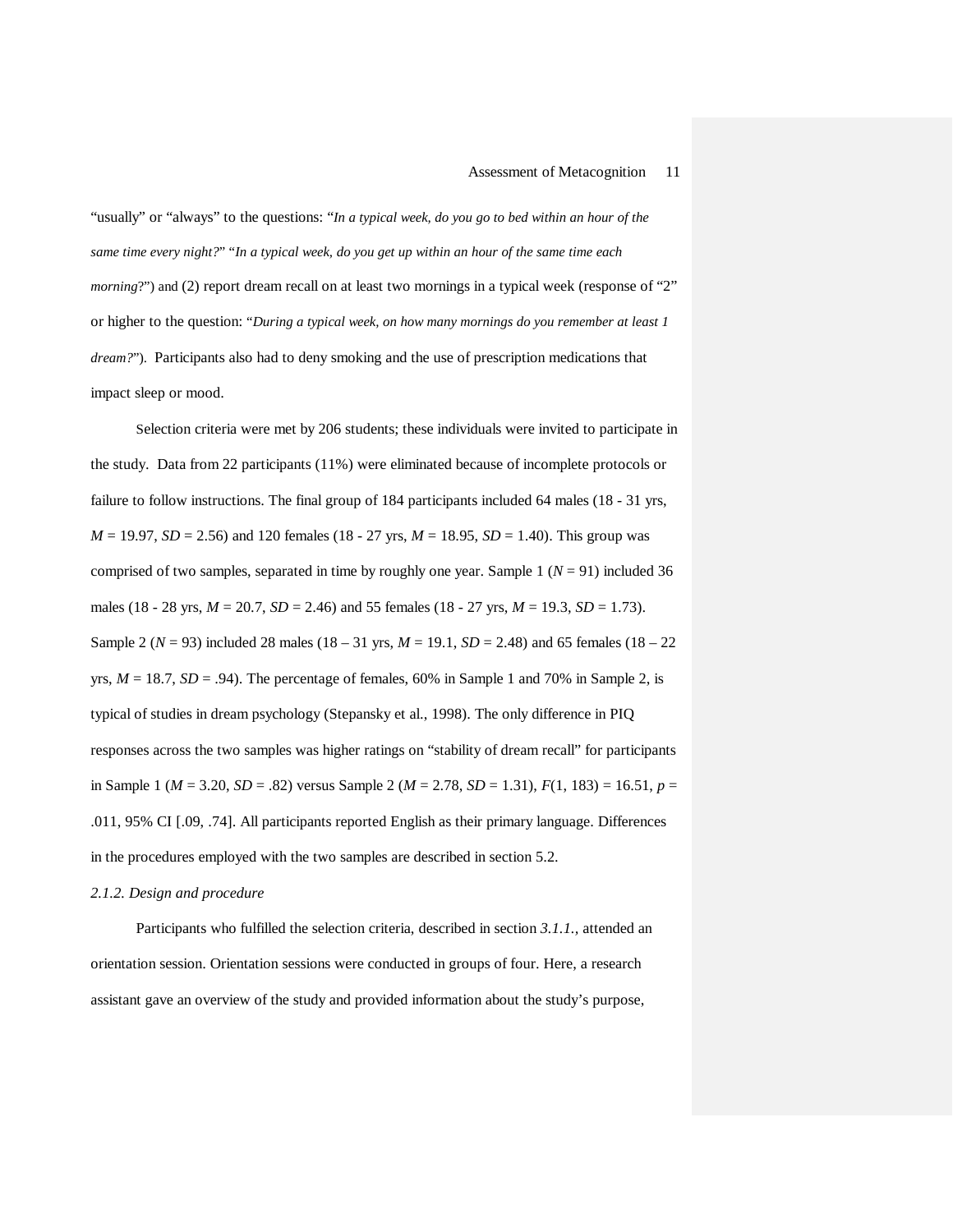expectations of participants, protection of participants' confidentiality, and compensation for participating. Research assistants who conducted orientation sessions were blind to the specific hypotheses of the study. Students who elected to participate signed the informed consent and completed a number of individual differences measures and a general health questionnaire. Results from three of the individual differences measures are included in the psychometric analyses of convergent and discriminant validity of the MACE, reported in Study 3. After completing the questionnaires, participants received instruction in the protocol for sampling dreaming and waking experiences and separate packets of materials for the upcoming experience samples. A summary of the experience-sampling protocol is provided next; for a more detailed description of this protocol, see Kahan et al. (2011b).

In preparation for obtaining a dreaming sample, the participant set an alarm for 30-min prior to the usual waking time. The participant also reviewed the guidelines for dream reporting. These guidelines, used in previous studies (e.g., Kahan & LaBerge, 1996; 2011), instruct participants to record, upon awakening from a dream, a detailed narrative of the previous fifteen minutes (approx) of the dreaming experience. Participants were instructed to describe events, thoughts, feelings, and sensations or reflections experienced *during* the dream; they were asked to leave out embellishments, explanations, and 'after-the-fact' commentary.

Upon awakening the next morning, the participant used the materials provided in a Dreaming Sample packet to record the dream experience according to these dream-reporting guidelines. After completing the narrative report, the participant inserted the narrative report in the packet. The protocol instructed the participant to again call the original dream experience to mind as clearly as possible and to use the MACE to rate the incidence of high-order cognition during the dreaming experience. For each question the participant answered 'yes,' he or she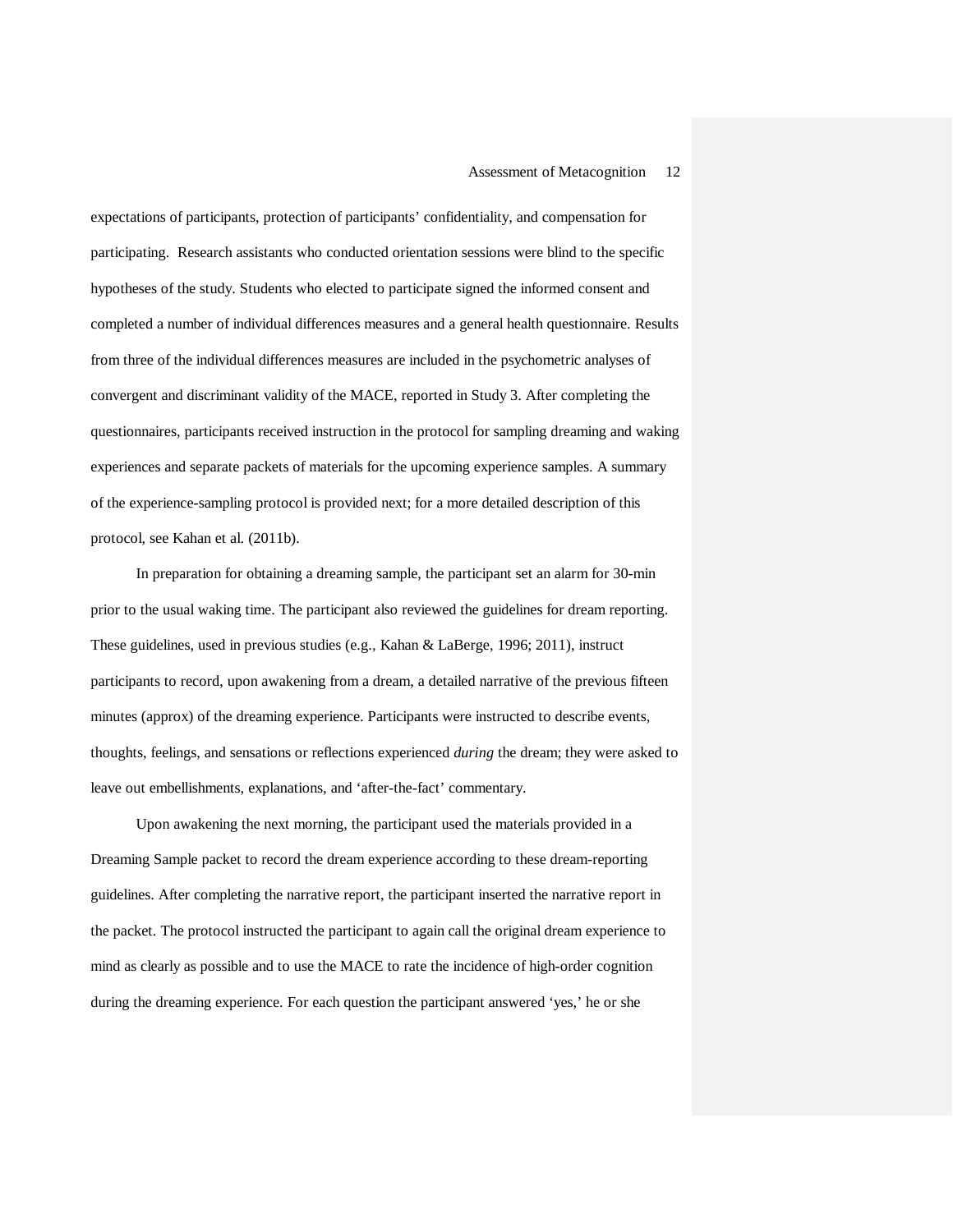provided an exemplar. After completing the MACE, the participant completed a second questionnaire, the Subject Experiences Rating Scale (SERS). The SERS assesses the incidence and prevalence of sensory, affective, and cognitive qualities of the dream experience. Data from the cognition portion of the SERS are included in the validity analyses reported in Study 3.

For waking samples, the participant set an alarm for a time no sooner than two hours after waking and no later than two hours before bedtime. When the alarm sounded, the participant used the materials provided in a Waking Sample packet to record a narrative of the prior 15-min (approx) of their waking experience. The participant inserted the narrative report in the packet and then completed the MACE and SERS, with reference to the waking experience. Prior to data entry, all MACE exemplars were reviewed to confirm the participant understood the question.

Experience sampling took place during two, ideally consecutive, weeks. The order in which dreaming and waking experiences were sampled was counter-balanced across week (1, 2) and state (dreaming, waking). Participants were randomly assigned to a sampling order using block randomization, in order to minimize order effects.

In sum, participants reported and rated four events, two sampled from dreaming and two from waking. For each of the ten MACE questions, the number of 'yes' responses given by each participant was totaled across the dreaming and waking events. These totals (possible range 0-4) were entered into the analyses described next.

*3.1. Interitem consistency.* Coefficient alpha (Cronbach, 1951) was calculated using SPSS (v.19.0); item-total and interitem correlations also were examined. Item-total correlations ranged from .18 (Q6) to .52 (Q9); most were above .30. The MACE was found to have adequate interitem consistency, alpha = .68 (Nunnally, 1978). Item numbers and content for each of the questions can be seen in Table 1, along with the results of the factor analysis described next.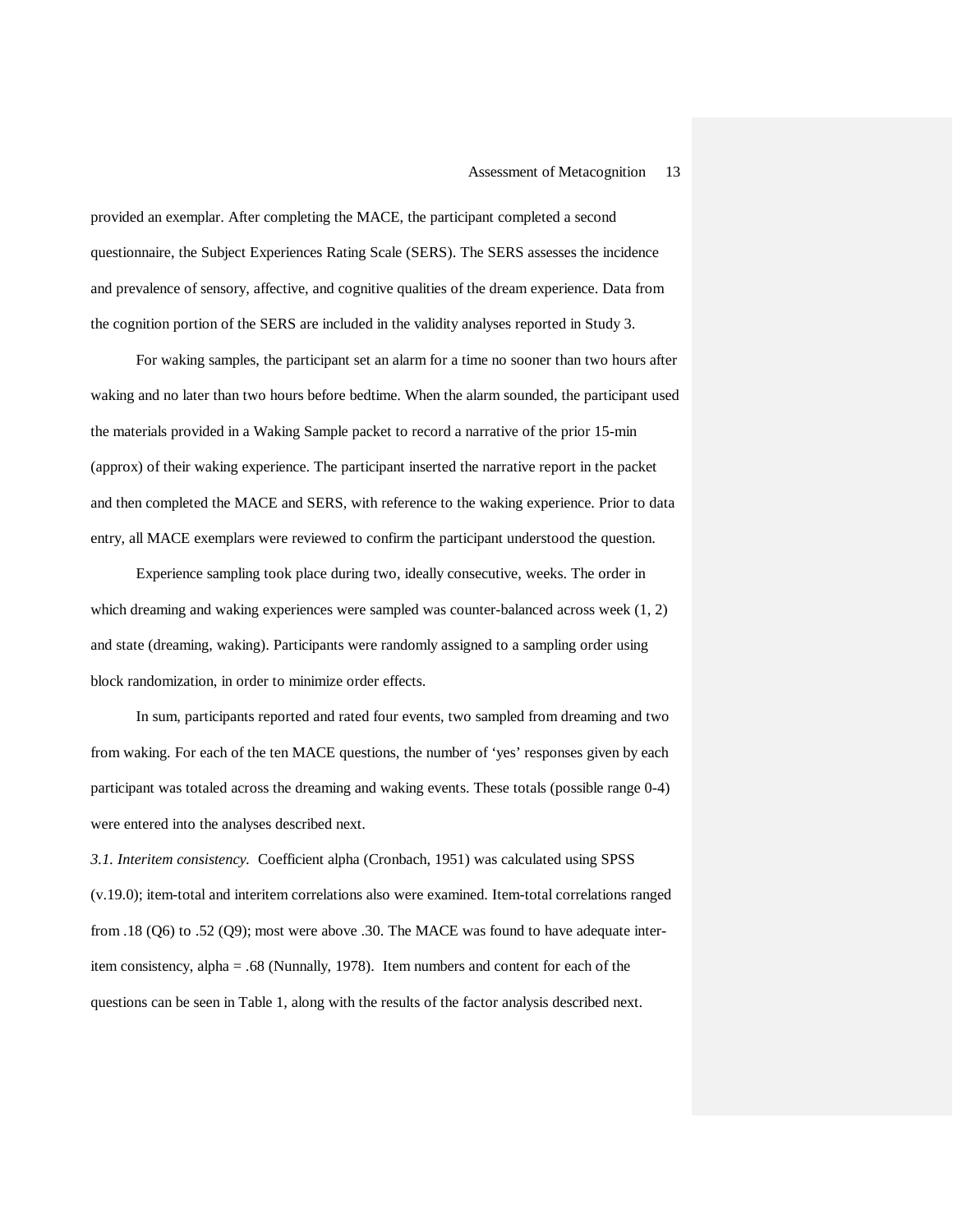*3.2. Exploratory factor analysis.* The same weighted proportions described above were subjected to exploratory factor analysis using principal components analysis with varimax rotation (SPSS 19.0); this rotation method minimizes the number of variables that have high loadings on each factor.<sup>3</sup> The analysis yielded three factors with eigenvalues greater than 1.0. Factor loadings and questions can be seen in Table 1. Questions 1, 4, 5, and 9 loaded on one factor, named Self-Regulation. The content of these questions included choosing among options, focusing on a task, experiencing unusual difficulty in accomplishing something, and thinking about what one was doing. Questions 2, 3 and 10 loaded on a second factor, named Monitoring External Environment. The content of these questions included commenting to the self about a person or event, having one's attention suddenly captured, and thinking about what was happening around one. Questions 6, 7, and 8 loaded on a third factor, named Monitoring Internal Experience. The content of these questions included being concerned about the impression one was making on others, feeling emotions, and thinking about one's own thoughts or feelings. Together, the three factors accounted for 52% of the variance in the measure. The items had factor loadings ranging from .46 - .79 and showed relatively small loadings on the remaining two factors (.38 or less). *3.3. Internal consistency*. We expected weak to moderate, positive and significant correlations among the MACE factors. All factors were expected to assess the general construct of metacognition, but each was considered a measure of separable facets of metacognition (Nelson & Narens, 1990; 1994; Son & Schwartz, 2002). Pearson Product-Moment correlation analysis (one-tailed,  $df = 183$ ) revealed that all three correlations fit the expected pattern. The correlation between Self-Regulation and Monitoring External Environment was .27, *p < .001*; the correlation between Self-Regulation and Monitoring Internal Experience was .30, *p < .001*; the correlation between Monitoring External Environment and Monitoring Internal Experience was .32, *p <*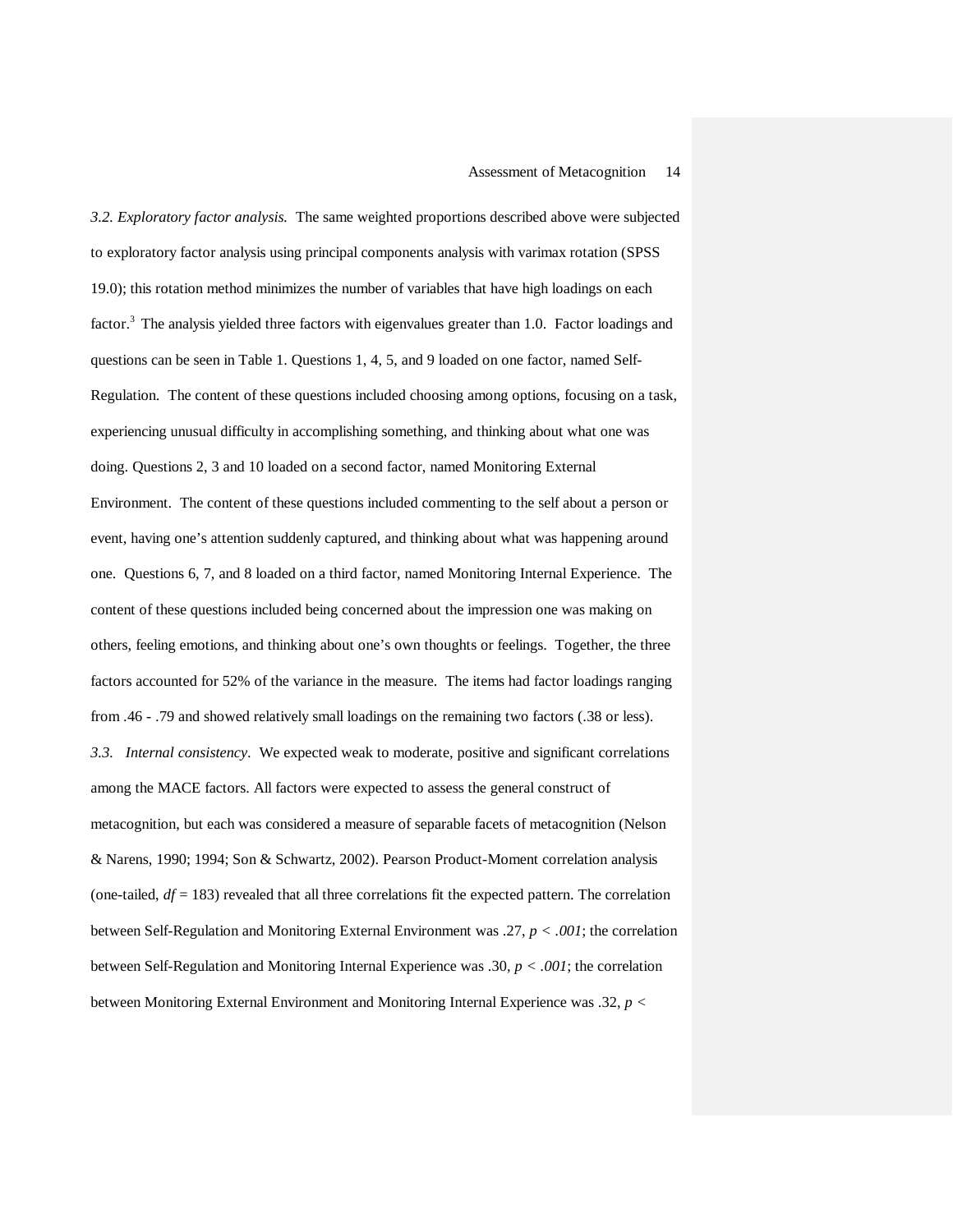*.001.* Per the guidelines outlined by Anastasi and Urbina (1997, p. 129), we assessed the criterion of internal consistency by computing the correlations (Pearson's *r*) between the MACE factors and the MACE total score (proportion of 'yes' responses for all ten MACE questions). High correlations were observed between the three factors (Self-Regulation, Monitoring External Environment, and Monitoring Internal Experience) and the MACE total score; correlation coefficients (*df* = 183) were, respectively, .76, .73, and .67, all *p*s < .001.

#### *3.4. Summary*

The MACE appeared to be internally consistent in terms of items, factor scores and total scores. Inter-item correlations were significant and the basic factor structure of the MACE was consistent with the Metacognitive Model (Nelson, 1990). Finally, the MACE factors were each strongly correlated with total MACE scores and weakly correlated with the other two factors. Additional large-scale studies will be important to confirm the stability of the factor structure within and across different experiential conditions.

#### **5. Study 2: test-retest reliability**

#### *5.1. Participants*

Participants in Sample 2 ( $N = 93$ ) of Study 1 contributed data for the assessment of test-retest reliability.

### *5.2. Procedure*

Participants in Sample 2 followed the same sampling protocol as described in section 3.1.2, with two variations. As was the case with Sample 1, Sample 2 participants completed the MACE, inserted it in an envelope, seal it, and completed the Subjective Experiences Rating Scale (SERS), and Profile of Mood States (POMS). Unlike Sample 1 participants, Sample 2 participants then completed the MACE (and SERS) a second time. Instructions were to (again)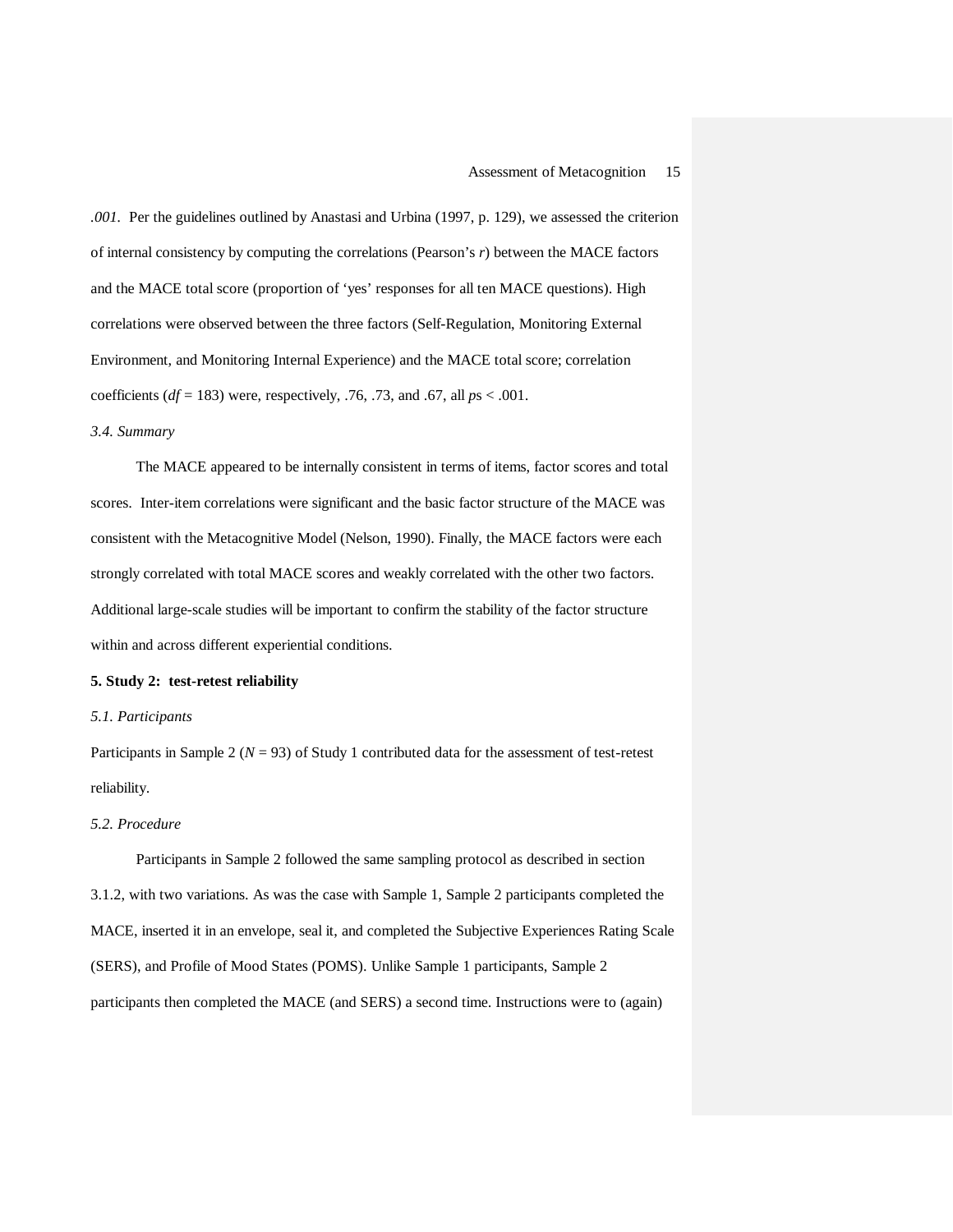call to mind their experiences right before they were signaled. Participants were instructed to respond to the MACE questions with respect to the original experience and not try to recall what they had reported on their first MACE. Participants put the second MACE in a separate envelope, sealed it, and then completed the SERS a second time. In the latter case, the time interval between the first and second application of the MACE was approximately 10 minutes. This delay was long enough to reduce possible recency and priming effects that could influence MACE judgments had participants completed the second application of the MACE immediately after the first. At the same time, this delay was short enough to mitigate the influence of episodic memory processes that can influence the reconstruction of recent experience (e.g., Hurlburt & Heavey, 2008).

As described earlier, each participant assessed (and re-assessed) four events. These four events represented experience-sampling across two weeks and across two states (dreaming, waking).

#### **6. Study 2: results**

Test-retest reliability was computed for 372 events (93 participants x 4 events each). For each of the four events (two dreaming, two waking), total scores were calculated by adding the number of "yes" responses on the ten MACE questions. Total scores for the second application of the MACE were computed in a similar fashion, again for each of the four events. Correlations between the first and second assessment for the four events were: Dream 1 (.92), Dream 2 (.81), Wake 1 (.87), Wake 2 (.97). The average test-retest correlation between total MACE scores for the first and second assessment was .90. All inter-correlations were significant at  $p < .001$ . Testretest reliability also was computed for each of the three factors, again for each of the four events. Average Pearson Product-Moment correlations for the three factors were: .86, .89, and .82 for Self-Reg, MEE, and MIE factors, respectively. Scores for the three factors were calculated with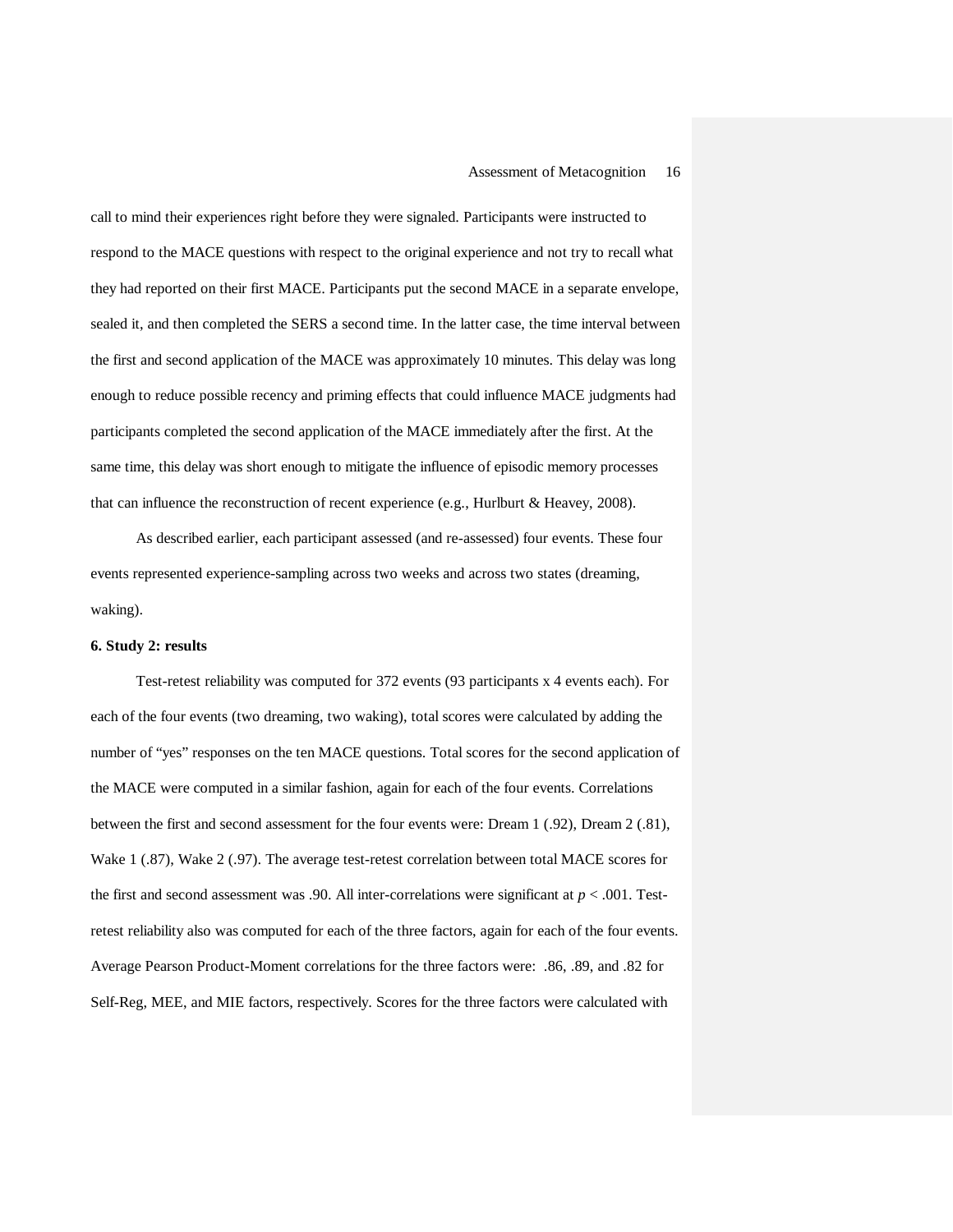all events included. Overall reliability coefficients for the three factors, calculated from all 372 events were: .93 (Self-Regulation), .95 (Monitoring External Environment), and .88 (Monitoring Internal Experience).

In sum, correlations between the first and second assessments revealed strong test-retest reliability across different events (first, second), different states (dreaming, waking), and for all three MACE factors.

#### **7. Study 3: relationships between the MACE and related constructs**

*7.1. Participants.* Participants from both samples contributed data to these analyses. *7.2. Measures and predictions.* Three individual differences measures completed during the orientation session were used to assess convergent and discriminant validity: the Kentucky Inventory of Mindfulness Skills Scale (KIMS; Baer, Smith, & Allen, 2004), the Self-Consciousness Scales (SCS; Fenigstein et al., 1975), and the Experiences Questionnaire (EQ; Fresco et al., 2007). Only participants in Sample 2 completed the EQ. A measure of the cognitive qualities of dreaming and waking experiences, obtained from the Subjective Experiences Rating Scale (SERS), also was included.

#### *7.2.1. Individual differences measures.*

Results of the individual differences measures relevant to the present psychometric analysis are discussed in detail below. Results of the other measures and comparisons of dreaming and waking are presented in other papers (Kahan, Bulkeley, & Kawadri, 2011a; Kahan et al., 2011b).

*7.2.1.1.* All participants completed the *Kentucky Inventory of Mindfulness Skills* (KIMS), a 39 item scale developed by (Baer et al., 2004) to assess "the general tendency to be mindful in daily life" (p. 193). Baer et al. developed their measure based on the definition of mindfulness offered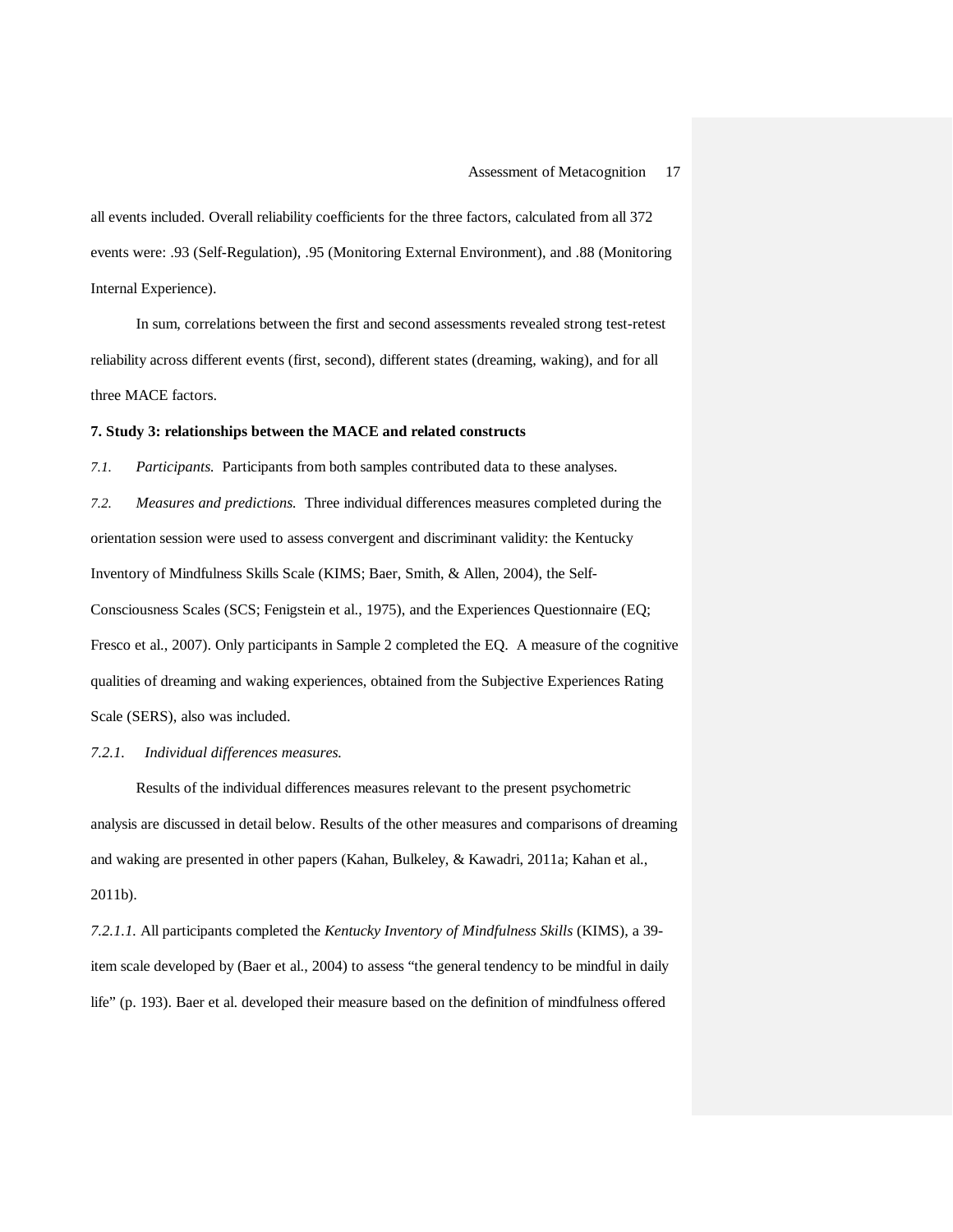by Kabat-Zinn (1994) and others: "focusing one's attention in a nonjudgmental or accepting way on the experience occurring in the present moment" (p. 191). The KIMS assesses four mindfulness skills (Baer et al., pp. 193-194): *Observing*: noticing internal (thoughts, feelings, sensations) or external phenomena (sounds, smells); *Describing*: verbal descriptions or labeling of ongoing experience, without judging or analyzing the experience; *Acting with Awareness*: focusing one's full awareness on one thing at a time; *Accepting without Judgment:* nonjudgmental acceptance or allowing of current experience; the individual refrains from "applying evaluative labels such as good/bad" (p. 194).

The psychometric properties of the KIMS were analyzed and reported by Baer et al (2004). In two student samples (*N*s = 205, 215, respectively), the KIMS showed a clear fourfactor structure consistent with the mindfulness skills described above. The measure also showed "high internal consistency and adequate to good test-retest reliability" (p. 203).<sup>4</sup> *7.2.1.2.* Of 184 total participants, 175 (95%) completed the *Self-Consciousness Scale (SCS*; Fenigstein et al., 1975). The SCS is a twenty-three item scale used to assess individual differences in self-consciousness: "the consistent tendency of persons to direct attention inward or outward" (Fenigstein et al., p. 522). This construct emphasizes *self-focused attention*, which involves selfawareness (awareness of thoughts, feelings, behavior, or appearance) self-examination (selfmonitoring; reflecting, fantasizing or daydreaming about the self), and intentionality (making decisions or plans that involve the self. Principal components factor analysis (varimax rotation) determined that the SCS is comprised of three factors: Private Self-Consciousness (PrSC), Public Self-Consciousness (PublSC), and Social Anxiety (SocAnx). According to Fenigstein et al., there is a qualitative difference between the two SC subscales and social anxiety: "Public and private SC refer to a process of self-focused attention; social anxiety refers to a reaction to this process"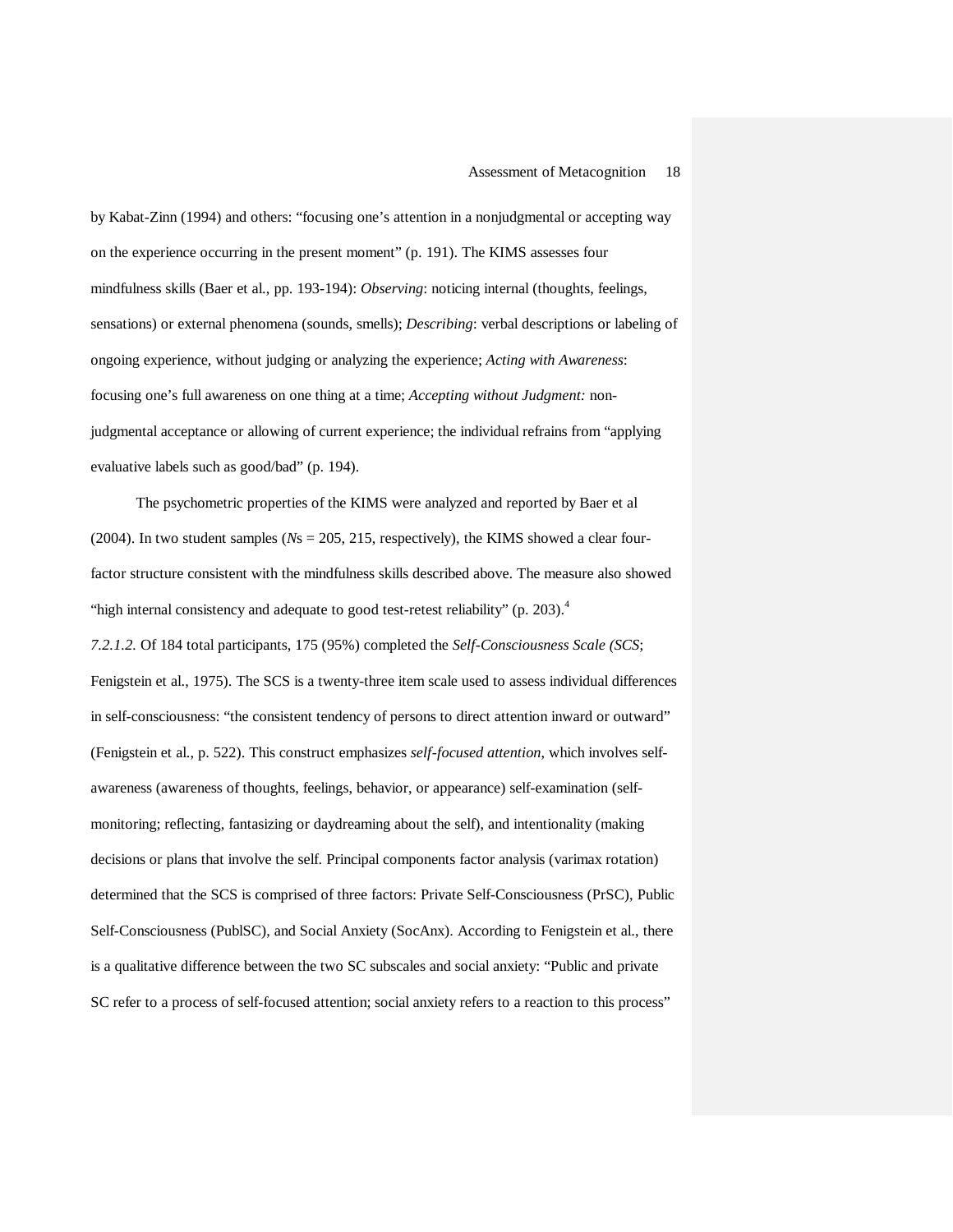(p. 523; emphasis in original paper). In addition to the clear three-factor structure, the SCS showed good test-retest reliability. The SCS has been used extensively in clinical, cognitive, personality, and self-perception research to assess self-consciousness (see Fenigstein, 2009, for a review). The SCS, both in its original (Fenigstein et al., 1975) and revised form (Burkrant & Page, 1984), has shown robust psychometric properties and, with few exceptions, strong cultural validity (Wu & Watkins,  $2006$ ).<sup>5</sup>

#### *7.2.1.3. Experiences Questionnaire (EQ)*

Of the 93 participants in Sample 2, eighty-five (91%) completed an additional individual difference measure—the Experiences Questionnaire (EQ), originally developed by Teasdale and his colleagues as a measure that would be sensitive to changes in cognitive style during the course of psychotherapy, especially cognitive-behavior therapy (CBT; e.g., Teasdale et al., 2002). In particular, the EQ was designed to measure of *decentering*: "the ability to observe one's thoughts and feelings as temporary, objective events in the mind" (Fresco, Segal, Buis, & Kennedy, 2007, p. 447). Psychometric analyses of the EQ conducted by Fresco and his colleagues confirmed the EQ as a single-factor scale with good convergent and discriminant validity, as well as strong testretest reliability (Fresco et al., 2007).

#### *7.2.2. Measure of phenomenal characteristics of subjective experience*

The *Subjective Experiences Rating Scale (SERS)* was developed by the first author, based on the Memory Characteristics Questionnaire (MCQ) developed by Marcia Johnson and her colleagues to assess the incidence of particular phenomenal qualities of subjective experience (e.g., Johnson, Foley, Suengas, & Raye, 1988; Johnson, Kahan, & Raye, 1984; Suengas & Johnson, 1988). Participants use a Likert-type scale (0 'not at all' to 5 'a lot') to rate the extent to which their subjective experience includes various sensory, affective, and cognitive qualities. This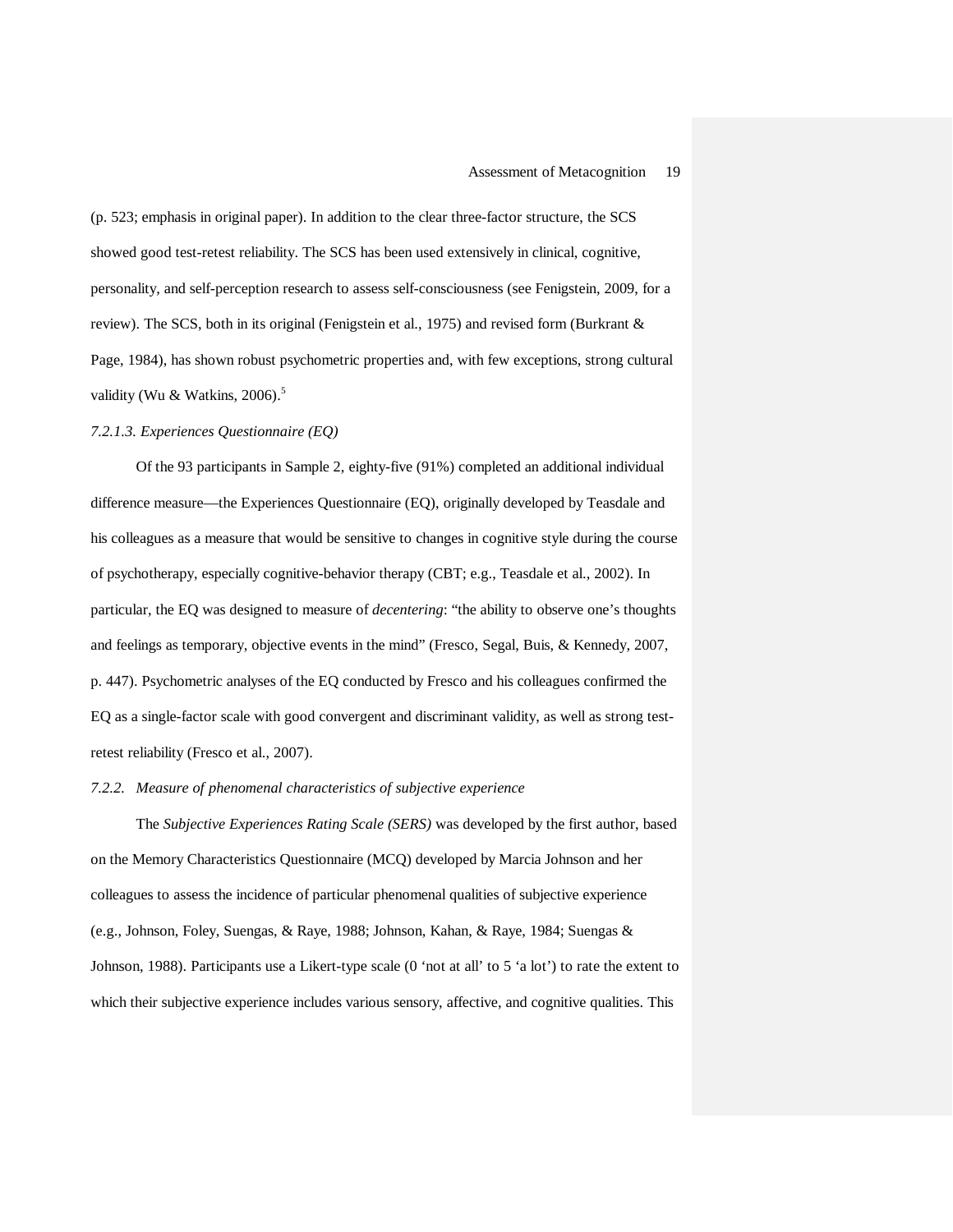measurement approach has been used in numerous studies of the phenomenal qualities of autobiographical memories (e.g., Mather, Henkel, & Johnson, 1997; Schaefer & Philipott, 2005). *7.3. Summary of predictions*

The KIMS, SCS, and EQ were selected as comparison measures because the constructs of mindfulness, decentering, self-consciousness, and metacognition all emphasize the capacity for noticing or monitoring one's current subjective experience (self-focused attention). Examining the relationships in this nomological net allowed us to assess the convergent and discriminant validity of the MACE as a measure of metacognition (i.e., as related to, but distinct from, these constructs). Based on the shared emphasis on self-focused attention, we expected to find weak, positive correlations among the subscales and factors that focus on monitoring one's subjective experiences. Specifically we expected to find that the MACE factors Self-Regulation and Monitoring External Environment would be related to the SCS subscales Public and Private Self-Consciousness. In contrast, based on the distinctiveness of the constructs assessed by each measure, we expected to find higher intercorrelations among subscales within each measure compared to the intercorrelations of subscales between measures. For the MACE specifically, we expected to find no significant correlations between MACE total scores and total scores on the comparison measures, because the MACE is intended to discriminately measure the incidence of core metacognitive skills (monitoring and control) associated with recollected, recent experience and, unlike the other measures, has a strong emphasis on goal-directed behavior. Moreover, we expected to find significant correlations between the EQ and the KIMS (especially the Acceptwithout-Judgement subscale), because both constructs emphasize a general disposition of nonjudgmental acceptance of present-moment experience, i.e., monitoring *without* control).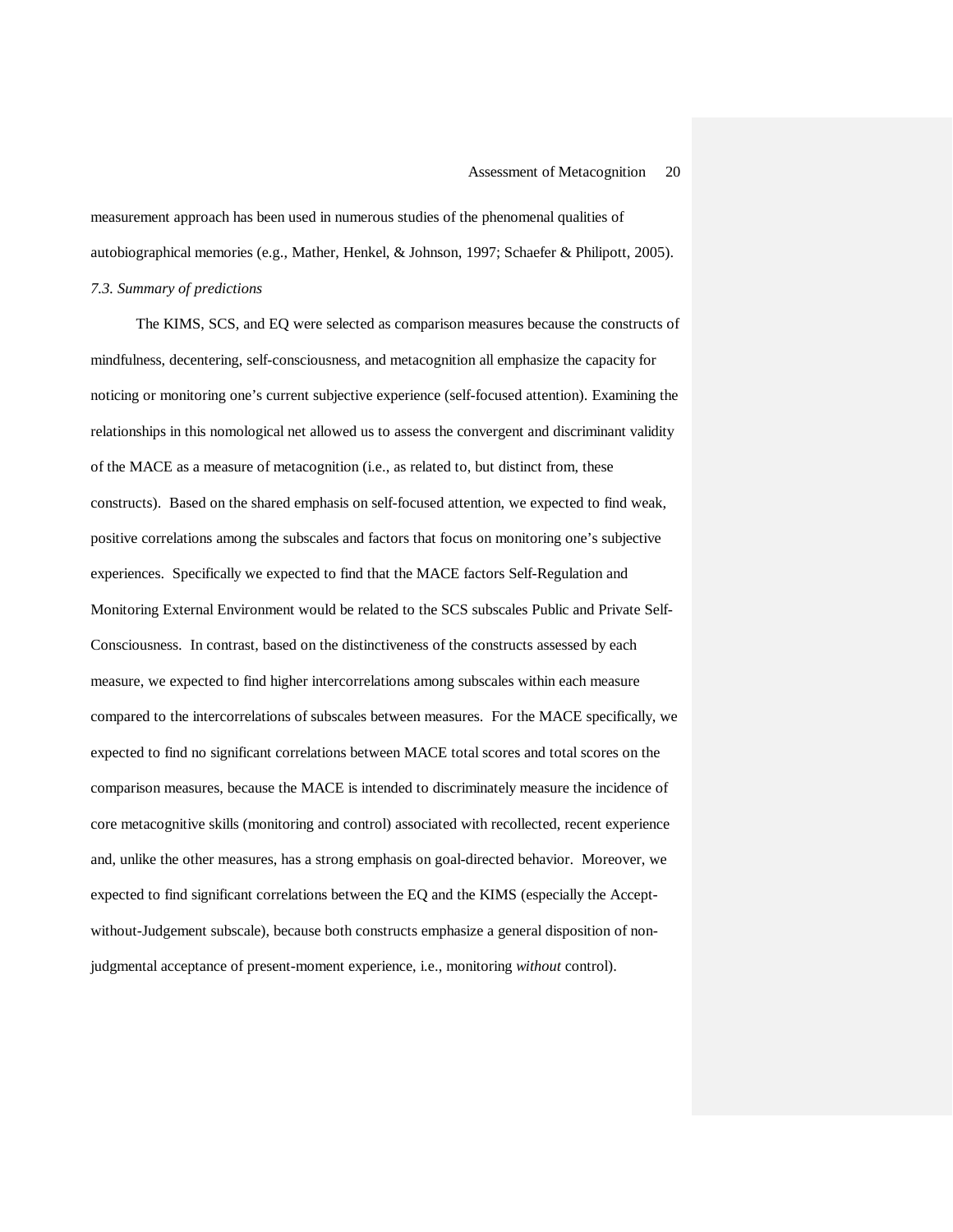The SERS was selected as a comparison measure to further establish discriminant validity. The SERS assesses a range of cognitive events that, for the most part, do not necessitate the selfobservation, intentionality, or self-regulation inherent in metacognition. We predict that there will be no significant correlations between the total scores of the two measures and that the intercorrelations between the SERS and MACE factors will be weaker than the intercorrelations among cognitive events (SERS) or among MACE factors. We do expect some weak relationships among MACE factors and specific cognitive events (e.g., thinking, evaluating); these specific predictions are elucidated in Section *8.2.4*.

#### **8. Study 3: results and discussion**

#### *8.1. Relationships between MACE subscales and other constructs.*

Pearson's *r* was used to compute correlations among the MACE and the three individual differences measures. Table 2 presents the intercorrelations among the MACE, the SERS cognitive subscale, and the three individual difference measures, the KIMS, SCS, and EQ, designed to assess, respectively, mindfulness, self-consciousness, and decentering. *8.1.1. Mindfulness.* As expected, total scores for the MACE and KIMS were not related (*r* = .02;  $p = .83$ ) and the intercorrelations among the KIMS subscales (which were consistent with past research, see Baer et al., 2004, Table 2, p. 197) were stronger than the correlations between the KIMS subscales and the MACE. Only one of twelve correlations between the KIMS and MACE subscales was significant. The KIMS Describe subscale was significantly, but weakly, related to Monitoring Internal Experience  $(r = .17, p < .05)$ .

This relationship, though not predicted, makes sense given that the describing one's experiences in words is a natural feature of monitoring one's current *internal* experiences (also see the discussion in Baer et al., 2004, p. 193); consistent with this view—KIMS Describe scores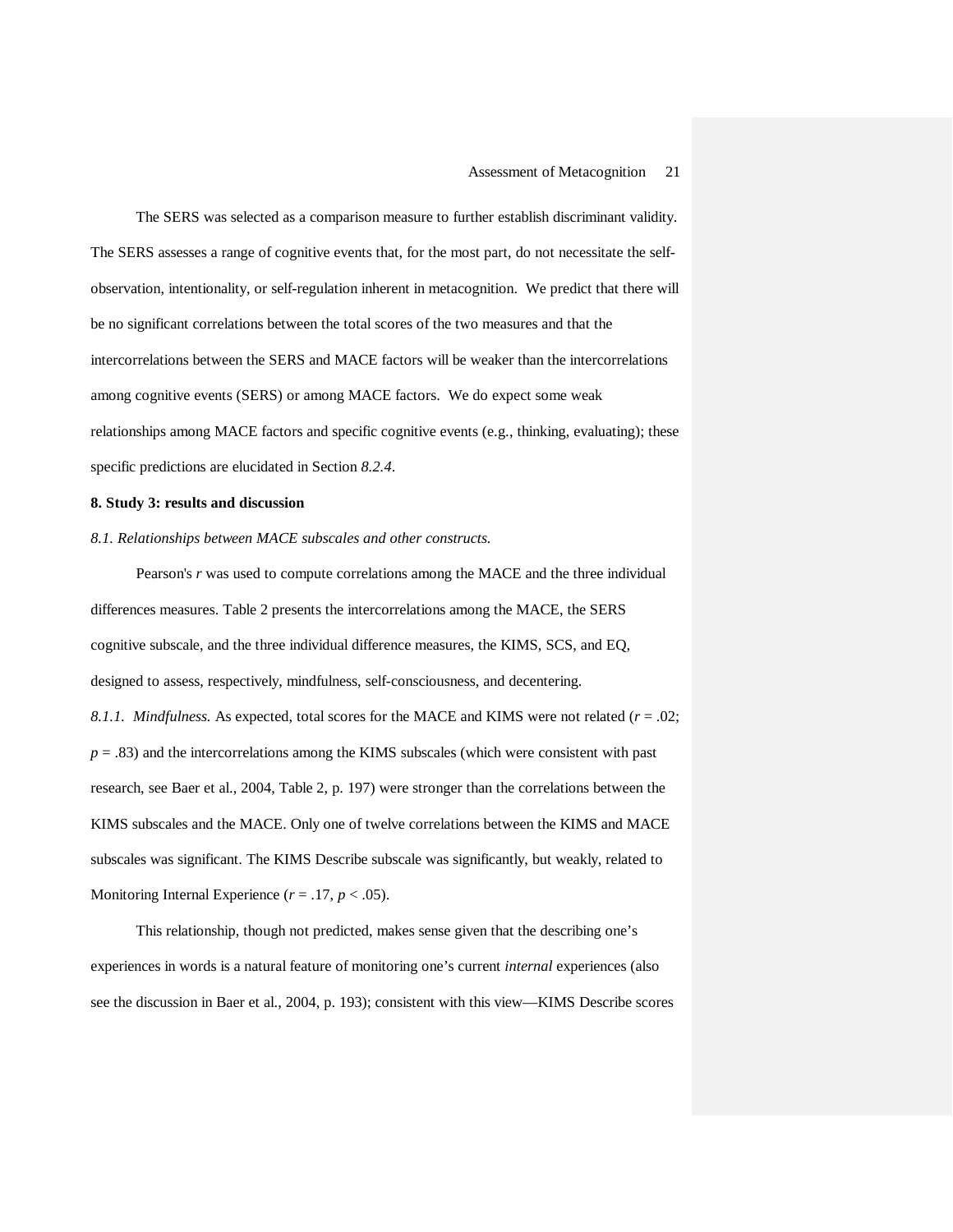are positively correlated with participants' PrivSC scores but negatively correlated with their PublSC and SocAnx scores (Table 2).

*8.1.2. Self-Consciousness.* As expected, total scores for the MACE and the SC scale were not related ( $r = .09$ ;  $p = .26$ ). The pattern of intercorrelations among the SC subscales replicated past research: PublSC was related to both PrivSC and SocAnx; PrivSC was not related to SocAnx (Fenigstein et al., 1975, p. 525). As seen in Table 2, correlations among SC subscales were stronger than those between the MACE subscales and the SC subscales. Consistent with predictions, three of the nine correlations among SC subscales and MACE subscales were significant. The PrivSC subscale was significantly, but weakly, related to MACE Self-Regulation and Monitoring Internal Experience (*r*s =.17, .16, respectively; *p*s < .05). The PublSC subscale was significantly, but weakly, related to Monitoring Internal Experience  $(r = .14, p < .05)$ . *8.2.3. Decentering.* As expected, decentering scores were not strongly related to the MACE. Surprisingly, decentering was negatively related to one MACE component, Monitor Internal Experience,  $r = -0.21$ ,  $p = 0.03$ . This result is consistent with the claim that metacognitive monitoring occurs within an evaluative, goal-directed context whereas decentering does not. As expected, decentering scores were positively correlated with three of the four KIMS subscales. The strongest convergence was between the KIMS subscale "Accept without Judgment" and Decentering,  $r = .31$ ,  $p < .01$ .

*8.2.4. Cognition.* As predicted, the total MACE score was not related to the total score for SERS Cognition measure  $(r = -0.08; p = .49)$ . Of the three MACE subscales, Self-Regulation was positively, but weakly, related to SERS Cognition ( $r = .19$ ,  $p < .05$ ). This relationship makes sense when we consider the relationship between MACE factors and individual SERS items (Table 3). Although total scores for the MACE and SERS Cognition were, as anticipated,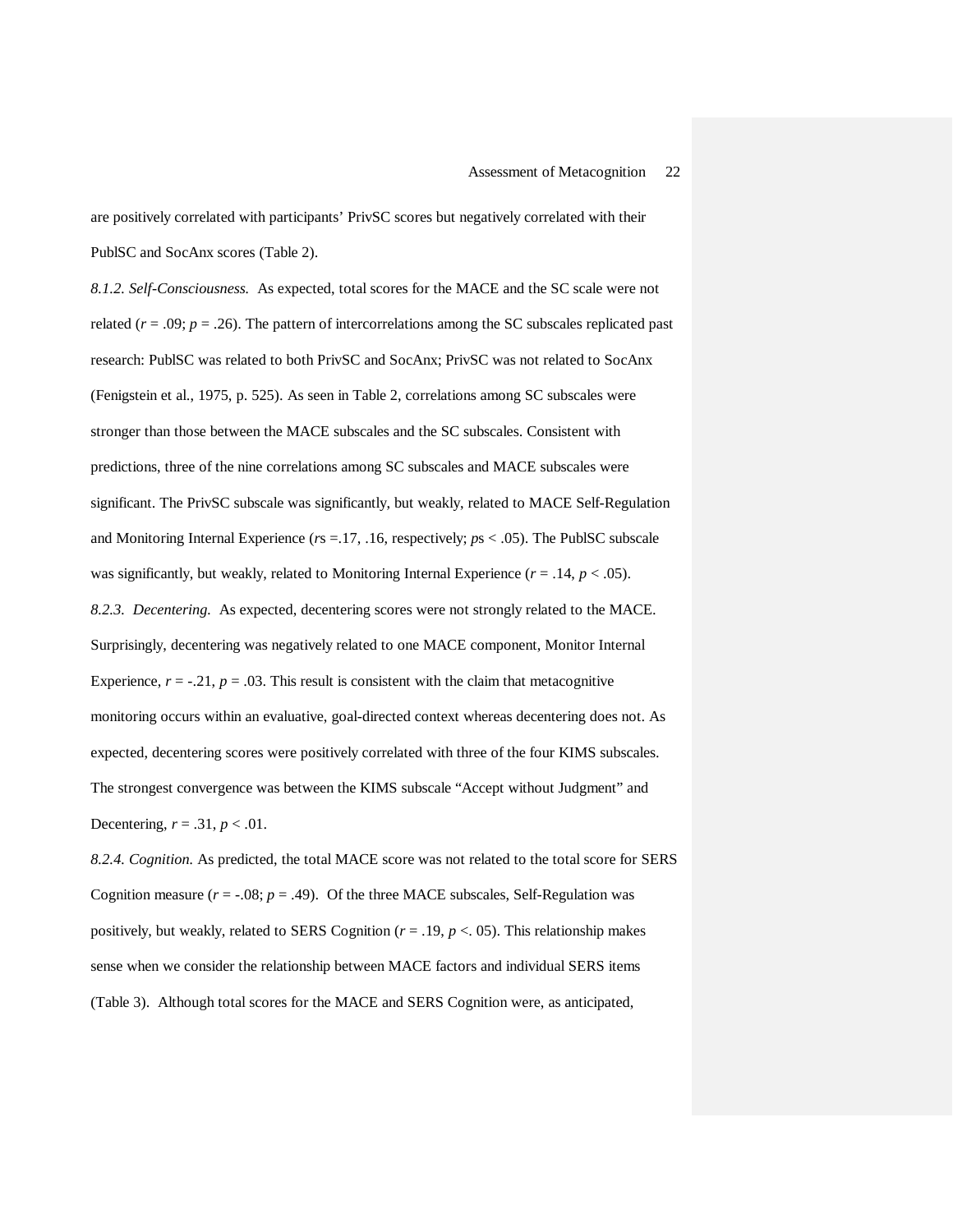unrelated, some items on the SERS were expected to share variance with the MACE. Specifically, because thinking is inherent to metacognition, we expected all three MACE factors to be correlated with SERS ratings of "thinking." Because, self-regulation, by definition, includes not only thinking, but also planning, evaluating, and attending to one's inner experience, we expected that the MACE Self-Regulation subscale would be correlated with these SERS items. Following similar logic, the MACE Monitoring Internal Experience should be related to SERS ratings of "thinking" and "attending to inner world." and the MACE Monitoring the External Environment factor should be related to SERS ratings of "thinking" and "attending outward." As seen in Table 3, these hypotheses were confirmed in the pattern of intercorrelations between the MACE factors and SERS ratings.

#### *8.3. Summary*

The pattern of intercorrelations among the MACE, KIMS, and the Decentering scale is consistent with the assertion that the measures of mindfulness and decentering should be more strongly related to each other than to a measure of metacognition. The MACE shows good discriminant validity in that MACE scores were not strongly related to the two measures that emphasize non-judgmental self-monitoring (i.e., the KIMS and EQ).

Convergent validity is seen in the weak, yet significant, relationships between the MACE and the SERS cognition subscale and between the MACE and the Private Self-Consciousness subscale of the SCS, these being the two subscales that tap constructs most closely related to monitoring and control. The construct validity of the MACE is further reinforced by the strong correlations among the MACE factors in contrast to the weak relationship between the MACE and the other measures.

#### **9. General discussion**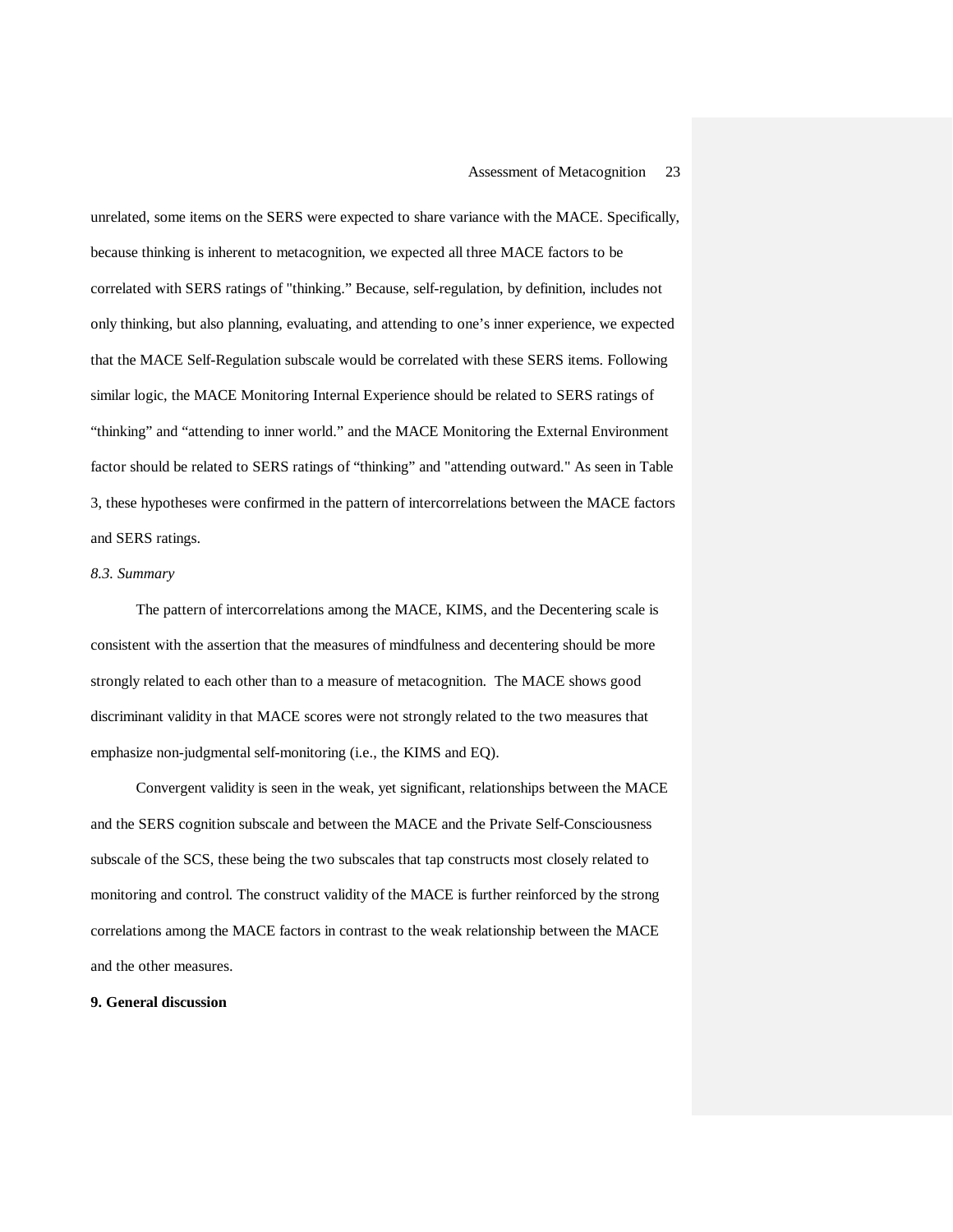The intent of this research was to analyze the psychometric properties of a self-report measure of metacognition, the Metacognitive, Affective, Cognitive Experience (MACE) Questionnaire. The psychometric evidence indicates that the MACE is a reliable and valid measure of metacognition across waking and dreaming.

Previous research indicated that the MACE had strong inter-rater reliability (Kahan & LaBerge, 1996). The current study provides additional evidence of the reliability of the measure, including consistency among responses to individual items, consistency among scores on the MACE factors, and consistency among total scores on separate administrations given over time (i.e., test-retest reliability). This consistency emerged using samples from dreaming and waking experiences.

Factorial, convergent, and discriminant validity were used to explore whether the MACE measures metacognition. The emergence of factors consistent with a theoretical understanding of metacognition (i.e., that metacognition involves monitoring and control) provide evidence for the factorial validity of the measure. Interestingly, the factor structure includes one control component and two monitoring components, one that emphasizes monitoring internal experience (thoughts, feelings) and one that emphasizes monitoring external conditions. The emergence of two monitoring factors is consistent with the theorizing of Duvall and Wicklund (1972), with Fenigstein et al's conceptualization of private and public self-consciousness (Fenigstein et al., 1975; Fenigstein, 2009), and with recent research in cognitive neuroscience demonstrating that different fronto-cortico areas are activated when self-reflection is more inward-directed versus outer-directed (Johnson et al., 2006).

To evaluate convergent and discriminant validity, metacognition was conceptualized as embedded in a nomological net that included focused attention/self-monitoring, mindfulness,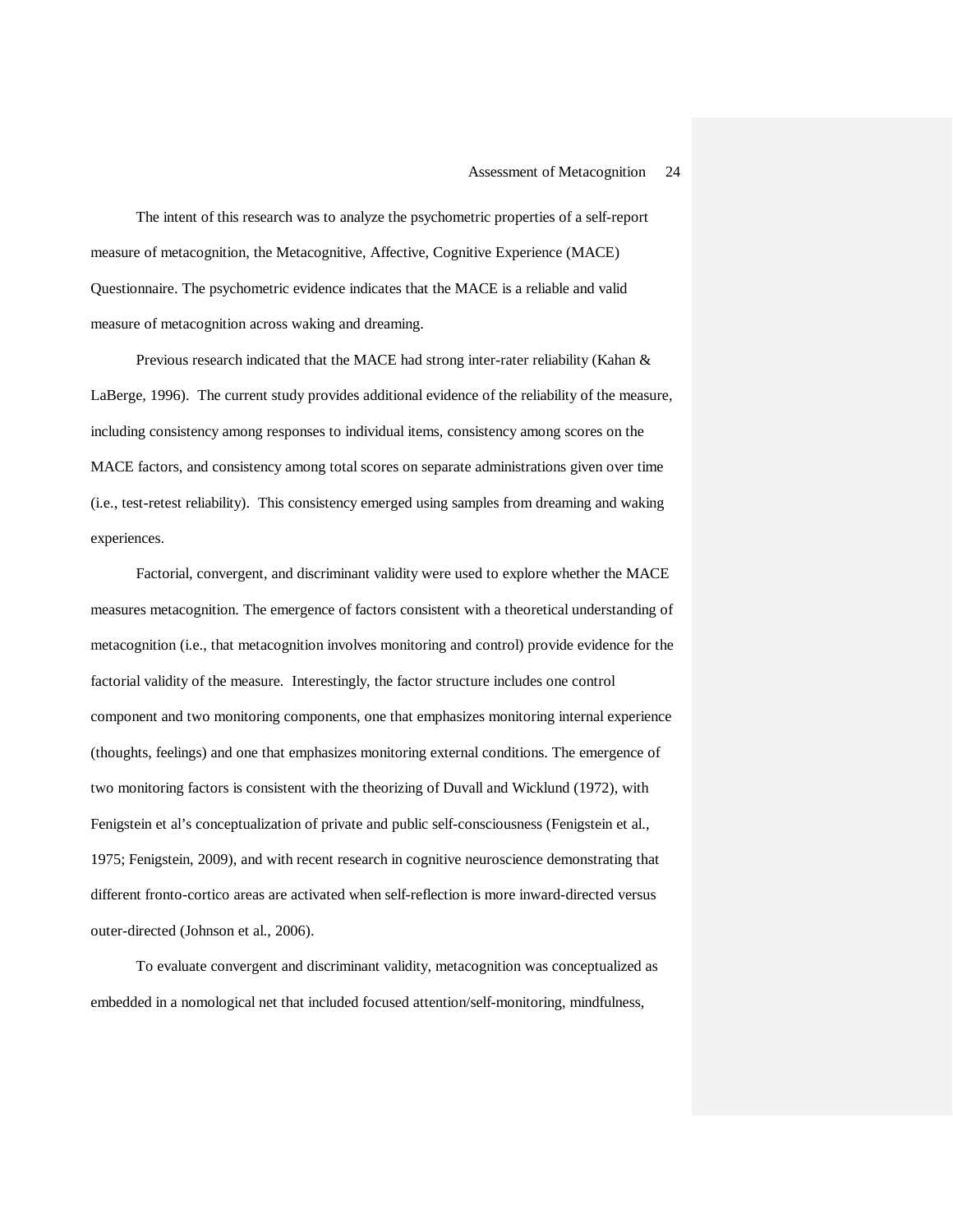decentering, self-consciousness, and cognition. The pattern of relationships among the MACE and measures assessing one or more of these constructs provided evidence that the MACE measures self-focused attention and goal-directed behavior; moreover, the evidence suggests that the MACE is clearly distinct from the related concepts of cognition, mindfulness, selfconsciousness, and decentering. Taken together, these results indicate that the MACE is a valid measure of metacognition.

#### *9.1. Limitations*

The reliance on student samples may be considered a general limitation of the present studies, insofar as external validity is restricted. Regarding the cultural validity of the MACE, it is possible that the factor structure could be different among practitioners of Buddhism or Hinduism wherein *self*-focused attention is less heavily emphasized, dreaming and waking are viewed as part of a seamless continuum of consciousness, and dreaming is as often seen as a collective, spiritual experience as it is a personal one (see, especially, Bulkeley, 2008; Hurd, 2011).

The intent in developing the MACE was to construct a measure that could be used to assess metacognition in both dreaming and waking experience (Kahan & LaBerge, 1996; Kahan et al., 1997). Thus, studies of the content and process features of dreaming require the participation of individuals with reliable dream recall. Participants in the present studies were moderate to high dream-recallers, according to Schredl and Reinhart's (2008) criteria. This selection bias, necessary as it is to the study of cross-state cognition and phenomenology, may restrict the generalizability of the present findings. For example, it is possible that people with higher dream recall are generally more interested in their inner lives or more self-reflective than individuals who tend to be more externally-oriented (e.g., Hartmann, Elkin, & Garg, 1991; Kozmovà & Wolman, 2006).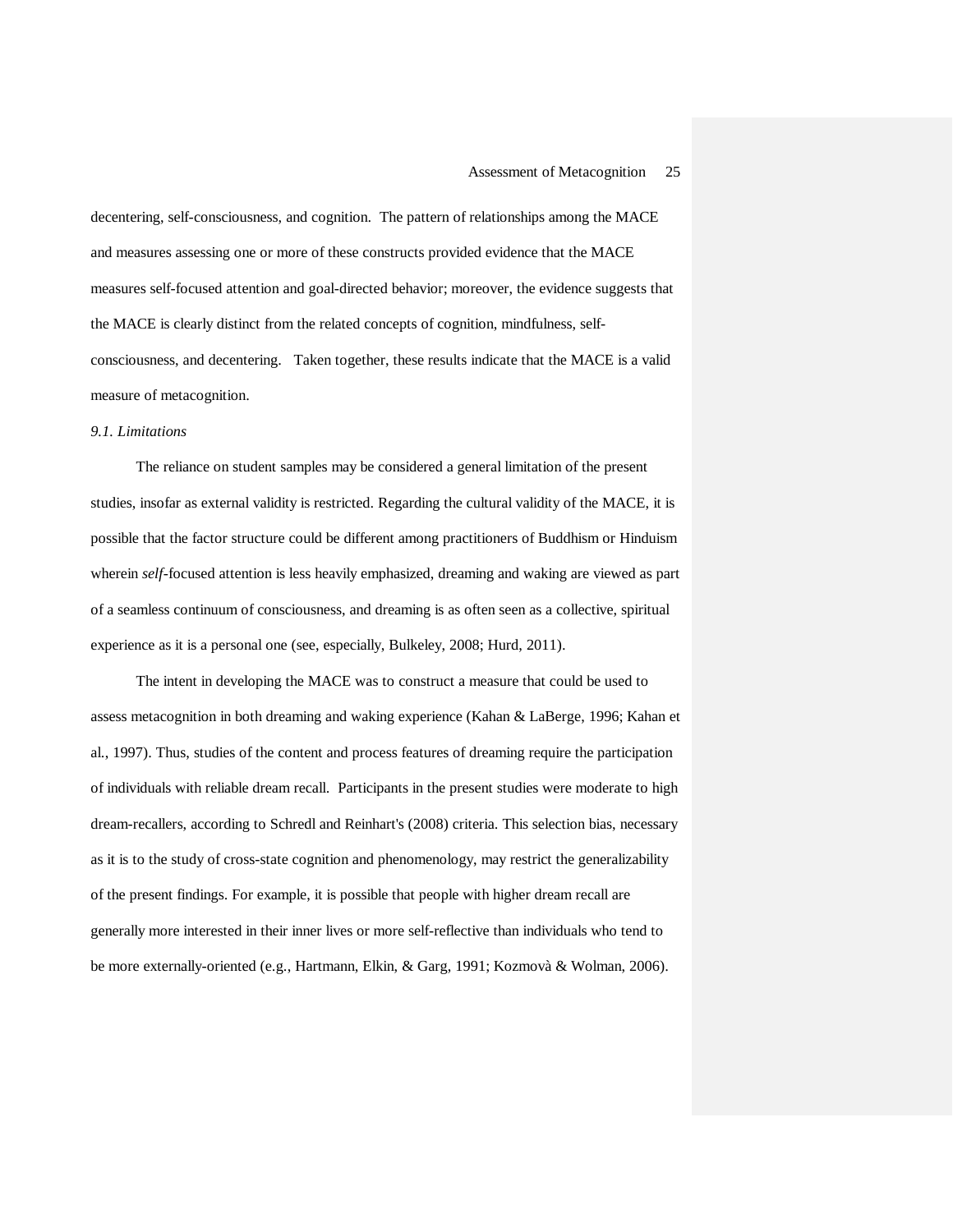Another potential limitation is that training with the questionnaire may introduce possible demand characteristics by calling the participants' attention to particular qualities of subjective experience. Simply attending to one's dream experiences can increase dream recall (e.g., Schredl, Nűrnberg, & Weiler, 1996) and reflective awareness in dreaming can be increased via waking attentional practices (Price & Cohen, 2006; Purcell et al., 1986). The simple fact of asking questions about specific qualities of subjective experience may increase the reported incidence of these qualities. In the present study, however, these concerns are lessened because the same individuals applied the MACE to both their dreaming and waking experiences. Thus, response biases or other practice effects should fall more or less equally on ratings of dreaming and waking experiences. **[**In spite of the above-mentioned issues, a strong case has been made for involving trained self-observers in studies of subjective experience (Hobson et al., 2003;Hurlburt & Heavey, 2008; Nielsen & Stenstrom, 2005; Varela, Thompson, & Rosch, 1991). A future study could incorporate the MACE in a study of techniques to increase mindfulness, DRF, or lucid dreaming and see whether there are corresponding changes in the incidence of metacognition in both waking and dreaming.

#### *9.2 Future directions*

Although the MACE was initially developed to index metacognitive skills in dreaming and waking, its utility is not restricted to this comparison. The MACE could easily be adapted for use in studies of HOC associated with hypnagogic imagery, hypnotically-induced states, waking fantasy, or virtual reality experiences. For example, the MACE was recently used by Gackenbach and Hunt (2011) to compare metacognition in the dreams of expert and novice gamers. The MACE also could be employed by clinicians in studies of rumination (e.g., Papageorgiu & Wells, 2003) or of change in metacognition associated with psychotherapy (e.g., Semerari et al., 2003).

**Comment [SCU1]:** Don't know if this needs to be erased or a closing paren needs to be added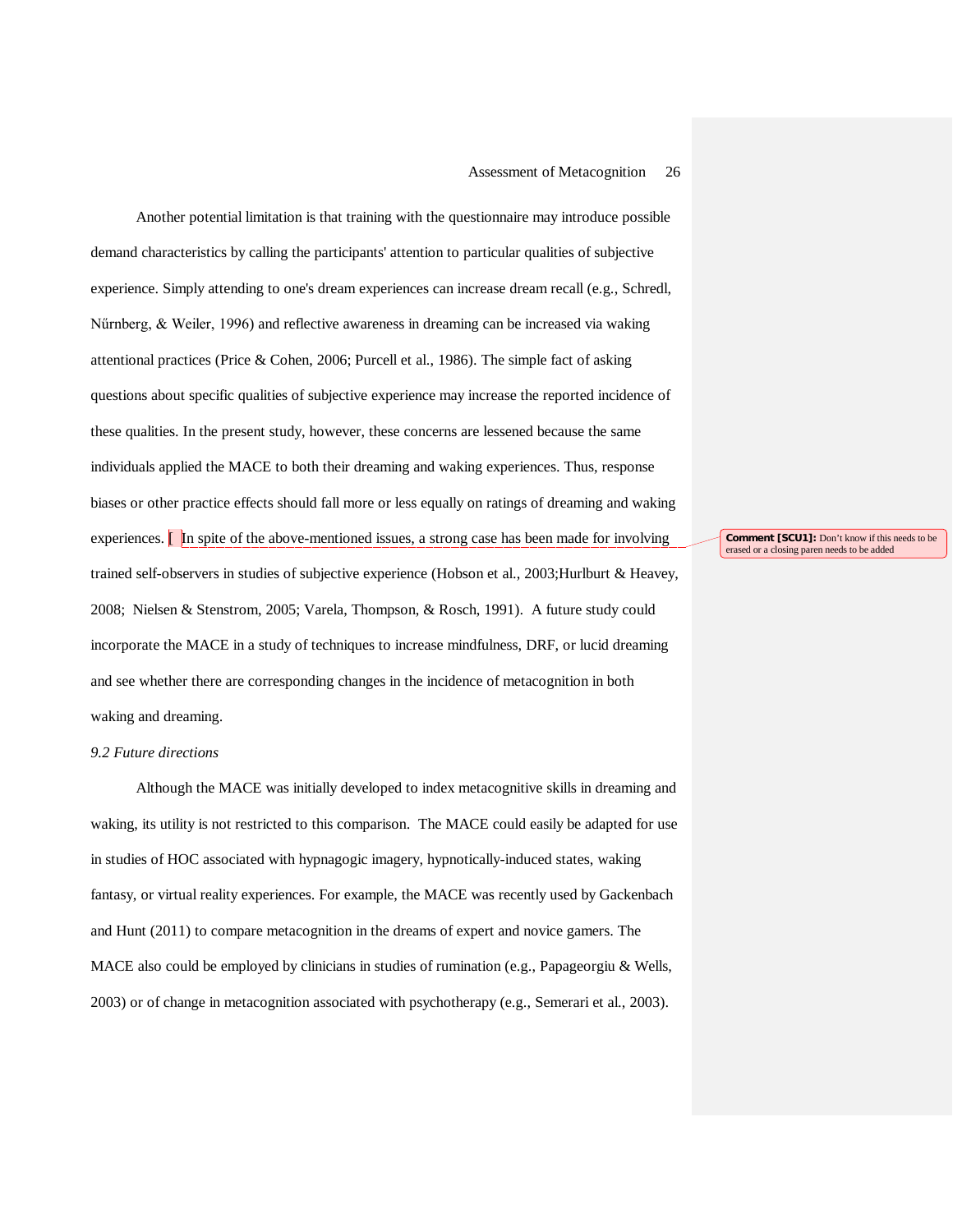The MACE also would be useful to social-cognitive theorists interested in the interplay of motivation, emotion, and cognition (e.g., Scholer & Higgins, 2010) and to cognitive neuroscientists exploring the neural correlates of metacognitive skills (e.g., Johnson et al., 2006; Shimamura, 2008). An empirical question for future studies is whether the factor structure of the MACE described in the present paper, where metacognition was sampled from waking and sleep, shifts when the MACE is used to under other experiential conditions such as hypnosis, meditation, virtual reality, daytime imagery, hypnagogic or hypnopompic states, or even some drug-states.

A minimum level of cognitive expertise (and training) is needed in order to use the MACE, restricting its use with people with significant cognitive impairments and with children. It is possible, however, that the MACE could be adapted for use in developmental studies of the emergence of high-order cognitive skills (e.g., Terrace & Metcalfe, 2005). The MACE could also be utilized by a clinical interviewer, perhaps in conjunction with clinical measures of metacognition, such as the Metacognition Assessment Scale (Semerari et al., 2003).

#### *9.3. Conclusions*

The MACE was designed to assess the core processes involved in metacognition: monitoring and control, as conceptualized in the Metacognitive Model. Previous research established the MACE as a useful tool for comparing high-order cognition sampled from dreaming and waking. The three studies reported here provide further evidence of the reliability of the MACE and establish its validity as a tool for measuring metacognition sampled under varied experiential conditions.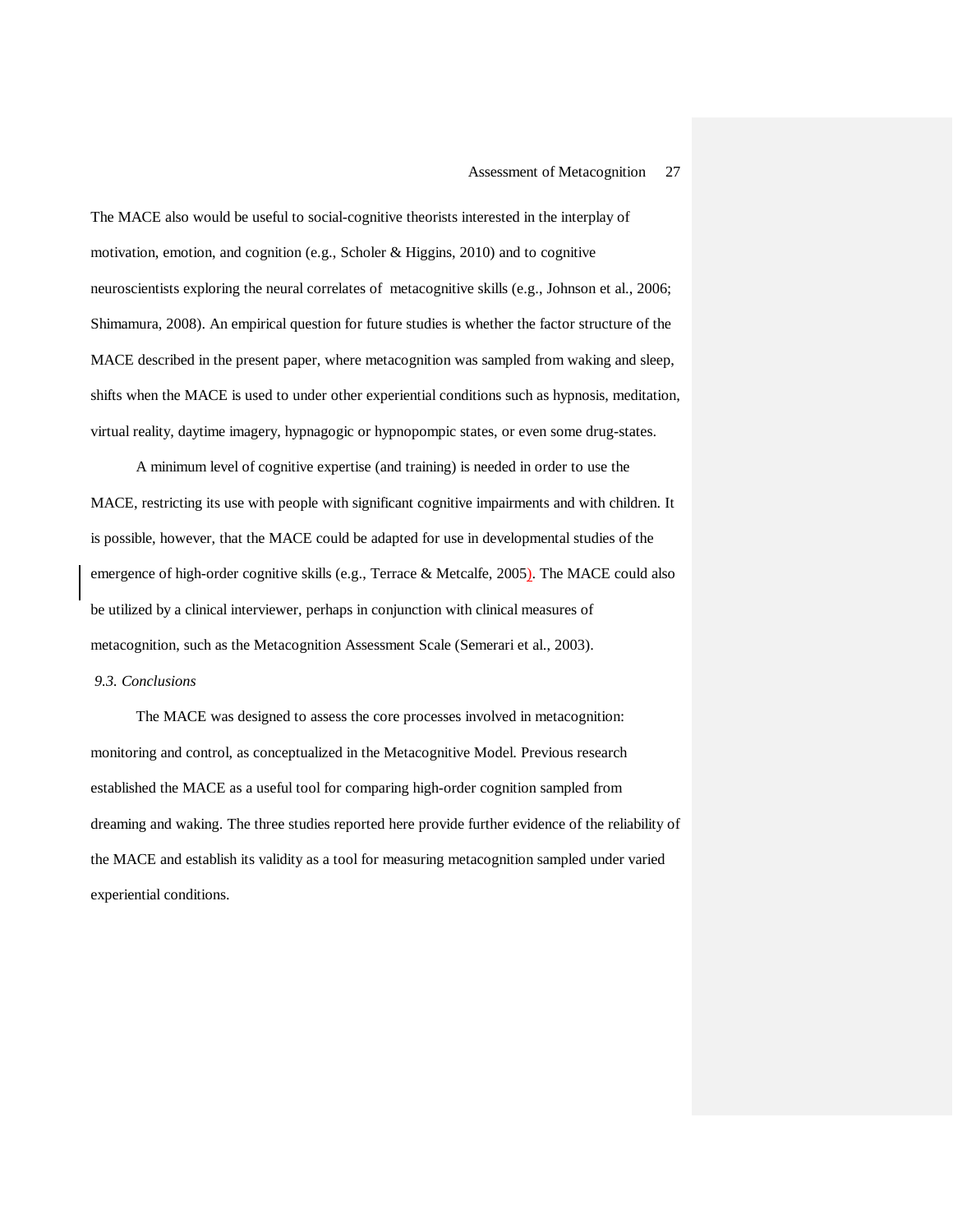#### Acknowledgements

This research was supported in part by grants from Santa Clara University and the Montgomery Foundation awarded to Tracey L. Kahan. A preliminary psychometric analysis of the MACE based on Study 1 ( $N = 93$ ) was presented at the annual conference of the International Association for the Study of Dreams (Kahan & Sullivan, 2007).

Special thanks to the Santa Clara University students who assisted in data collection: Megan Thompson, Emily Luther, Rebecca Gurule, Danica Zold, Patrick Rugo, Lindsey Hanneman, and Benjamin Nimmons.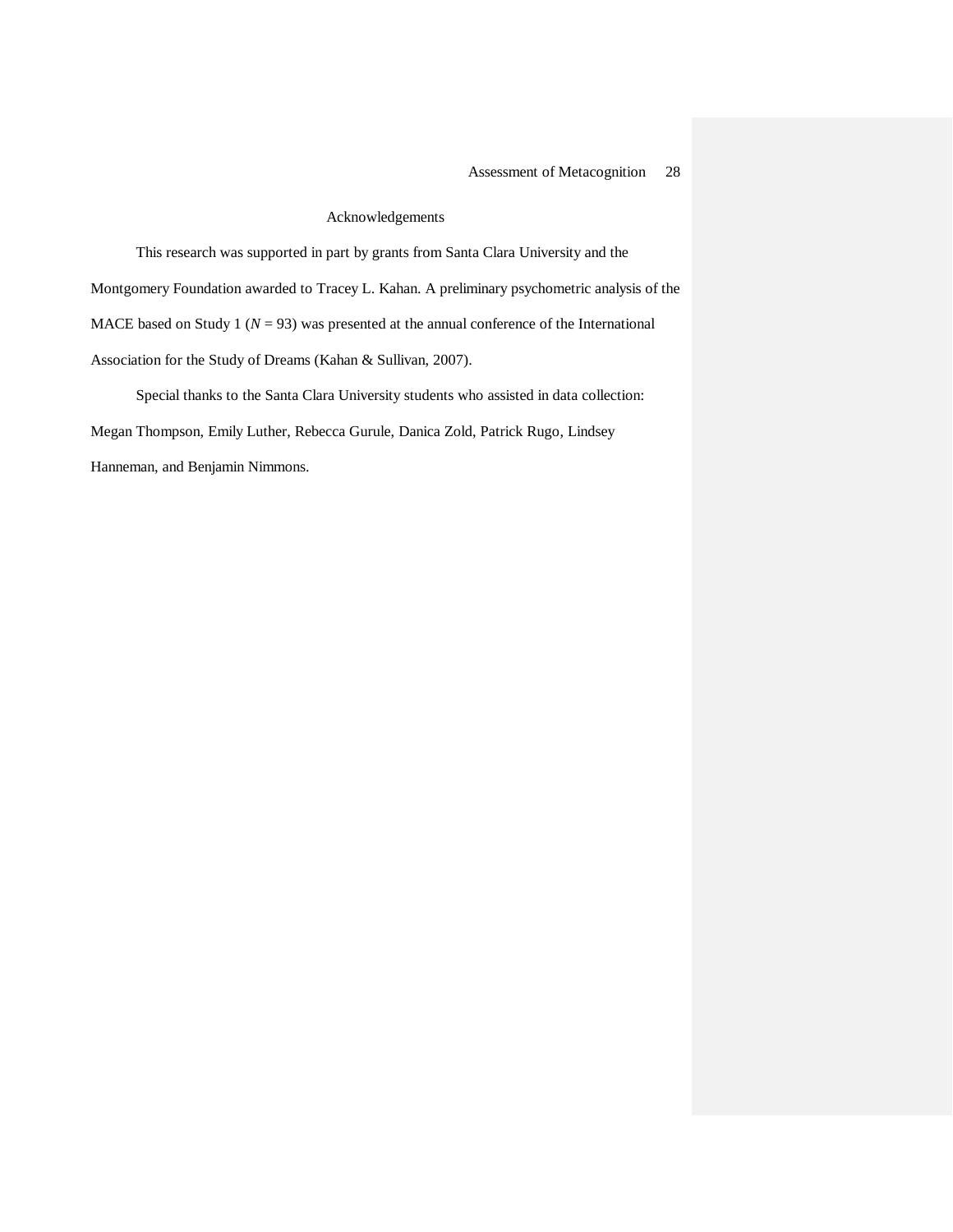#### References

American Psychological Association (1992). Ethical principles of psychologists and code of conduct. *American Psychologist*, *57*(12), 1060-1073. doi: 10.1037/0003-066X.57.12.1060

Anastasi, A., & Urbina, S. (1997). Psychological testing ( $7<sup>th</sup>$  ed). New Jersey: Prentice Hall.

Anderson, E. M., Bohon, L. M., & Berrigan, L. P. (1996). Factor structure of the Private Self-Consciousness Scale. *Journal of Personality Assessment*, *66*, 144-152.

doi: 10.1207/s15327752jpa6601\_11

Ardila, A. (2008). On the evolutionary origins of executive functions. *Brain and Cognition*, *68*(1), 92-99.

doi: 10.1016/j.bandc.2008.03.003

- Baars, B. (1988). *A cognitive theory of consciousness*. Cambridge: Cambridge University Press.
- Baars, B. J., & Gage, N. M. (2010). *Cognition, brain, and consciousness: An introduction to cognitive neuroscience* (2<sup>nd</sup> ed.). Academic Press.
- Baer, R. A., Smith, G. T., & Allen, K. B. (2004). Assessment of mindfulness by self-report: The Kentucky Inventory of Mindfulness Skills. *Assessment, 11*(3), 191-206. doi: 10.1177/1073191104268029
- Brown, A. L., Campione, J. C., & Day, J. D. (1981). Learning to learn: On training students to learn from text. *Educational Researcher, 10*, 14-21.

Bulkeley, K. (2008). *Dreaming in world religions: A comparative history*. New York: NYU Press.

Burnkrant, R. F., & Page, T. J. Jr. (1984). A modification of the Fenigstein, Scheier, and Buss Self-Consciousness Scales. *Journal of Personality Assessment*, *48*, 629-637.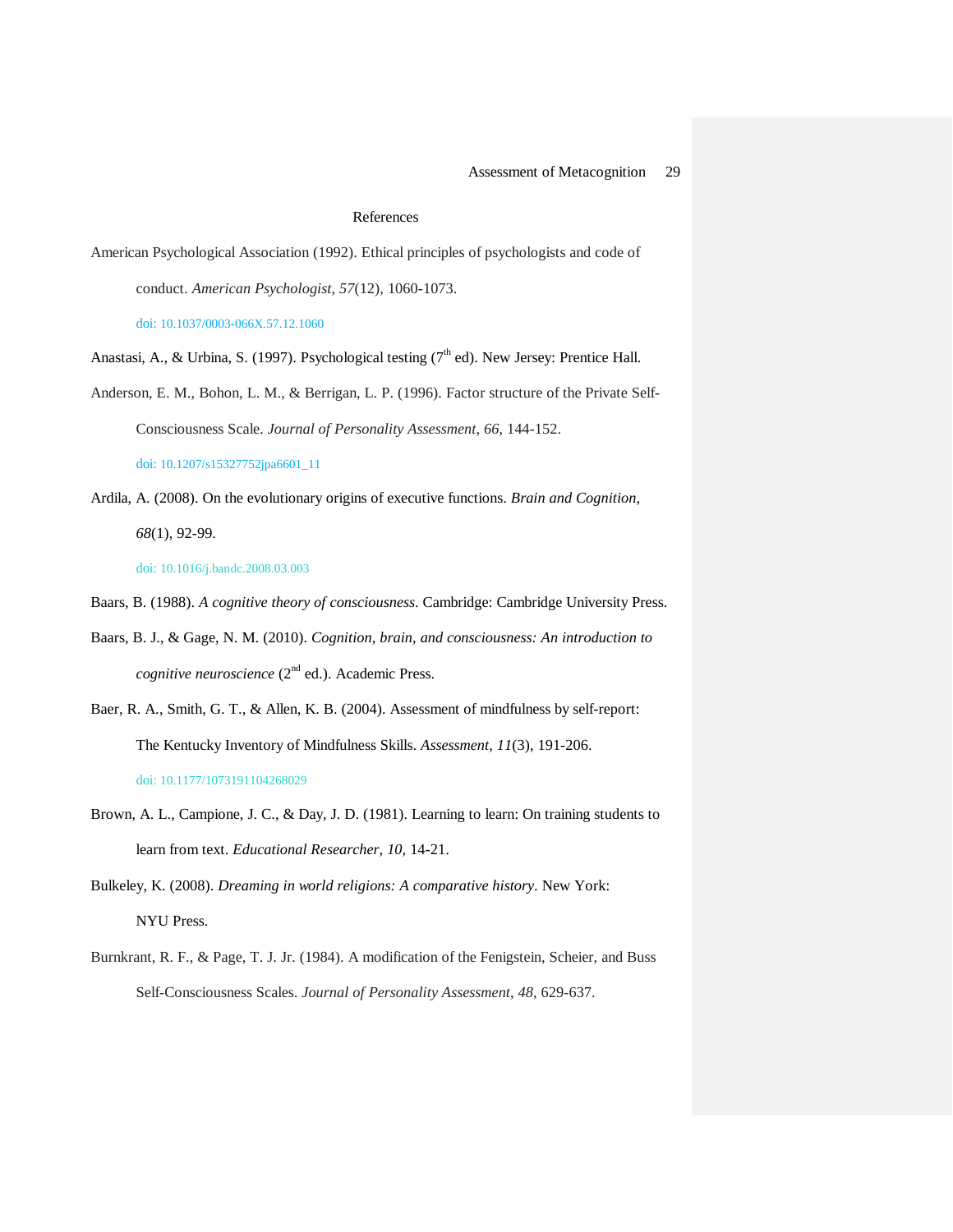#### doi: 10.1207/s15327752jpa4806\_10

- Cronbach, J. L. (1951). Coefficient alpha and the internal structure of tests. *Psychometrika*, *16*, 297-334.
- Dimaggio, G., & Lysaker, P. H. (Eds.)(2010). *Metacognition and severe adult mental disorders: From research to treatment*. New York: Routledge/Taylor & Francis Group.
- Domhoff, G. W. (2003). *The scientific study of dreams: Neural networks, cognitive development, and content analysis*. Washington, DC: American Psychological Association. doi: 10.1037/10463-000
- Dunlosky, J., & Bjork, R. A. (2008). *Handbook of metamemory memory*. New York: Psychology Press.
- Duvall, S., & Wicklund, R. A. (1972). A theory of objective self-awareness. New York: Academic Press.
- Fenigstein, A., Scheier, M. F., & Buss, A. H. (1975). Public and private self-consciousness: Assessment and theory. *Journal of Clinical and Consulting Psychology*, 522-527. doi: 10.1037/h0076760
- Fenigstein, A. (2009). Private and public self-consciousness. In M. R. Leary & R. H. Hoyle (Eds.), *Handbook of individual differences in social behavior*. New York, NY: Guildford Press.
- Fernandez-Duque, D., Baird, J. A., & Posner, M. I. (2000). Executive attention and metacognitive regulation. *Consciousness and Cognition***,** *9*, 288-307.
- Flavell, J. H. (1979). Metacognition and cognitive monitoring: A new area of cognitive-developmental inquiry. *American Psychologist, 34*, 906-911.

doi: 10.1037/0003-066X.34.10.906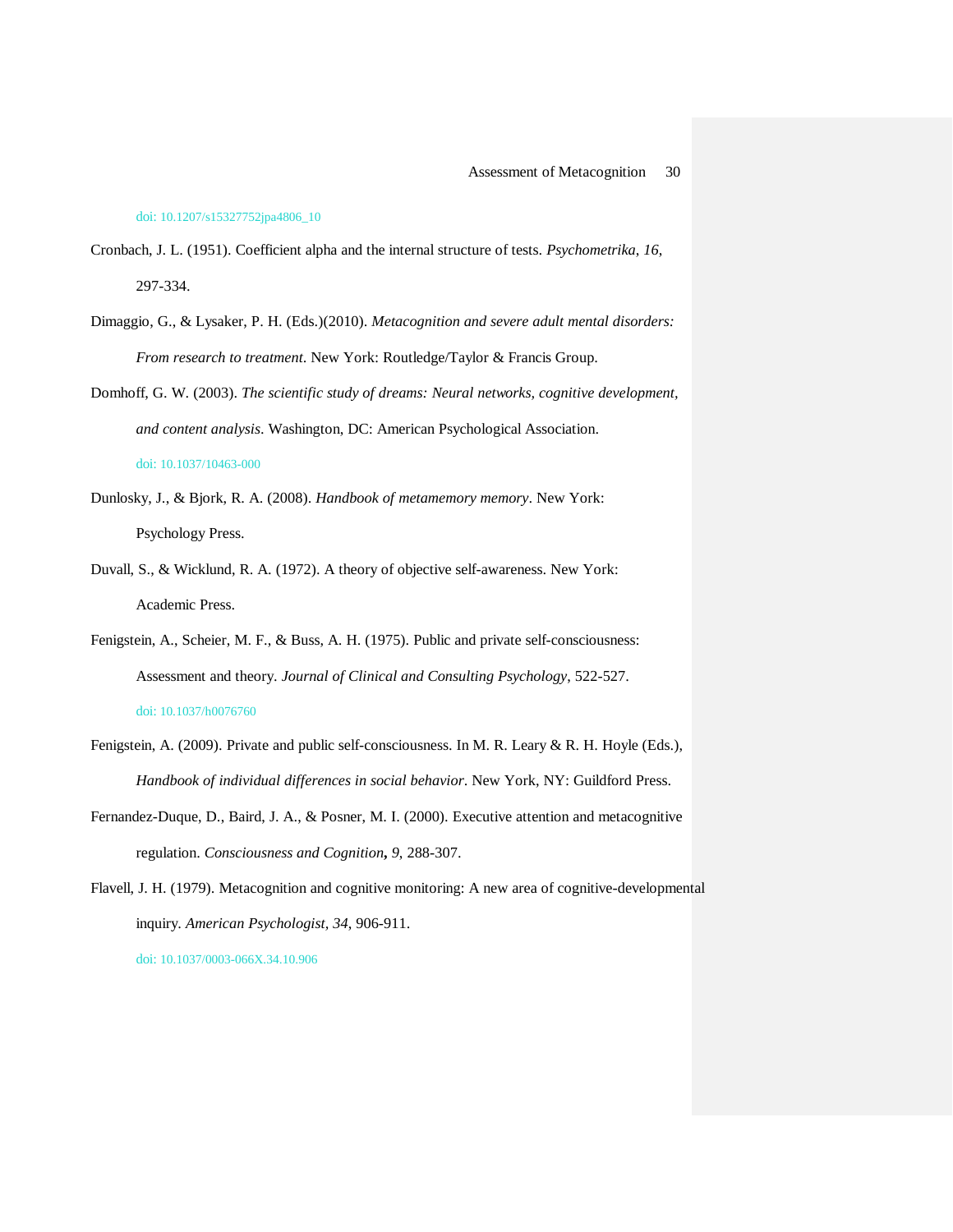- Flavell, J. H. (1999). Cognitive development: Children's knowledge about the mind. *Annual Review of Psychology*, *50*, 21-45.
- Flavell, J. H. (2000). Development of children's knowledge about the mental world. *International Journal of Behavioral Development, 24*, 15-23.
- Fresco, D. M., Moore, M. T., van Dulmen, M., Segal, Z. V., Teasdale, J. D., Ma, H., & Williams, J. M. G. (2007). Initial psychometric properties of the Experiences Questionnaire: Validation of a self-report measure of decentering. *Behavior Therapy*, *38*(3), 234-246. doi: 10.1016/j.beth.2006.08.003
- Fresco, D. M., Segal, Z. V., Buis, T., & Kennedy, S. (2007). Relationship of posttreatment decentering and cognitive reactivity to relapse in major depressive disorder. *Journal of Consulting and Clinical Psychology, 75*(3), 447-455. doi: 10.1037/0022-006X.75.3.447

Fuster, J. M. (2003). *Cortex and mind: Unifying cognition*. New York: Oxford University Press.

- Gackenbach, J.I. & Hunt, H. (2011). A deeper inquiry into the association between lucid dreams and video game play. In K. Bulkeley & R. Hurd (Eds.), *Lucid Dreaming Cultures.* Manuscript in preparation.
- Garner, R., & Alexander, P. A. (1989). Metacognition: Answered and unanswered questions. *Educational Psychologist*, *24*(2), 143-158. doi: 10.1207/s15326985ep2402\_2

Hartmann, E. (2010). Meteorite or gemstone? Dreaming as one end of a continuum of functioning: Implications for research and for the use of dreams in therapy and self-knowledge. *Dreaming*, *20*(3), 149-168. doi: 10.1037/a0020575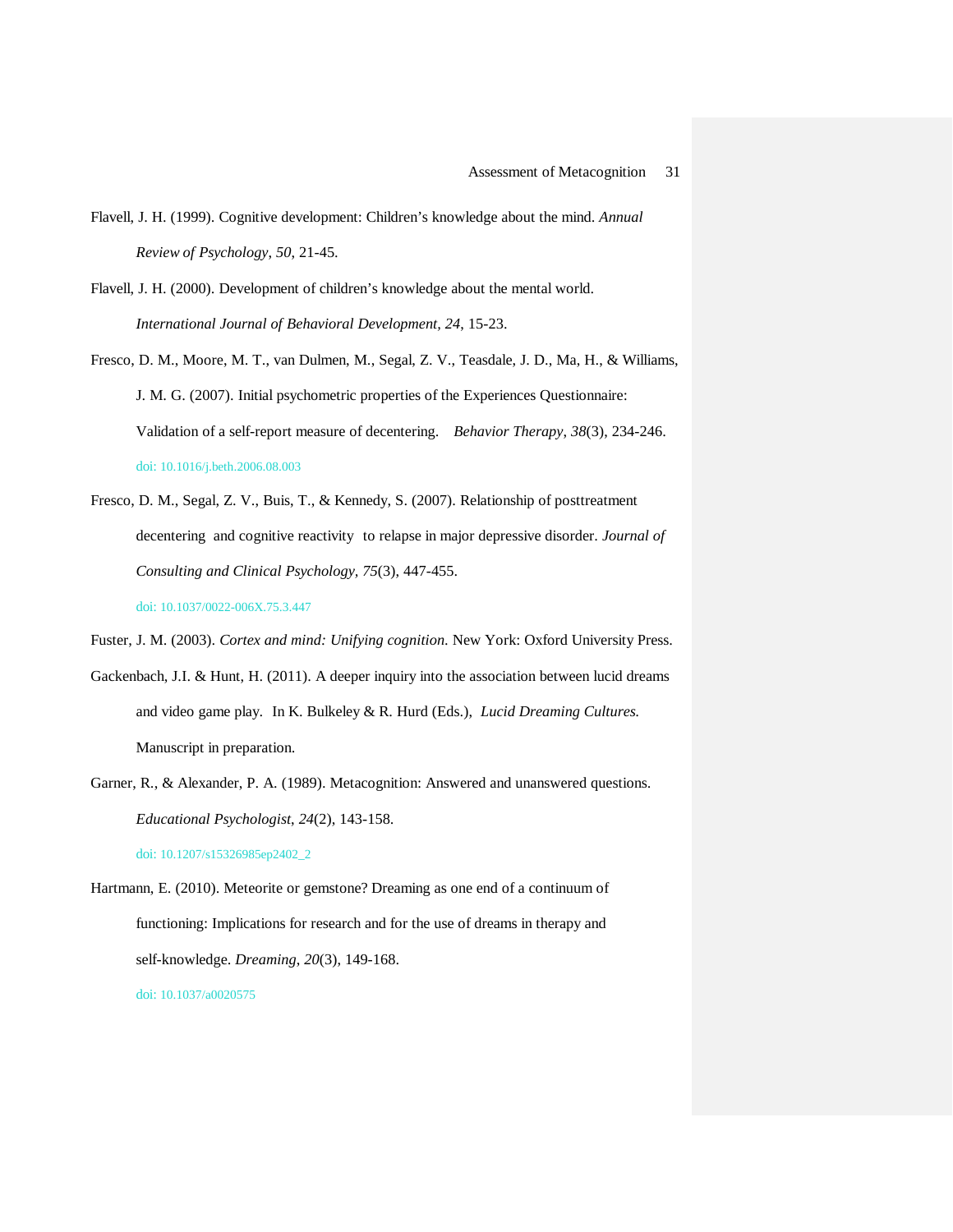- Hartmann, E., Elkin, R., & Garg, M. (1991). Personality and dreaming: The dreams of people with very thick and very thin boundaries. *Dreaming*, *1*, 311-324.
- Heavey, C. L., & Hurlburt, R. T., (2008). The phenomena of inner experience. *Consciousness and Cognition*, *17*, 798-810.

doi: 10.1016/j.concog.2007.12.006

- Heckhausen, J., & Silberman, I. (1998). *Motivation and self-regulation across the life span*. New York, NY: Cambridge University Press.
- Hobson, J. A., Pace-Schott, E.F., & Stickgold, R. (2003). Dream science 2000: A response to commentaries on: Dreaming and the brain. In E. F. Pace-Schott, M. Solms, M. Blagrove, & S. Harnad (Eds.), *Sleep and dreaming: Scientific advances and reconsiderations* (pp. 1-50). New York: Cambridge University Press.
- Horton, C. L., Conway, M. A., & Cohen, G. (2007). Memory for thoughts and dreams. In G. Cohen and M. A. Conway (Eds.). *Memory in the real world* (2nd ed). Psychology Press.
- Hurd, R. (2011). Integral archaeology: Process methodologies for exploring prehistoric rock art on Ometepe Island, Nicaragua. *Anthropology of Consciousness*, *22*(1), 72-94.
- Johnson, M. K. (1992). MEM: Mechanisms of recollection. *Journal of Cognitive Neuroscience, 4*(3), 268-280.

doi: 10.1162/jocn.1992.4.3.268

Johnson, M. K., Foley, M. A., Suengas, A. G., & Raye, C. L. (1988). Phenomenal characteristics of memories for perceived and imagined autobiographical events. *Journal of Experimental Psychology: General, 117*, 371-376. doi: 10.1037/0096-3445.117.4.371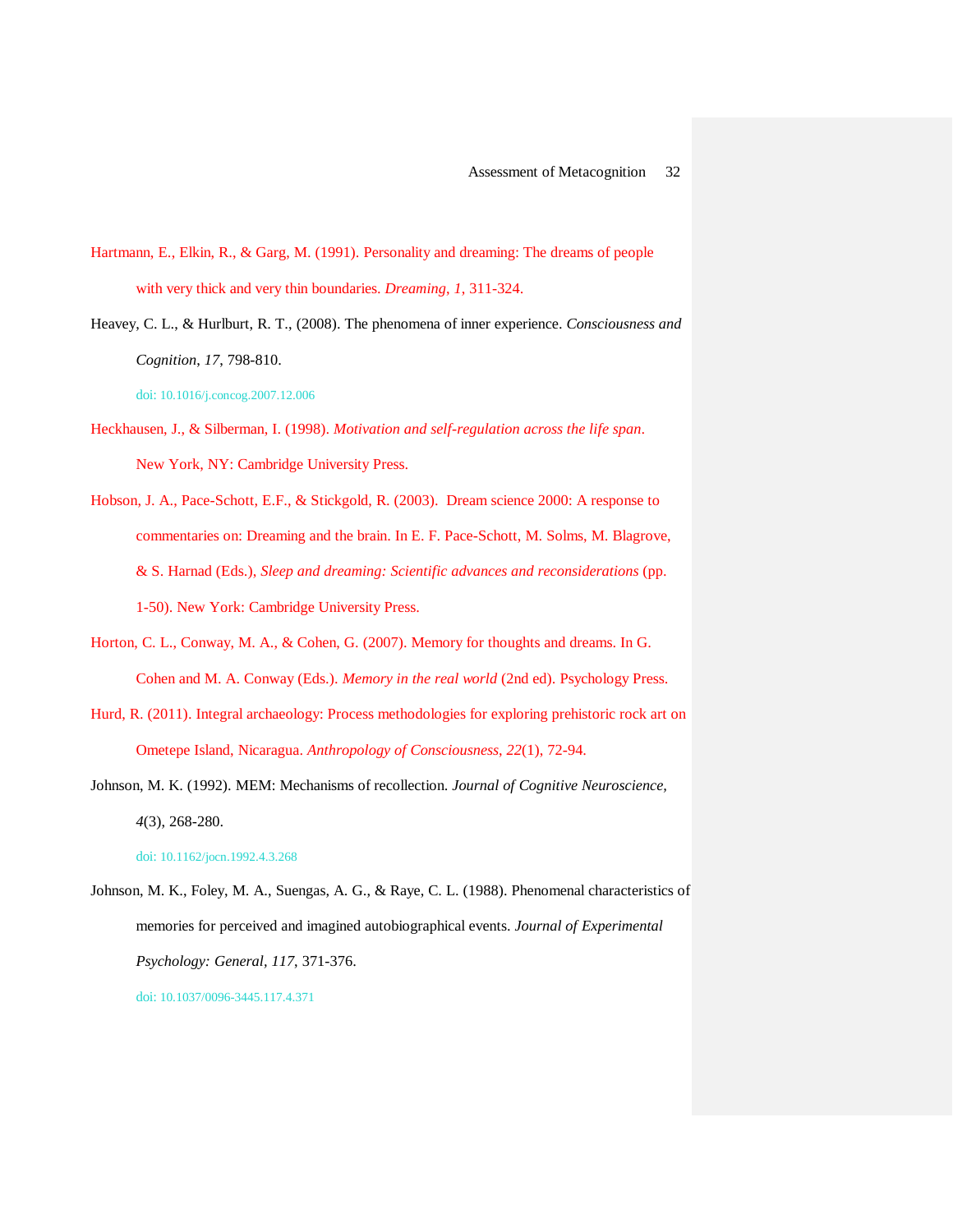- Johnson, M. K., Hashtroudi, S., & Lindsay, D. S. (1993). Source monitoring. *Psychological Bulletin, 114*, 3-28. doi: 10.1037/0033-2909.114.1.3
- Johnson, M. K., Kahan, T. L., & Raye, C. L. (1984). Dreams and reality monitoring. *Journal of Experimental Psychology: General*, 113(3), 329-344. doi: 10.1037/0096-3445.113.3.329
- Johnson, M. K., Raye, C. L., Mitchell, K. J., Touryan, S. R., Greene, E. J., & Nolen-Hoeksema, S. (2006). Dissociating medial frontal and posterior cingulated activity during selfreflection. *SCAN*, *1*, 56-64. doi: 10.1093/scan/nsl004
- Kabat-Zinn, J. (1994). *Wherever you go, there you are: Mindfulness meditation in everyday life*.

New York: Hyperion.

- Kahan, T. L. (1994). Measuring dream self-reflectiveness: A comparison of two approaches. *Dreaming*, *4*(3), 329-344.
- Kahan, T. L. (2001). Consciousness in dreaming: A metacognitive approach. In K. Bulkeley (Ed.), *Dreams: A reader on the religious, cultural, and psychological dimensions of dreaming* (pp. 333-360). New York: Palgrave.
- Kahan, T. L., Bulkeley, K., & Kawadri, N. (2011a). Intensity of negative emotion predicts reflective awareness in dreaming, but not in waking. Manuscript in preparation.
- Kahan, T. L., & Horton, C. L. (2011). Methodological challenges in dream science. In D. Barrett and P. McNamara (Eds.), *Encyclopedia of Sleep and Dreams*. New York: ABC-CLIO.
- Kahan, T. L., & LaBerge, S. (1994). Lucid dreaming as metacognition: Implications for cognitive science. *Consciousness and Cognition, 3,* 246-264.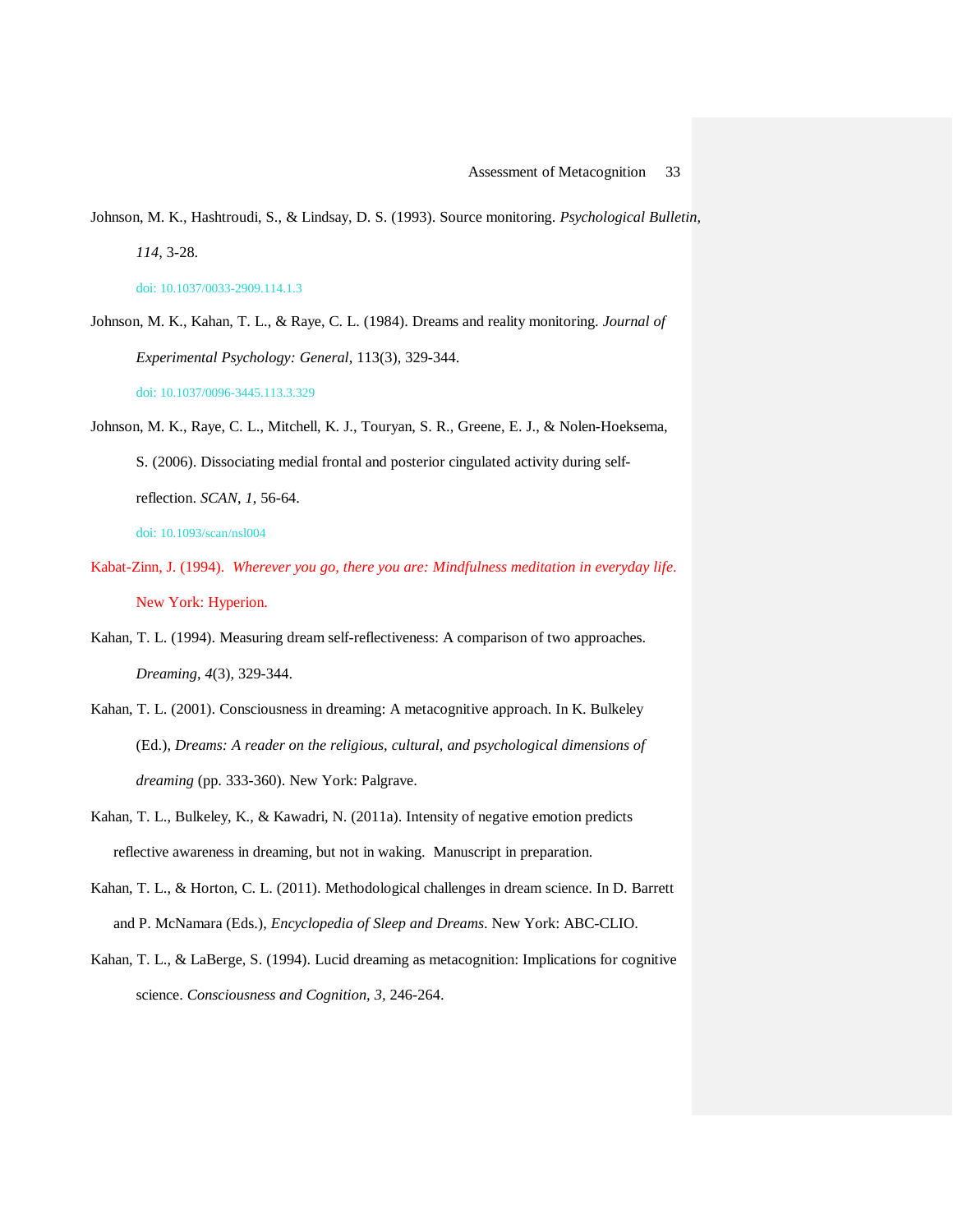#### doi: 10.1006/ccog.1994.1014

- Kahan, T. L., & LaBerge, S. (1996). Cognition and metacognition in dreaming and waking: Comparisons of first and third-person ratings. *Dreaming*, *6*(4), 235-247.
- Kahan, T. L., & LaBerge, S. (2011). Dreaming and waking: Similarities and differences revisited. *Consciousness and Cognition*, *20*, 494-514.

#### **doi: 10.1016/j.concog.2010.09.002**

Kahan, T. L., & LaBerge, S., Levitan, L., & Zimbardo, P. (1997). Similarities and differences between dreaming and waking cognition: An exploratory study. *Consciousness and Cognition*, *6*, 132-147.

doi: 10.1006/ccog.1996.0274

- Kahan, T. L., Luther, E., & Thompson, M. (2011b). Individual differences as predictors of metacognition in dreaming and waking. *Manuscript in preparation*.
- Kahan, T. L., & Sullivan, K. (2007). *Assessing metacognitive skills in waking and sleep: A psychometric analysis of the metacognitive, affective, cognitive experience (MACE) questionnaire*. Paper presented at the annual conference of the IASD, June, Sonoma State University.
- Kontogiorge, G., & Horton, C.L. (2010). Metacognition in sleep and wake: The role of selfreflection and self-regulation in the continuity of consciousness. Manuscript in preparation.
- Kozmovà, M., & Wolman, R. N. (2006). Self-awareness in dreaming. *Dreaming*, *16*, 196-214. Leonesio (2008). Feeling-of-knowing accuracy and recollective experience. In J. Dunlosky, & R. A. Bjork (Ed.). *Handbook of metamemory and memory* (pp. 195-210). New York: Psychology Press.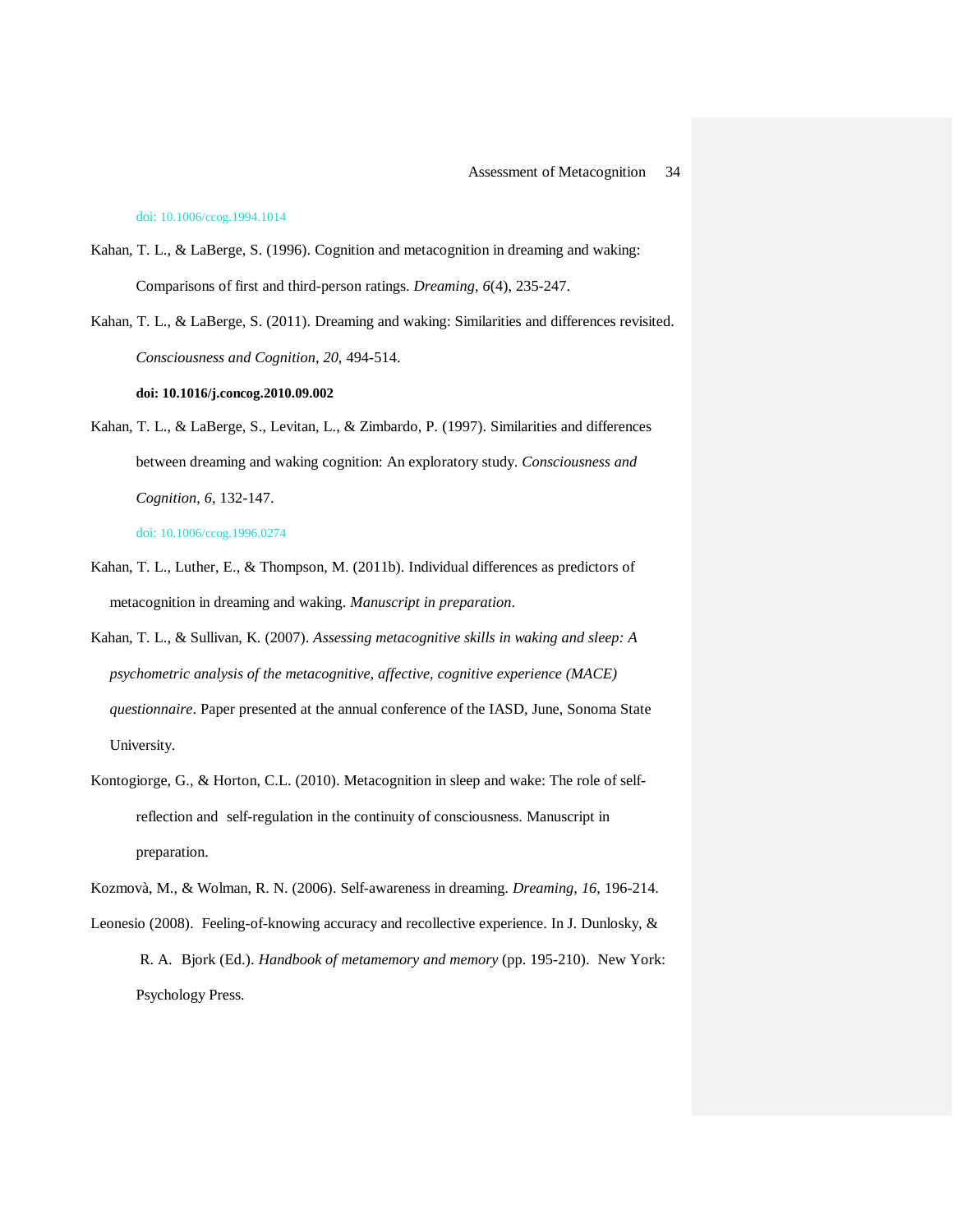- Mather, M., Henkel, L., & Johnson, M. K. (1997). Evaluating characteristics of false memories: Remember/know judgments and memory characteristics questionnaire compared. *Memory & Cognition, 25,* 826-837.
- Mazzoni, G., & Nelson, T. O. (1998)(Eds.). Metacognition and cognitive neuropsychology: Monitoring and control processes. Mahwah, NJ: Lawrence-Erlbaum Associates.
- Metcalfe (2008). Evolution of metacognition. In J. Dunlosky, & R. A. Bjork (Eds.). *Handbook of metamemory and memory* (pp. 29-46). New York: Psychology Press.

Metcalfe, J., & Shimamura, A. (1994). *Knowing about knowing.* MIT Press.

- Nelson, T. O. (1996). Consciousness and metacognition. *American Psychologist, 51*, 102-116. doi: 10.1037/0003-066X.51.2.102
- Nelson, T. O. (2000). Consciousness, self-consciousness, and metacognition. *Consciousness and Cognition*, *9*, 220-223.
- Nelson, T. O., & Narens, L. (1990). Metamemory: Theoretical framework and new findings. In G. H. Bower (Ed.), *The Psychology of Learning and Motivation* (Vol. 26, pp. 125-141). San Diego, CA: Academic Press.
- Nelson, T. O., & Narens, L. (1994). Why investigate metacognition? In J. Metcalfe and A. P. Shimamura (Eds.), *Metacognition: Knowing about knowing* (pp. 1-11). Cambridge, MA: Bradford Books.
- Nielson, T. A., & Stenstrom, P. (2005). What are the memory sources of dreaming? *Nature*, *437*(27), 1286-1289.

doi: 10.1038/nature04288

Nunnally, J. C. (1978). *Psychometric theory* (2nd ed.). New York: McGraw-Hill.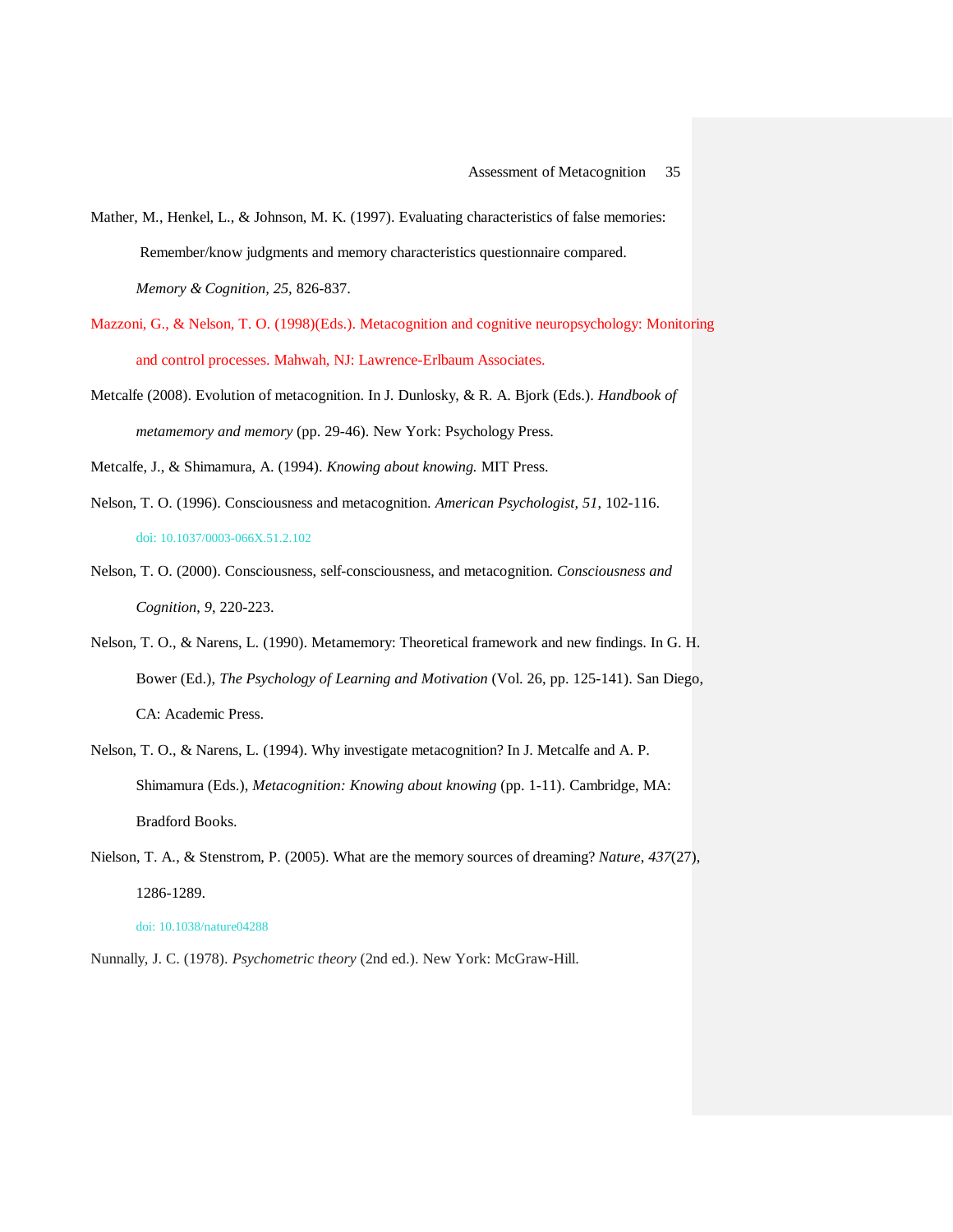- Papageorgiu, C., & Wells, A. (2003). An empirical test of a clinical metacognitive model of rumination and depression. *Cognitive Therapy and Research*, *27*(3), 261-273.
- Paulsson, T., & Parker, A. (2006). The effects of a two-week reflection-intention training program on lucid dream recall. *Dreaming*, *16*(1), 22-35. doi: 10.1037/1053-0797.16.1.22
- Perfect , T. J., & Schwartz, B. L. (Eds.)(2002). *Applied metacognition.* Cambridge University Press, New York, NY.

doi: 10.1017/CBO9780511489976

- Posner, M. I., & Rothbart, M. K. (1998). Attention, self-regulation and consciousness. *Philosophical Transactions of the Royal Society of London*, *353*, 1915-1927.
- Purcell, S., Moffitt, A., & Hoffmann, R. (1993). Waking, dreaming, and self-regulation. In A. Moffitt, M. Kramer, R. Hoffmann (Eds), *The functions of dreaming* (pp. 197-260). Albany: State University of New York Press.
- Purcell, S., Mullington, J., Moffitt, A., Hoffmann, R., & Pigeau, R. (1986). Dream self-reflectiveness as a learned cognitive skill. *Sleep, 9*, 423-437.
- Rossi, E. L. (1972/1986). *Dreams and the growth of personality.* New York: Pergamon.
- Schaefer, A., & Philippot, P. (2005). Selective effects of emotion on the phenomenal characteristics of autobiographical memories. *Memory, 13*(2), 148-160.
- Scholer, A. A., & Higgins, E. T. (2010). Regulatory focus in a demanding world. In *Handbook of personality and self-regulation* (pp. 291-314). Wiley-Blackwell.

Nystedt, L., & Ljungberg, A. (2002). Facets of private and public self-consciousness: Construct and discriminant validity. *European Journal of Personality*, *16*, 143-159. doi: 10.1002/per.440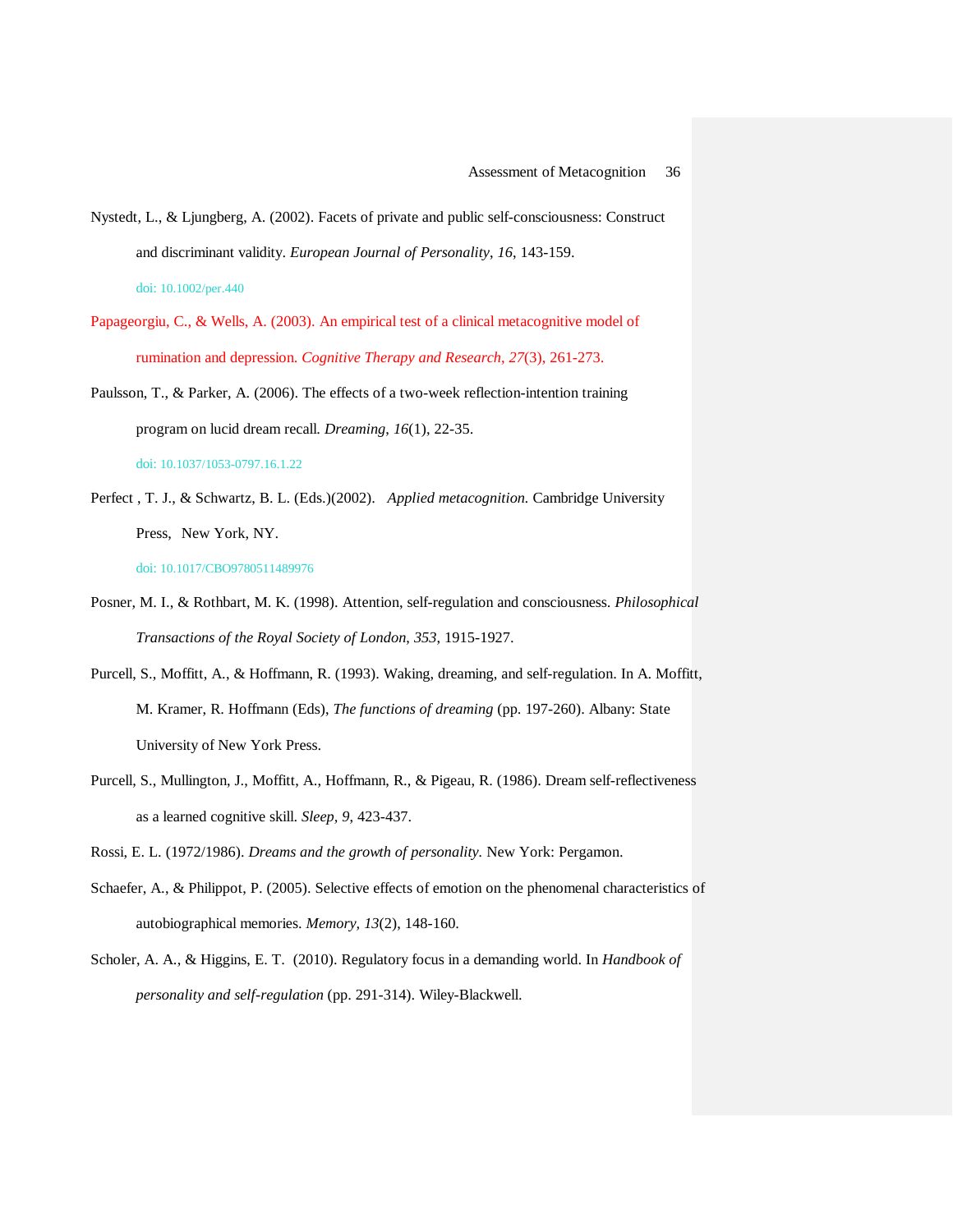Schredl, M., & Reinhard, I. (2008). Gender differences in dream recall: A meta-analysis. *Journal of Sleep Research*, *17*, 125-131.

doi: 10.1111/j.1365-2869.2008.00626.x

- Schneider, W., & Lockl, K. (2008). Procedural metacognition in children: Evidence for developmental trends. In J. Dunlosky, & R. A. Bjork (Eds.), *Handbook of metamemory and memory* (pp. 391-409). New York: Psychology Press.
- Schredl, M. (2003). Continuity between waking and dreaming: A proposal for a mathematical model. *Sleep and Hypnosis*, *5*(1), 38-52.
- Schwartz, B. L., & Bacon, E. (2008). Metacognitive neuroscience. In J. Dunlosky, & R. A. Bjork (Eds.), *Handbook of metamemory and memory* (pp. 355-372). New York: Psychology Press.
- Semerari, A., Carcione, A., Dimaggio, G., Falcone, M., Nicolo, G., Procacci, M., & Alleva, G. (2003). How to evaluate metacognitive function in psychotherapy? The Metacognition Assessment Scale and its applications. *Clinical Psychology and Psychotherapy*, *10*, 238- 261.

doi: 10.1002/cpp.362

Shapiro, S., & Carlson, L. E. (2009). *The art and science of mindfulness: Integrating mindfulness into psychology and the helping professions*. Washington, DC: American Psychological Association.

Shimamura, A. P. (2008). A neurocognitive approach to metacognitive monitoring and control.

Schredl, M., & Hofmann, F. (2003). Continuity between waking activities and dream activities. *Consciousness and Cognition, 12,* 298-308. doi: 10.1016/S1053-8100(02)00072-7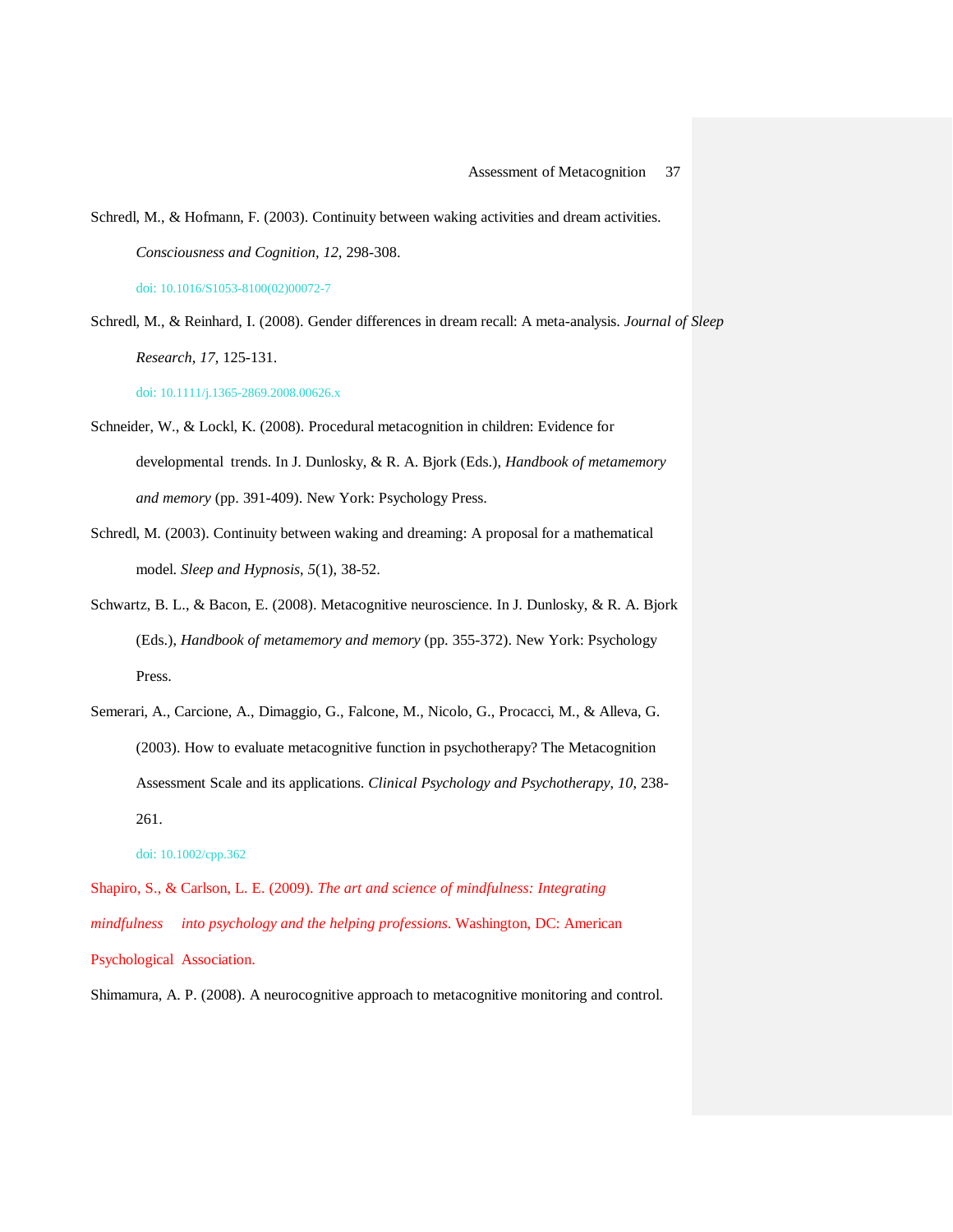In J. Dunlosky, & R. A. Bjork (Eds.), *Handbook of metamemory and memory* (pp. 373- 390). New York: Psychology Press.

Son, L. K., & Schwartz, B. L. (2002). The relation between metacognitive monitoring and control. In T. Perfect and B. Schwartz (Eds.). *Applied Metacognition* (pp. 15-38). Cambridge: Cambridge University Press. doi: 10.1017/CBO9780511489976.003

Stepansky, R., Holzinger, B., Schmeiser-Rieder, A., Saletu, B., Junze, M., & Zeitlhofer, J. (1998). Austrian dream behavior: Results of a representative population survey. *Dreaming, 8*, 23-30.

doi: 10.1023/B:DREM.0000005912.77493.d6

Suengas, A. G., & Johnnson, M. K. (1988). Qualitative effects of rehearsal on memories for perceived and imagined complex events. *Journal of Experimental Psychology: General, 117*, 377-389. doi: 10.1037/0096-3445.117.4.377

Teasdale, J. D., Moore, R. G., Hayhurst, H., Pope, M., Williams, S., & Segal, Z. V. (2002). Metacognitive awareness and prevention of relapse in depression: Empirical evidence. *Journal of Consulting and Clinical Psychology*, *70*, 275–287. doi: 10.1037/0022-006X.70.2.275

- Terrace, H. S., & Metcalfe, J. (Eds.)(2005). *The missing link in cognition. Origins of selfreflective consciousness*. New York, NY: Columbia University.
- Varela, F., Thompson, E., & Rosch, E. (1991). *The embodied mind: Cognitive science and human experience*. Cambridge, MA: MIT Press.
- Wolman, R. N., & Kozmová, M. (2007). Last night I had the strangest dream: Varieties of rational thought processes in dream reports. *Consciousness and Cognition*, *16*(4), 838-849.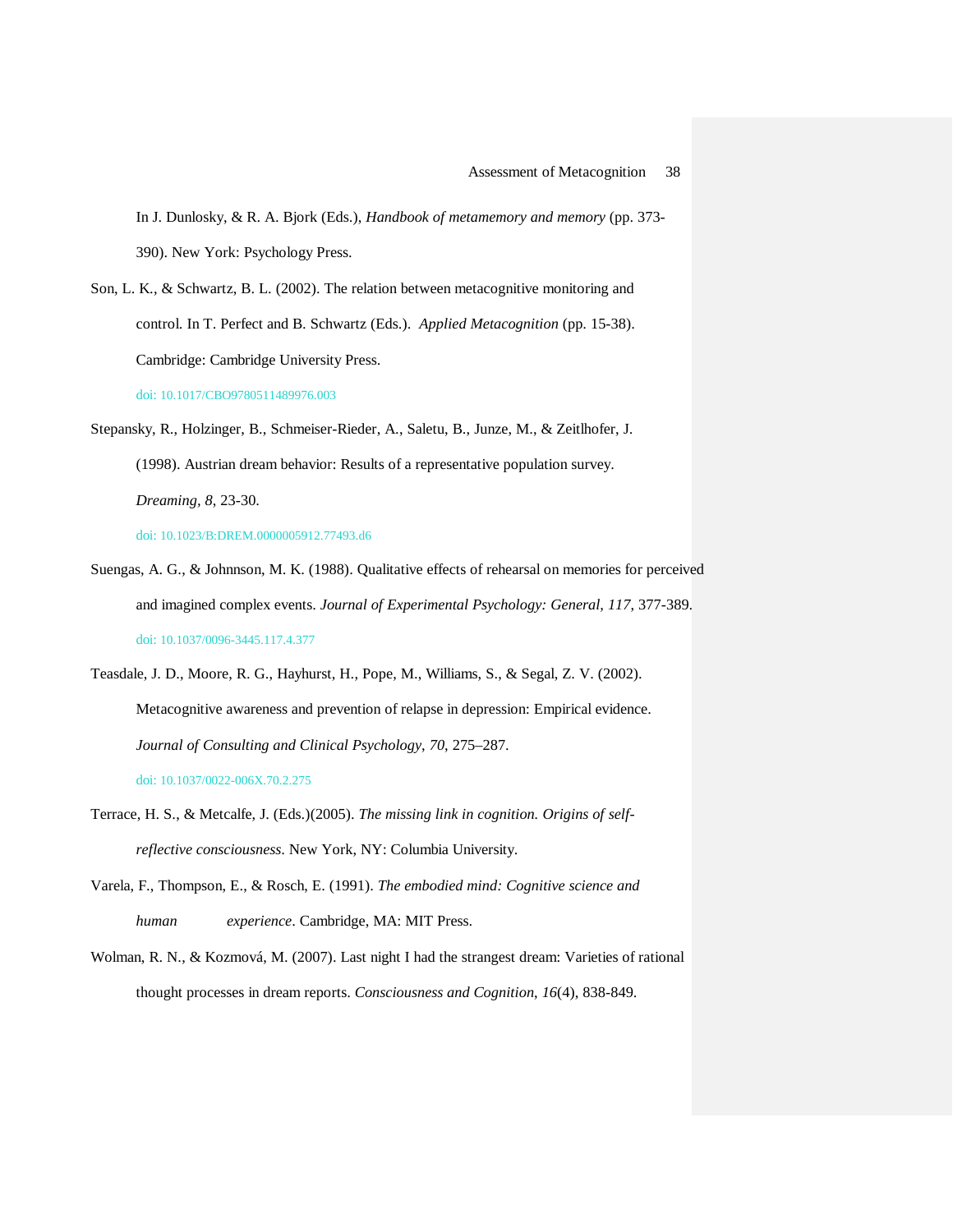**doi:** 10.1016/j.concog.2006.09.009

Wu, J. K. F., & Watkins, D. (2006). Testing competing factor models underlying the Private

Self-Consciousness Scale with Chinese adolescents. *Social Behavior & Personality*, *34*(10), 1245-

1258.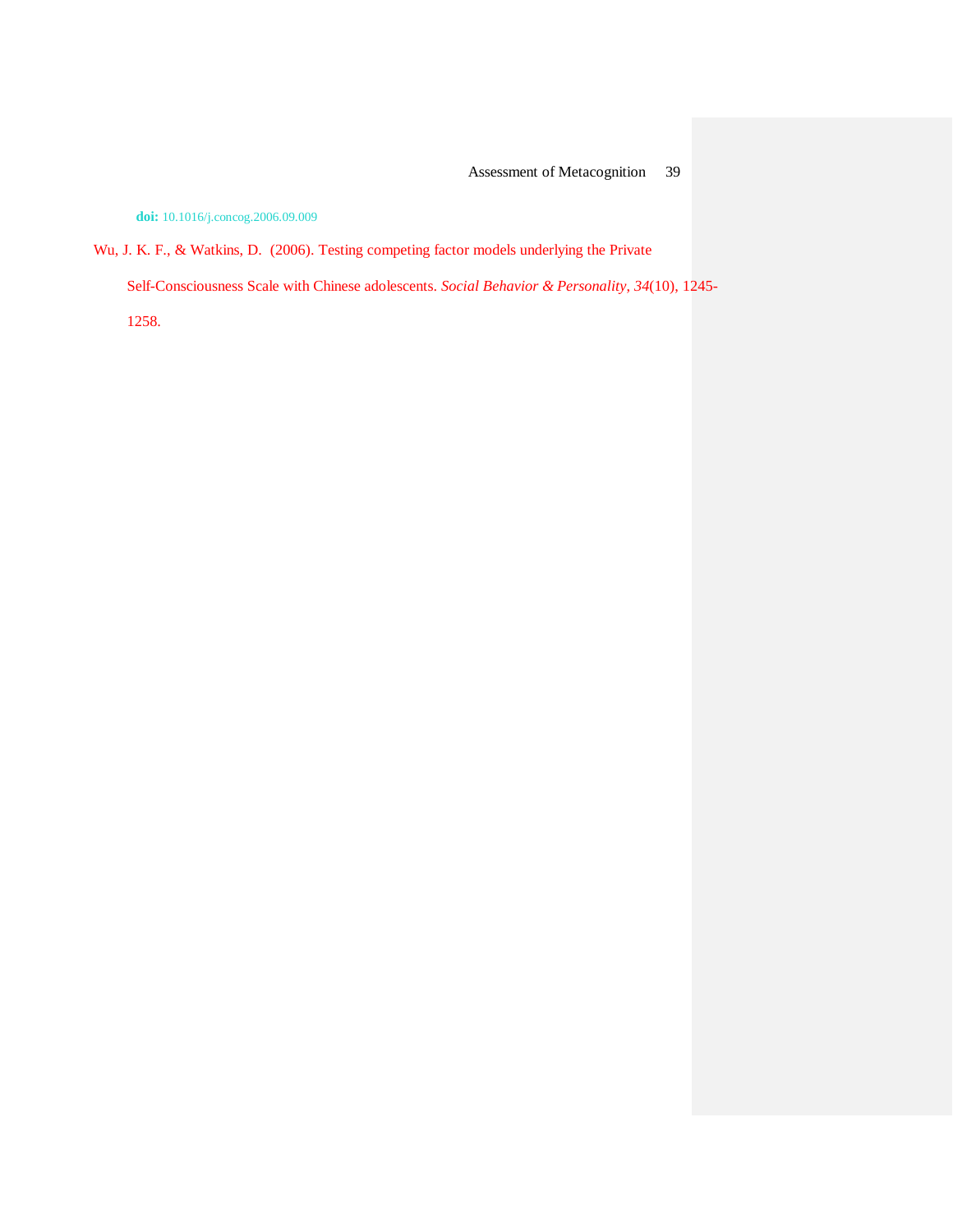#### Footnotes

 $<sup>1</sup>$  A discussion of the precise relationship between metacognitive and executive skills is beyond the</sup> scope of this paper. For present purposes, we consider metacognitive skills to be a subset of executive functions—we would not claim the two terms can be used inter-changeably (see Ardila, 2008; Fernandez-Duque et al., 2000; Shimamura, 2008, for helpful discussions of the relationship between metacognition and executive functions).

 $2$  There is a trade-off between sampling metacognition during ongoing experience, and sampling metacognition following as brief a delay as possible. Whereas the former approach invites greater impact of the measure itself on working memory (Baars, 1988), the latter invites greater influence of episodic and constructive memory processes (Horton, Conway, & Cohen. 2007). One criterion for empirical studies of metacognition, according to Nelson (1996), is knowledge and, ideally, control over the stimulus conditions. The question arises, therefore, as to whether it is feasible to investigate metacognition across states or under conditions where it is otherwise impossible to control the stimulus conditions or to have participants report immediately on their experience (e.g., drug-induced states). In the case of sleep, for example, we would likely never/rarely be able to compare the participant's report or self-assessment with the original ('manipulated') situation. Thus, it is true we could not determine how or whether the individual distorted aspects of the 'original' subjective experience during sleep. Yet, to the extent that recollection of experience is an aspect of metacognitive processing (Leonesio, 2008), efforts to investigate metacognition across states such as sleep and waking have merit, in spite of the inherent methodological limitations)(see Domhoff, 2003; Kahan & Horton, in press, for further discussion of the methodological challenges in dream science).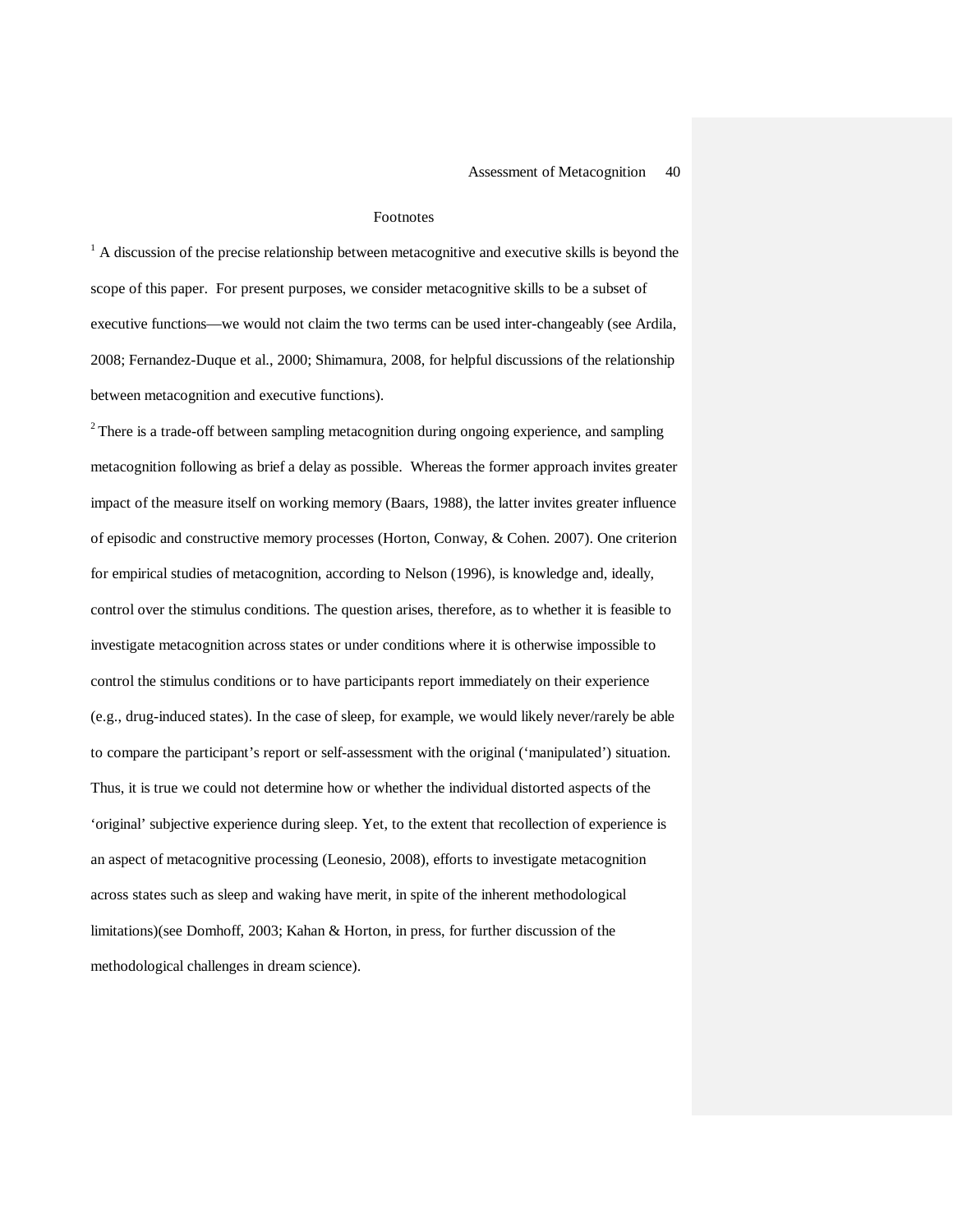$3$  We also conducted principal components analysis with promax rotation, an oblique rotation that allows for correlations among the factors. The same factor structure emerged. Further, the factors accounted for the same proportion of variance in both analyses.

<sup>4</sup> Means and *SDs* for the four KIMS subscales (Observe, Describe, Act with Awareness, Accept without Judgment) in the present study  $(N = 176)$  were, respectively: 37.62 (7.36); 27.91 (5.62); 29.06 (5.39); 29.86 (6.26). Participants' mean scores for the KIMS subscales were remarkably similar to those reported by Baer et al. for their two student samples (*N*s = 205, 215, respectively) (2004, Table 4, p. 203). Also consistent with Baer et al.'s findings, the present findings showed no statistically significant differences between males and females on any of the KIMS subscales. The consistency of the present KIMS results with the findings of Baer et al. further reinforces the integrity of the present data set.

<sup>5</sup> In the present study, 57 males and 118 females completed the SC scale. Mean scores for the three subscales (PrSC, PublSC, SocAnx) for males were, respectively, 26.19, 18.05, 11.95. Mean subscale scores for females were, respectively, 25.6, 19.0, 13.3. Consistent with Fenigstein et al., mean subscale scores did not differ for males and females, as revealed by one-way analysis of variance ( $ps > .05$ ). In the present study, overall means for the three subscales were, respectively, 25.93, 18.49, and 12.64. These means are strikingly similar to the overall means reported by Fenigstein et al.: 26.25, 19.1, and 12.65 (computed from Table 2, p. 525). The pattern of intercorrelations among subscales reported by Fenigstein et al. (Table 3, p. 525) was replicated in the present study: PrSC and Publ SC were strongly related, as were PublSC and SocAnx; PrSC and SocAnx were not related (see Table 2).

 $6$  We did not find a relationship between the MACE and SCS PublSC. It is possible that the MACE factor that emphasizes monitoring the self in relation to external conditions (Monitoring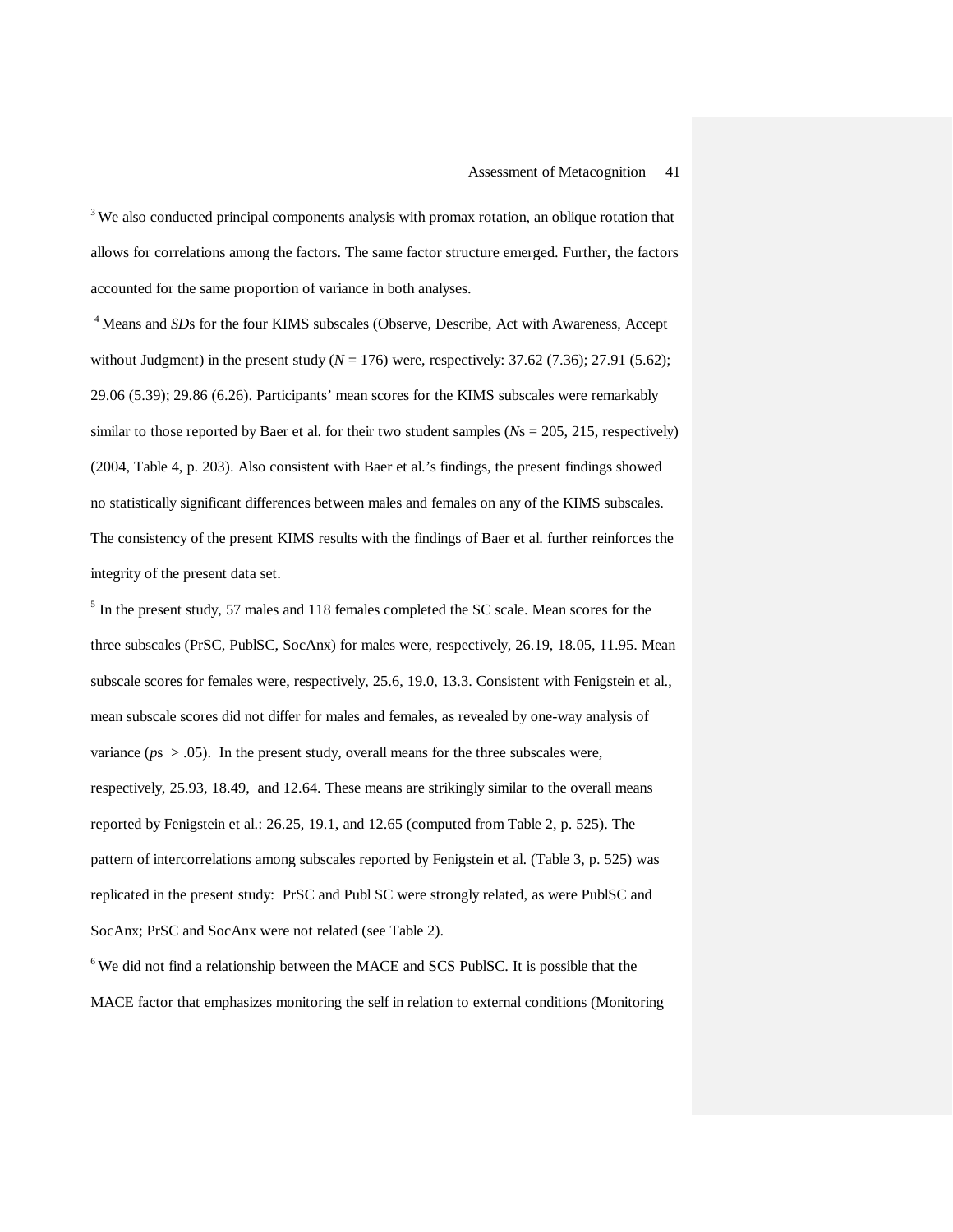External Environment) entails less *self*-focused attention than does the PublSC scale. Interestingly, the MACE question most directly based on the PublSC sub-scale ("Were you concerned about the impression you made, how you looked or how you appeared to others?") loaded with other questions emphasizing monitoring inner experience, notably feelings (Table 2). The lack of convergence between MACE and SCS PublSC is less surprising when we recall that the Self-Consciousness Scale is a measure of presumably stable individual differences in selffocused attention whereas the MACE is a measure of metacognitive activities associated with current subjective experience.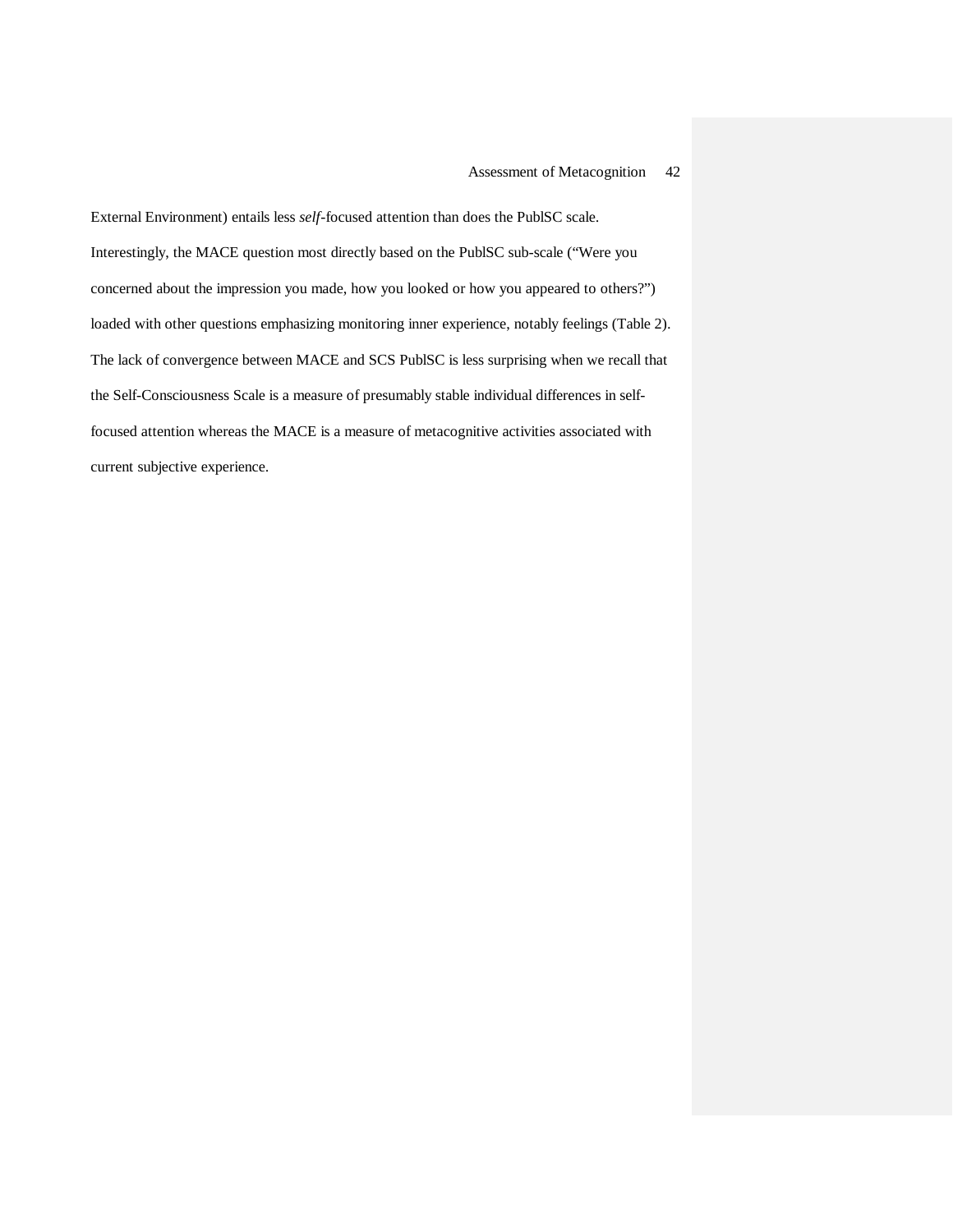### Table 1

*Factor Structure of the Metacognitive, Affective, Cognitive Experience (MACE) Questionnaire*

|                                                                                                                                                                                                              |     | <b>Factor Loadings</b> |        |  |  |  |
|--------------------------------------------------------------------------------------------------------------------------------------------------------------------------------------------------------------|-----|------------------------|--------|--|--|--|
| Item Number and Content                                                                                                                                                                                      | 1   | 2                      | 3      |  |  |  |
| Self-regulation<br>1. Did you choose between two or more options?<br>(e.g., I chose to finish my homework instead of going out to the movies)                                                                | .47 | .38                    | $-.17$ |  |  |  |
| 4. Did you focus for a period of time on accomplishing a particular task?<br>(e.g., I looked all over for my keys)                                                                                           | .78 | .03                    | .13    |  |  |  |
| 5. Did you experience any unusual difficulty in accomplishing anything<br>you were trying to do? (e.g., My tennis serve is usually good, but for<br>some reason I couldn't get the ball over the net)        | .71 | $-16$                  | .12    |  |  |  |
| 9. Did you think about what you were doing?<br>(e.g., I was thinking I need to be careful not to spill the boiling pot)                                                                                      | .68 | .30                    | .19    |  |  |  |
| Monitoring the external environment<br>2. Did you comment to yourself about any person or event?<br>(e.g., I said to myself "that person looks like my sister")                                              | .07 | .60                    | .35    |  |  |  |
| 3. Did something or someone suddenly capture your attention?<br>(e.g., I heard a scream behind me and I turned around to see what happened)                                                                  | .05 | .72                    | $-.18$ |  |  |  |
| 10. Did you think about what was happening around you?<br>(e.g., I thought about how people seemed to be running in all directions at once)                                                                  | .02 | .69                    | .30    |  |  |  |
| Monitoring the internal environment<br>6. Were you concerned about the impression you made, how you looked<br>or how your appeared to others? (e.g., I was afraid I'd seem foolish if I<br>asked a question) | .04 | $-16$                  | .79    |  |  |  |
| 7. Did you feel any emotions during the experiences?<br>(e.g., I felt angry)                                                                                                                                 | .22 | .26                    | .56    |  |  |  |
| 8. Did you think about your own thoughts or feelings?<br>(e.g., I thought about the intensity of the jealousy I was feeling)                                                                                 | .10 | .35                    | .46    |  |  |  |
| Percentage of variance accounted for                                                                                                                                                                         | 27  | 14                     | 11     |  |  |  |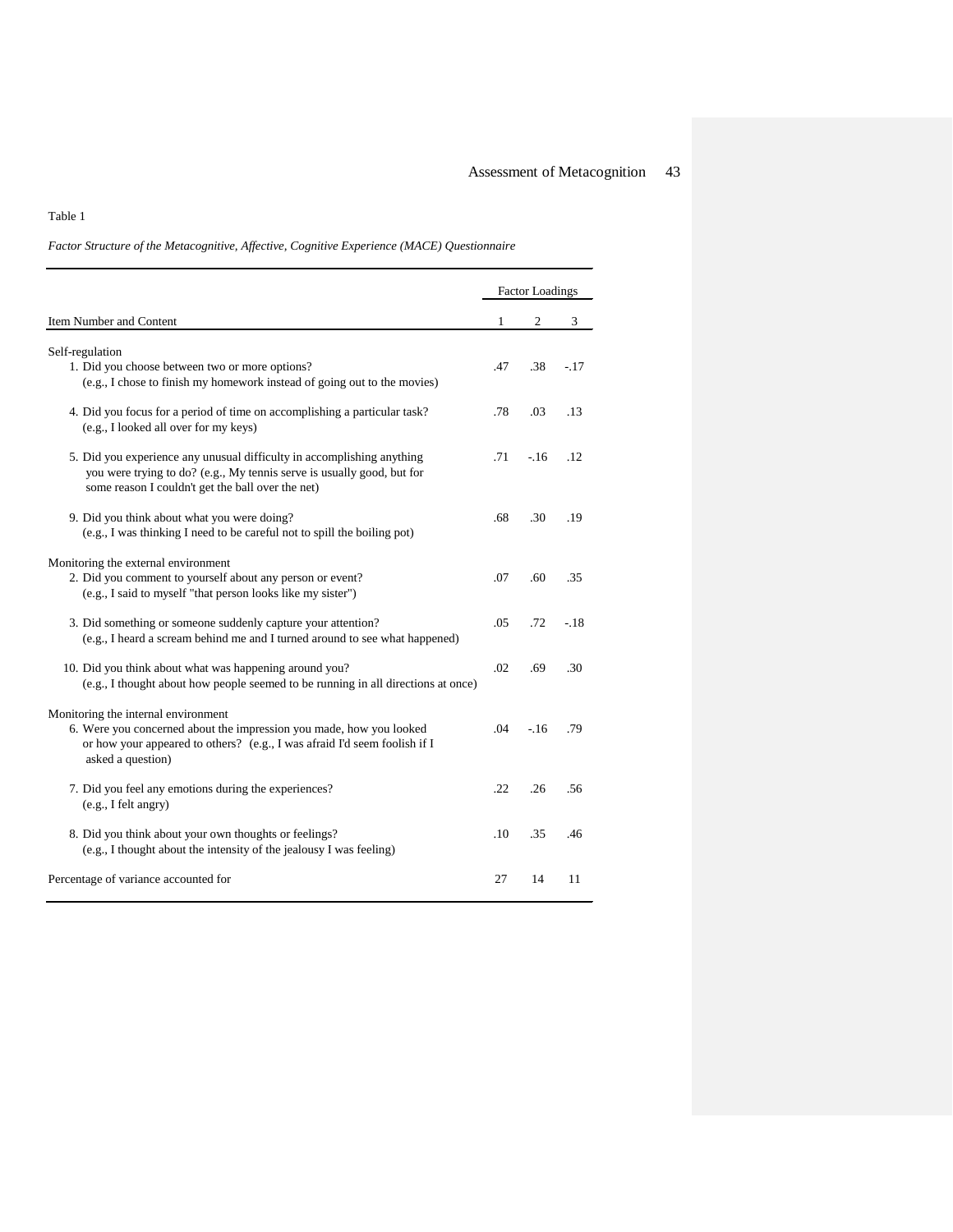Table 2

**Formatted:** Width: 11", Height: 8.5"

| Intercorrelations Among Metacognition, Affective, Cognitive Experience (MACE) Subscales, Self-Consciousness (SC) Subscales, Kentucky         |  |
|----------------------------------------------------------------------------------------------------------------------------------------------|--|
| Inventory of Mindfulness (KIMS) Scales, Decentering Scale (DC), and the Cognitive Subscale of the Subjective Experiences Rating Scale (SERS) |  |

|                                    | $\boldsymbol{N}$ |          | 2       | 3       | 4         | 5         | 6        | 7        | 8        | 9       | 10       | 11     |
|------------------------------------|------------------|----------|---------|---------|-----------|-----------|----------|----------|----------|---------|----------|--------|
| 1. MACE Self-regulation            | 184              |          |         |         |           |           |          |          |          |         |          |        |
| 2. MACE Monitoring Ext Environment | 184              | $.27$ ** |         |         |           |           |          |          |          |         |          |        |
| 3. MACE Monitoring Int Environment | 184              | $.30**$  | $.32**$ |         |           |           |          |          |          |         |          |        |
| 4. SC Private                      | 172              | $.17*$   | .02     | $.16*$  |           |           |          |          |          |         |          |        |
| 5. SC Public                       | 172              | $-.02$   | $-.02$  | .14     | $.35**$   |           |          |          |          |         |          |        |
| 6. SC Social Anxiety               | 172              | .06      | $-.04$  | $-.07$  | .10       | $.43**$   |          |          |          |         |          |        |
| 7. KIMS Observe                    | 176              | .08      | $.08\,$ | .11     | $.47$ **  | .09       | $-.04$   |          |          |         |          |        |
| 8. KIMS Describe                   | 176              | $-.03$   | .01     | $.17*$  | $.22**$   | $-.17$ *  | $-.50**$ | $.23$ ** |          |         |          |        |
| 9. KIMS Act with awareness         | 176              | $-.06$   | $-.05$  | $-.07$  | $-.10$    | $-.19*$   | $-.10$   | $.19*$   | $.24$ ** |         |          |        |
| 10. KIMS Accept without judgement  | 176              | $-.06$   | .00.    | $-.06$  | $-.24$ ** | $-.51$ ** | $-42**$  | .04      | $.31$ ** | $.30**$ |          |        |
| 11. Decentering Scale              | 85               | $-.14$   | $-.06$  | $-21$ * | .09       | $-.26$ ** | $-31$ ** | $.30**$  | $.23 *$  | .14     | $.31$ ** |        |
| 12. SERS Cognitive Subscale        | 156              | $.19*$   | .07     | .11     | $-.04$    | $-.02$    | $-.12$   | .00.     | $-.03$   | $-.08$  | .00      | $-.08$ |

 $*_{p} < .05; **_{p} < .01$ .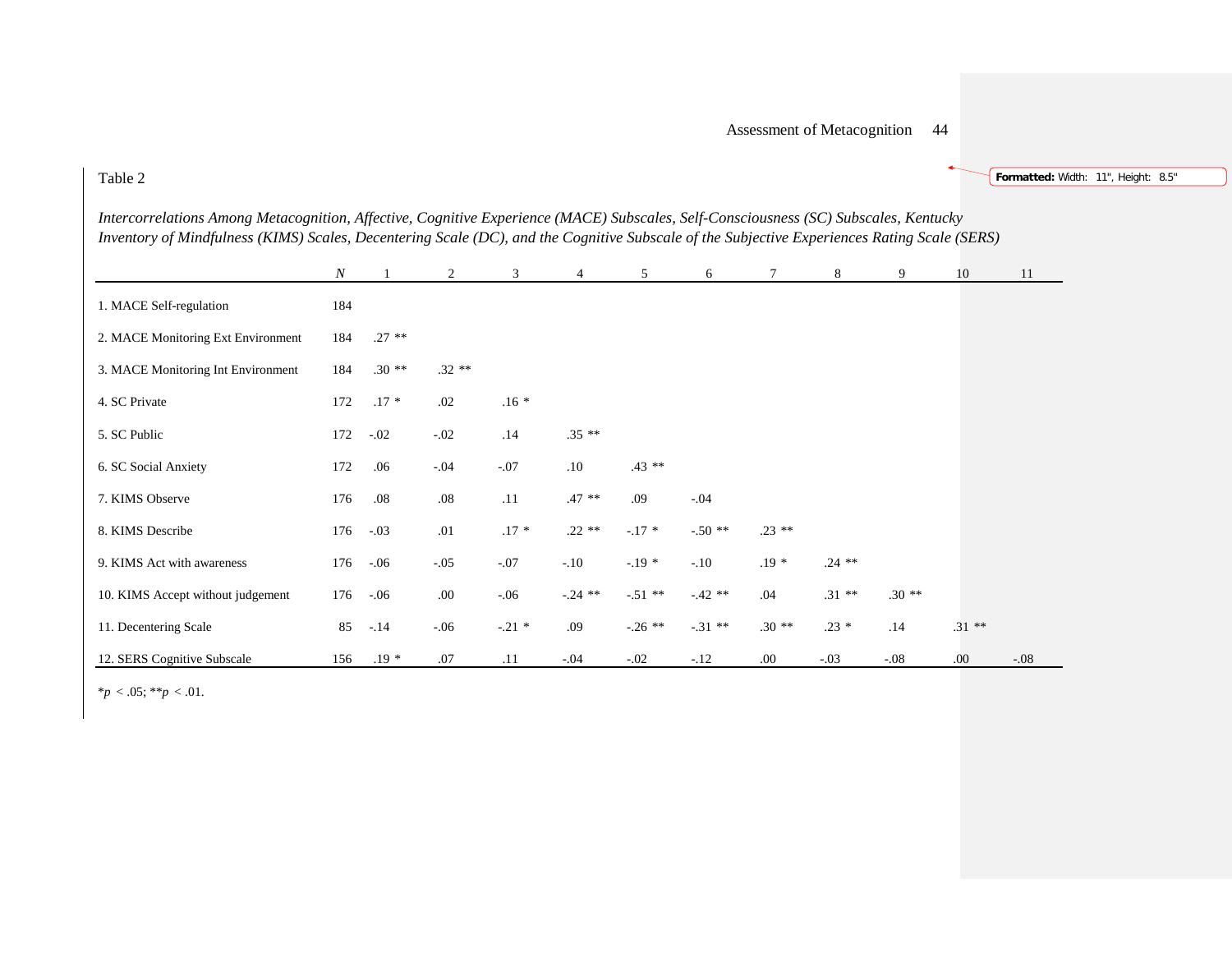Table 3

*Intercorrelations Among Metacognition, Affective, Cognitive Experience (MACE) Subscales and Individual Questions on the Subjective Experiences Rating Scale (SERS)* 

|                                    |          | $\overline{c}$ | 3       | 4        | 5        | 6        |          | 8        | 9        | 10      | 11       | 12      | 13 |
|------------------------------------|----------|----------------|---------|----------|----------|----------|----------|----------|----------|---------|----------|---------|----|
| 1. MACE Self-regulation            |          |                |         |          |          |          |          |          |          |         |          |         |    |
| 2. MACE Monitoring Ext Environment | $.27$ ** |                |         |          |          |          |          |          |          |         |          |         |    |
| 3. MACE Monitoring Int Environment | $.30**$  | $.32**$        |         |          |          |          |          |          |          |         |          |         |    |
| 4. SERS Thinking                   | $.35**$  | .14            | .15     |          |          |          |          |          |          |         |          |         |    |
| 5. SERS Planning                   | .14      | $-.02$         | .06     | $.55$ ** |          |          |          |          |          |         |          |         |    |
| 6. SERS Imagining                  | .02      | $-.06$         | $.00\,$ | $.29**$  | $.48$ ** |          |          |          |          |         |          |         |    |
| 7. SERS Evaluating                 | $.23$ ** | $-.01$         | .10     | $.53$ ** | $.59**$  | $.41$ ** |          |          |          |         |          |         |    |
| 8. SERS Remembering                | .00.     | $-.06$         | .05     | $.27$ ** | $.38**$  | $.52$ ** | $.36**$  |          |          |         |          |         |    |
| 9. SERS Feeling                    | .09      | $-.05$         | .09     | $.43$ ** | $.33$ ** | $.36**$  | $.38**$  | $.46**$  |          |         |          |         |    |
| 10. SERS Talking                   | .01      | $.00\,$        | $-.02$  | .14      | $.27 *$  | $.21$ ** | .09      | $.22$ ** | $.27$ ** |         |          |         |    |
| 11. SERS Listening                 | .13      | .10            | .04     | $.31$ ** | $.26$ ** | $.22$ ** | $.31***$ | $.21$ ** | $.37$ ** | $.52**$ |          |         |    |
| 12. SERS Attending Outward         | .13      | $.26$ **       | .09     | $.22$ ** | $.22**$  | $.19*$   | $.22$ ** | .14      | $.20*$   | $.38**$ | $.44$ ** |         |    |
| 13. SERS Attending Inward          | $.25$ ** | .00.           | $.16*$  | $.50**$  | $.36**$  | $.27$ ** | $.46**$  | $.41$ ** | $.56**$  | $.20*$  | $.37**$  | $.28**$ |    |

\**p* < .05; \*\**p* < .01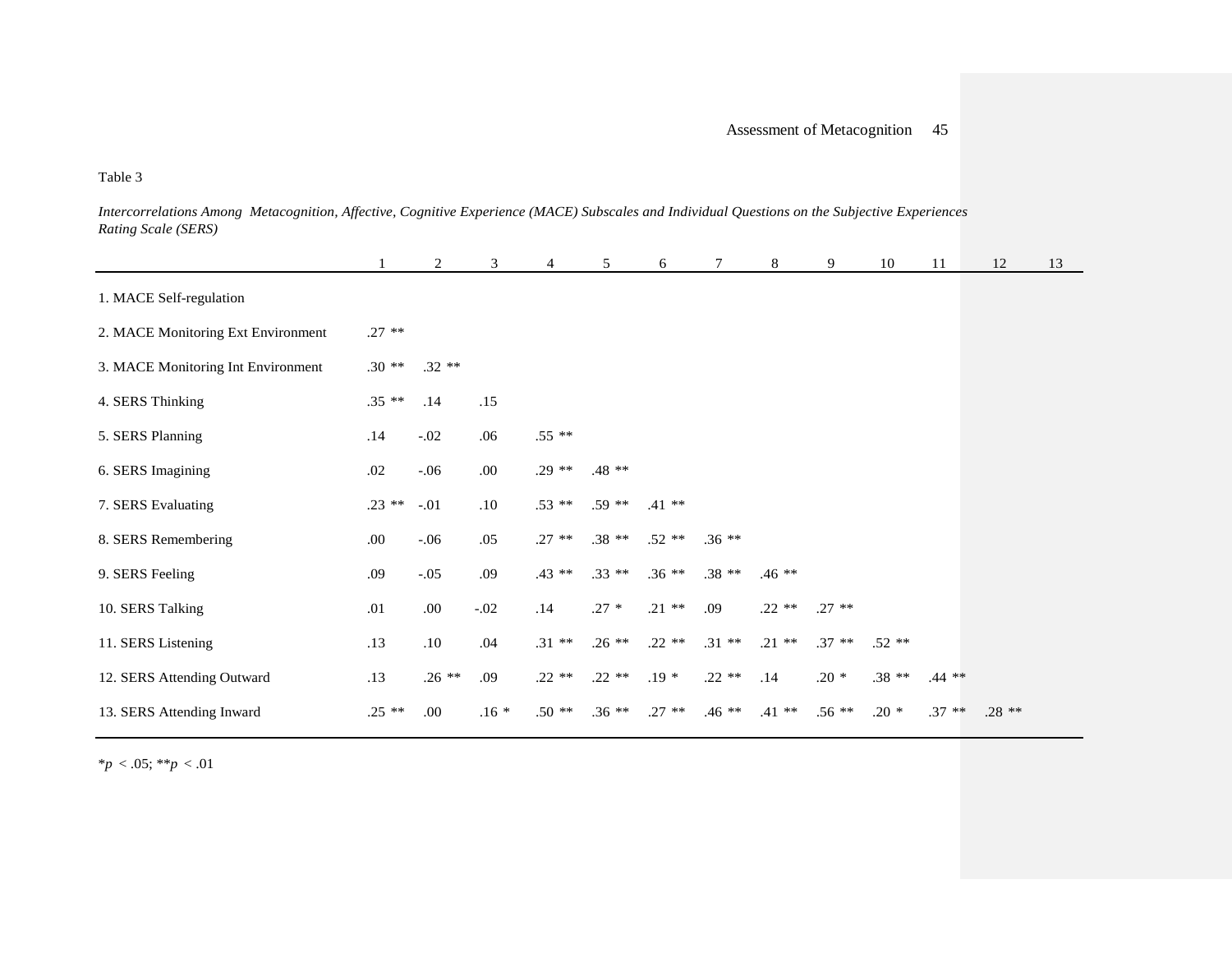Figure Caption

Figure 1. Illustration of the hierarchical organization of meta-level and object-level, and the

hypothesized flow of information in the metacognition.